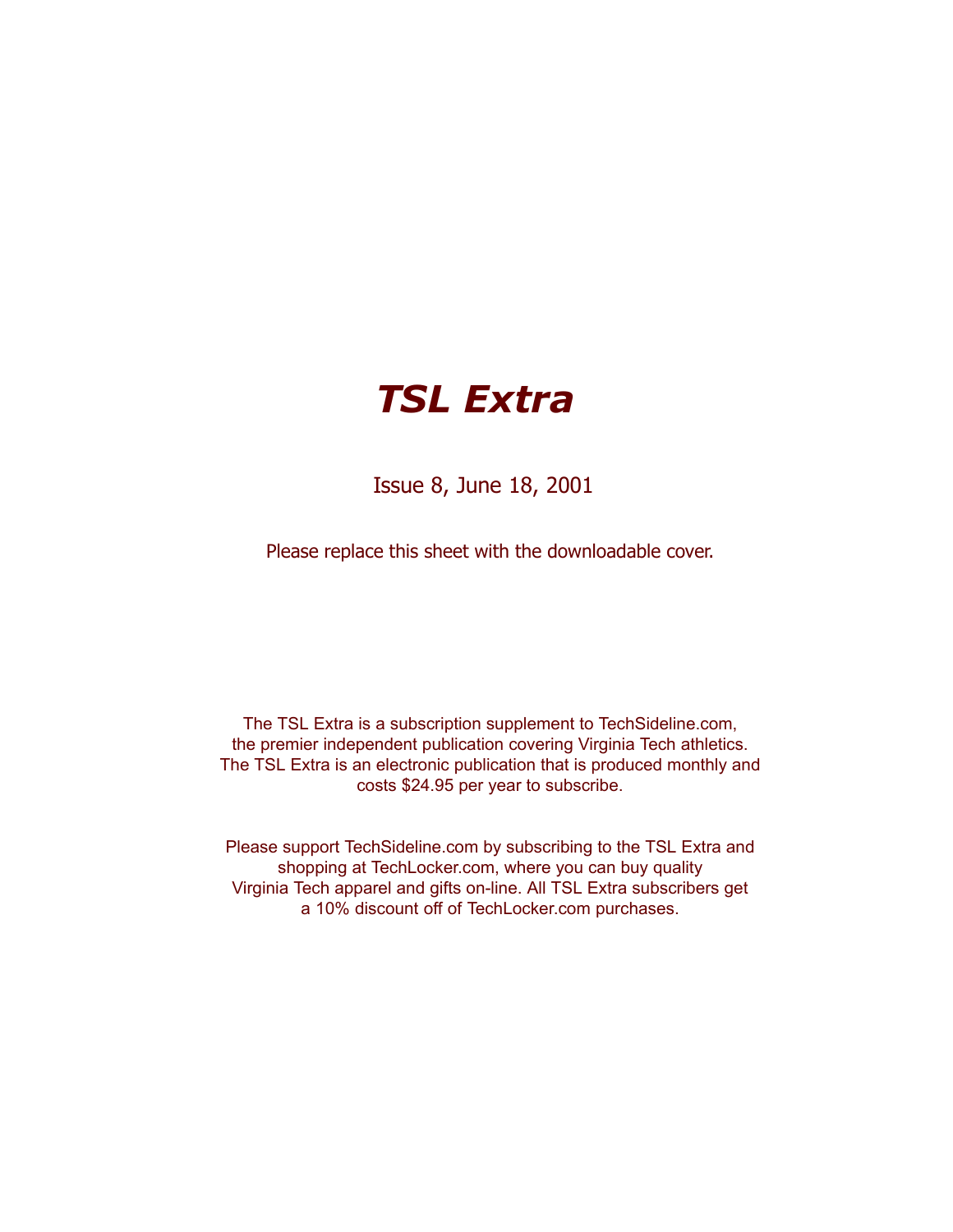### Table of Contents

TSL EXTRA - ISSUE 8 - JUNE 18, 2001

| by Will Stewart. Issue 8 - completing the QB trifecta.                                                                                      |
|---------------------------------------------------------------------------------------------------------------------------------------------|
| by Neal Williams. He played quarterback at Deep Creek, but there's lots of positions<br>Chris Clifton could wind up playing for the Hokies. |
| by Will Stewart. Our look at basketball revenue reveals a few surprises, and lets<br>us know which schools make a killing from hoops.       |
| by Jim Alderson. Alderson breaks down and predicts every single game of the 2001<br>Big East football season.                               |
| by Scott Veith. It's a long way from both Blacksburg and the bright lights of the NFL,<br>but Torrian Gray has landed on his feet in Maine. |
| by Will Stewart. A once-proud basketball program faces thousands of empty seats<br>and sagging revenue.                                     |
| by Will Stewart. More talk about Jim Rome, some traffic statistics and predictions,<br>and the latest on the search to find a new TSL logo. |

#### **TSL EXTRA**

The TSL Extra is an electronic subscription supplement to TechSideline.com, the premier independent publication covering Virginia Tech athletics. The TSL Extra is produced monthly and costs \$24.95 per year to subscribe. For subscription information, please visit TechSideline.com and click the "TSL Extra" link in the left hand border of the TechSideline.com home page.

**MANAGING EDITOR AND PRODUCTION MANAGER**

Will Stewart

#### **CONTRIBUTING WRITERS**

Jim Alderson, Neal Williams, Scott Veith, Will Stewart

#### **ON THE COVER**

Photos of Tony Dobbins and Michael Vick courtesy of TheSabre.com. Photography by Michael Ingalls.

TSL Extra is a Trademark (tm) of Maroon Pride, LLC, published through TechSideline.com, P.O. Box 3472, Radford, Virginia 24143. Copyright 2001, Maroon Pride, LLC, All rights reserved. Any duplication or redistribution without expressed written consent from Maroon Pride, LLC is strictly prohibitied.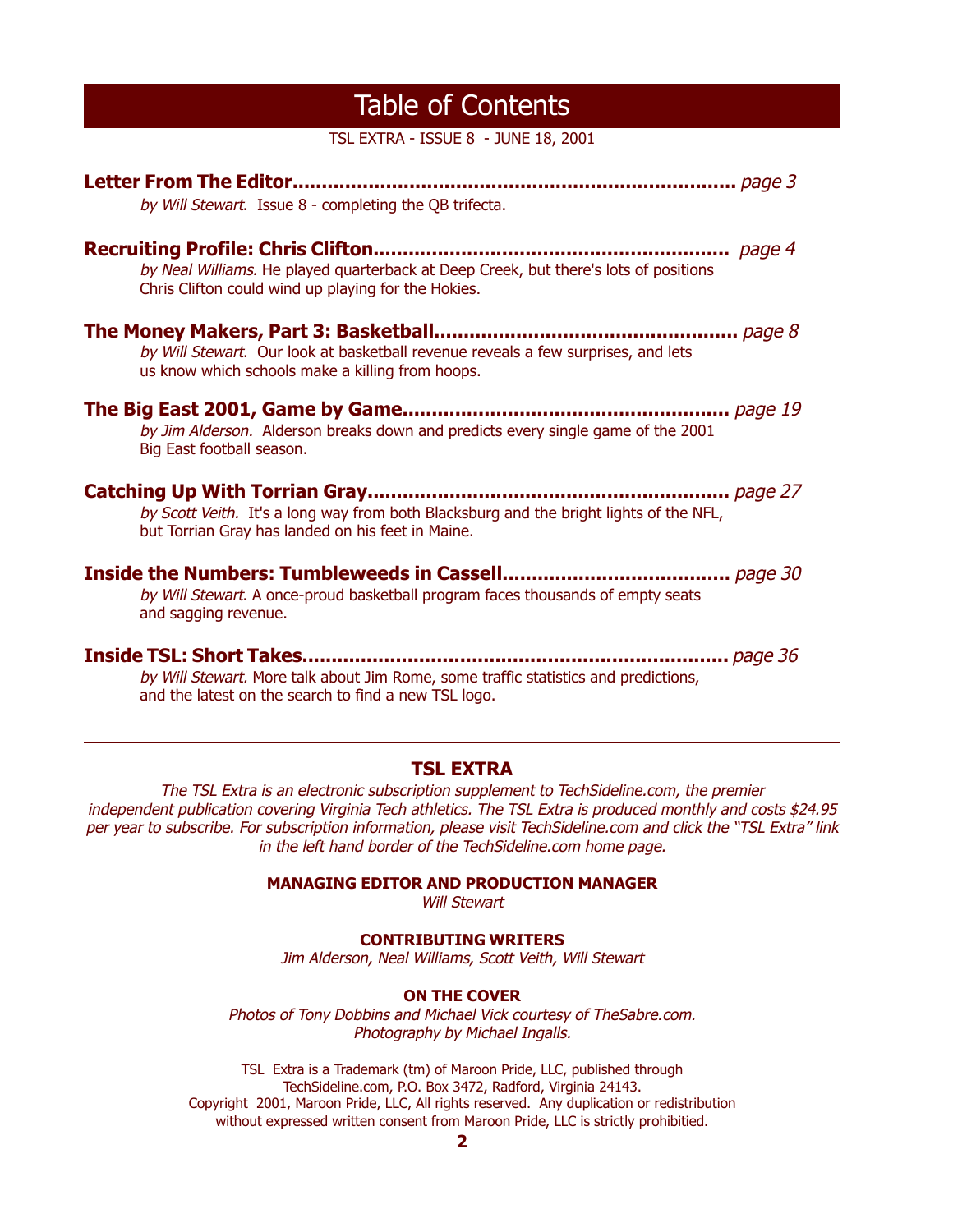## Letter from the Editor

Dear Readers:

This month, we complete the "QB trifecta" with an article about Deep Creek's Chris Clifton, one of three incoming recruits who will get to compete for the quarterback job at Virginia Tech this fall. Will Hunt was profiled in issue #3, and Bryan Randall was profiled in issue #7.

Unfortunately, having written one of the articles (Hunt) and read the other two, I don't feel any closer to answering the question of which one of these three kids will be able to contribute, either short term or long term. Short term, I don't think any one of them will shock the college football world this fall, but that's not an indictment of their abilities — it's just very difficult for true freshmen to contribute on the football field, and quarterback is the hardest position of all.

I feel that I know a lot more about the three QB recruits now. I know the most about Hunt, having seen plenty of tape on him and his team, and I have some idea of what types of players Randall and Clifton are. But none of that tells us anything about how these kids are going to perform when they arrive on campus in early July (to my knowledge, all three are enrolling in second summer session) and start participating in freshman practices in early August. Any one of the three could either captivate the coaches or bolt school and go back home after one week. Or, God forbid, trash a knee in the first day of practice as linebacker Camm Jackson did a few years back.

One thing's for sure: if you're like me, you've had enough talk, and you want for things to start happening. But watching the kids develop is one of the joys of college football, and it's hard not to rush it.

On another front, the third installment of "The Money-Makers" brings the revenue, expense, and income figures for men's basketball. We've all heard that in college sports, football is the king of revenue, football is the driver, football is the future, etc., etc. That's true (the numbers bear this out), but once you get a look at the revenue figures for basketball and compare them to football, you'll know exactly what the story is.

You'll also find out just where the conferences and the teams stand in relation to each other when it comes to basketball revenue. There are a few mild surprises there, and in general, it's interesting stuff.

As always, please encourage your friends to subscribe to the TSL Extra (tell them to check out the free sampler available on TechSideline.com), and please, please, *do not* share your username and password with anyone else. Revenue from the TSL Extra is one of our lifelines, and subscription revenue is vitally important to our survival. If you share your access information with five friends, then we make one-fifth as much money, and no business can survive doing that. Your favorite Ford dealership doesn't give away four cars for every one it sells, so please don't "give away" TSL Extra subscriptions by sharing your info.

On a more positive note, the start of the football season is now only two and a half months away. The long wait is almost over, and a chance to see the 2001 Hokies in action is almost here. Enjoy issue #8.

Will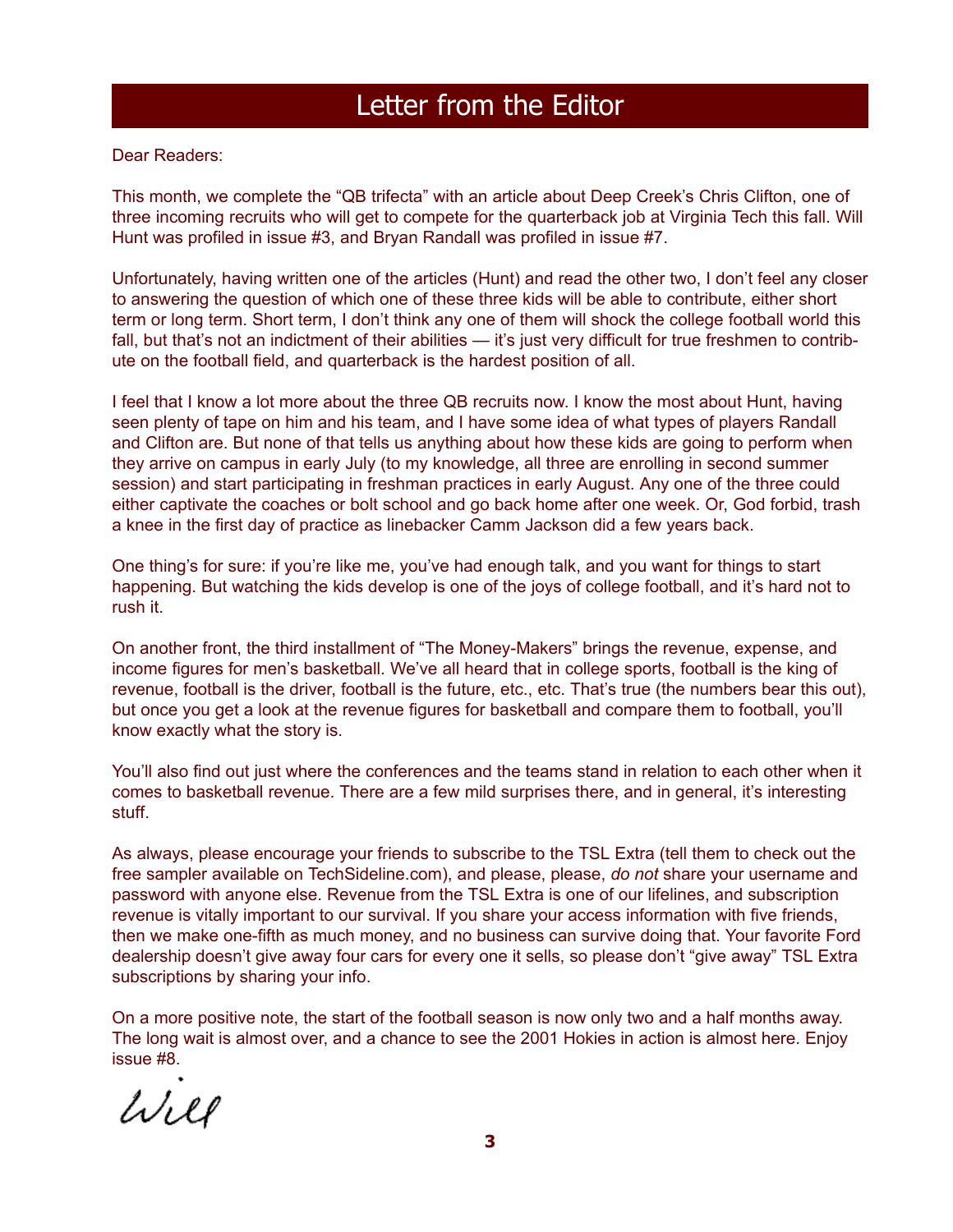## Deep Creek QB Chris Clifton

by Neal Williams

You'll see it periodically when a school sends out its list of football recruits.

Where the position should be, it says ATH.

It doesn't happen often. In a league like the Big East Conference, perhaps six of the 150 or so recruits will be designated as ATH.

Obviously, ATH is an abbreviation for athlete.

What it really means is, "We have no idea where this guy is going to play, but we like him so much that we decided to take him and figure that out later."

A year ago, it looked as if Chris Clifton of Deep Creek High in Chesapeake, Va., would carry the ATH tag with him. When he was recruited, that was the thinking. When he committed to Virginia Tech before his senior season at Deep Creek, that was the thinking. Though he'd played mostly quarterback as a junior, the Hokies originally thought they'd find a place for Clifton at wide receiver. Or maybe running back. Or maybe somewhere on defense. Somewhere, for sure.

After all, Clifton was an ATH.

Something happened, however, during Clifton's senior year to change everyone's mind.

Clifton blossomed as a quarterback. Sure, he's still an ATH. But he's a quarterback first and foremost, and that's where he'll get his first look when the Hokies' freshmen report Aug. 6. It may turn out that he eventually plays somewhere else.

Or it might not.

Clifton is one of three freshmen quarterbacks coming to camp, where they'll join holdovers Grant Noel and Jason Davis in the battle to replace Michael Vick. Now an Atlanta Falcon, Vick gave up his final two years of eligibility at Tech. It turned out to be a great move for him, even though it left the quarterback slot at his old school a tad fuzzy.

The other freshmen come in with more impressive resumes from a quarterback's perspective. Randall, from Bruton High in Williamsburg, became the first player from Virginia to rush and pass for 1,000 yards in a single season. He did it as a junior and again as a senior.

Clifton comes in more of a work in progress but with perhaps more of an upside when that work is complete.

"I'm a *much* better quarterback than I was as a junior," Clifton said. "I was stronger. I could throw the ball a lot better than I could my junior year. In my junior year, it probably took just one guy to take me down. My senior year, it took three.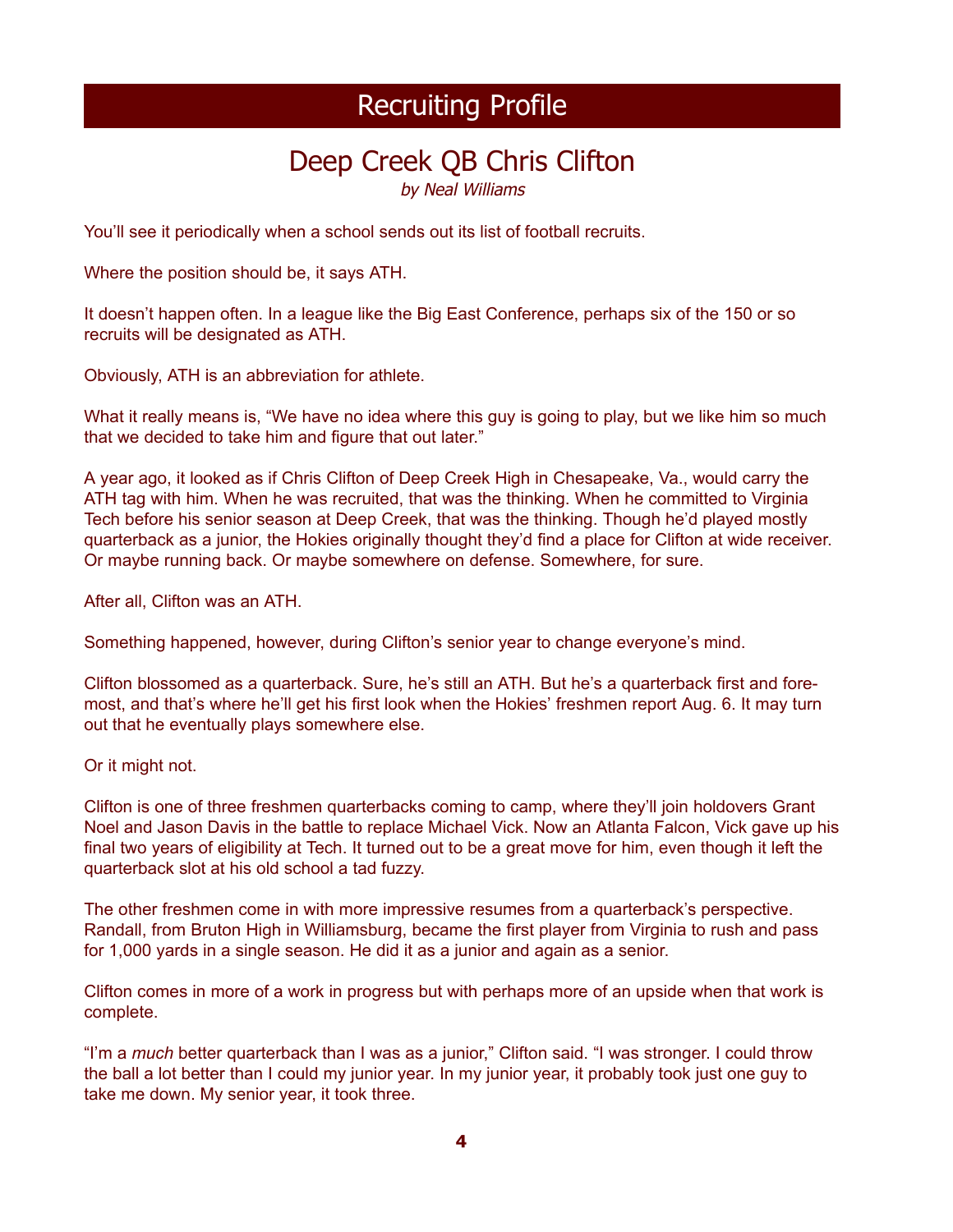### **Chris Clifton**

"It was a combination of learning the game and getting stronger."

Clifton led Deep Creek to the Virginia Group AAA Division 6 championship game as a senior. He had 192 passing yards and three touchdowns in one playoff game. For the season, he threw for more than 1,100 yards. Deep Creek was 23-2 with him at quarterback over two years, and Clifton earned All-Southeastern District honors both years.

But the second year was definitely bigger than the first.

"Mechanically, he wasn't real good before," said Deep Creek coach David Cox, a former punter at Tech. "He got better as he got older.

"I put him in as receiver for one play this year and he caught a pass for about 40 yards. I think initially everybody was looking long term and seeing him as an offensive player. When I sent the film to them from this year, they saw that this kid came a long way real quick. He just has so much ability. He can run the option, he can drop back, he has a strong arm. He can throw on a five-step drop, on a seven-step drop. His release needs some work for the quick game. That's something that can be developed."

Clifton comes by the ATH reputation honestly.

He is an athlete.

In fact, plenty of places still look at him as an athlete first and quarterback second. He made Prep Star's all-Atlantic region as an athlete, not as a quarterback.

Clifton doesn't find those designations to be a degradation of his ability under center.

"I take it as a compliment," he said.

He's been clocked at 4.5 seconds for the 40-yard dash. That's not Vick quick, but it's not shabby.

Perhaps the best indication of his overall athleticism comes on the track. As a junior, he was third in the state meet with a long jump of 23 feet, 8 inches. As a senior, he added an inch and a half and moved up to second. His prep teammate and fellow Hokie recruit, defensive back DeAngelo Hall, was third.

"If you have an athletic quarterback who can run the option, you're setting yourself up pretty good," Cox said.

Hall has seen all sides of his athletic buddy. He's defended against his passes, covered him as a receiver and tried to tackle him when he runs.

"We were in middle school together and he was a running back like me," Hall said. "We all saw he

**5 Continued Page 6**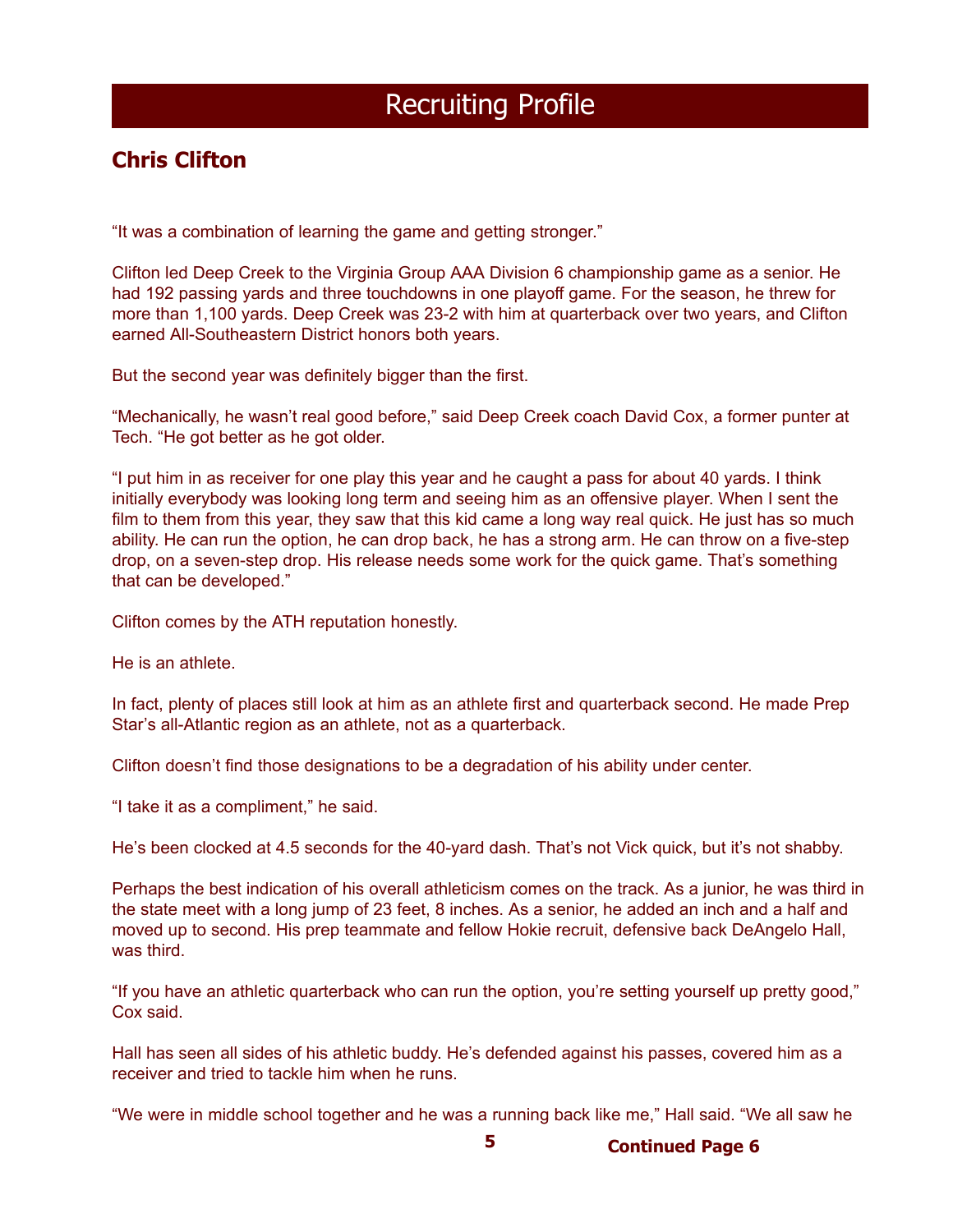### **Chris Clifton**

(continued from page 5)

had the speed. Then we saw him throw and it was like, 'Oh gosh, he has to be a quarterback.'

"In practice this year, he broke me down a couple of times. I don't like to give people their dues, but he done it to me. We went to a camp and he played some quarterback and wide receiver. I was dominating everybody and he stepped up and gave me a run for my money. He can play anything if you ask me."

Hall said Clifton was indeed improved as a senior quarterback.

"I think it was more confidence," Hall said. "He has the ability now to come off the first option at receiver and go to the next and then the next."

In terms of confidence, Clifton doesn't lag behind anybody. He's different from his fellow freshman signal callers in that he's much more quiet. Randall is very talkative and Hunt isn't far behind. Clifton is polite and well-spoken. He just doesn't say much.

"He keeps to himself a lot," Hall said. "You're going to have to beat it out of him for him to tell you he's all this and all that. You'll never hear him talk about himself."

Clifton says he figured on redshirting this year when he first decided to attend Tech. As a quarterback, he'd be behind Vick. At another position, he'd need time to learn.

Then Vick left and everything changed. Clifton says he's going to go in and "fight" for the starting job. "I'm not about to say it's mine but I am going to fight for it," he said.

He's not familiar with the competition (he didn't attend the spring game). Hall, too, is unfamiliar with all the competition and admits he has a bias. But he thinks Clifton has an excellent shot.

"He can run and throw," Hall said. "I'm not taking anything away from Bryan Randall, but I do think Chris is a little different. (Randall) hasn't shown me he can lay it out to Andre Davis on the fly at 50 yards. I've seen that out of Chris."

Clifton said he's going in with an open mind. If it works out at quarterback, terrific. If not, he'll accept a change.

"I just want to play," he said.

Cox, his prep coach, said he couldn't say if Clifton could get ready in time to play as a true freshman. It's been 15 years since he was at Tech and things have changed. Tech is playing at a higher level.

But he doesn't have any doubt about Clifton's overall ability and capacity to learn.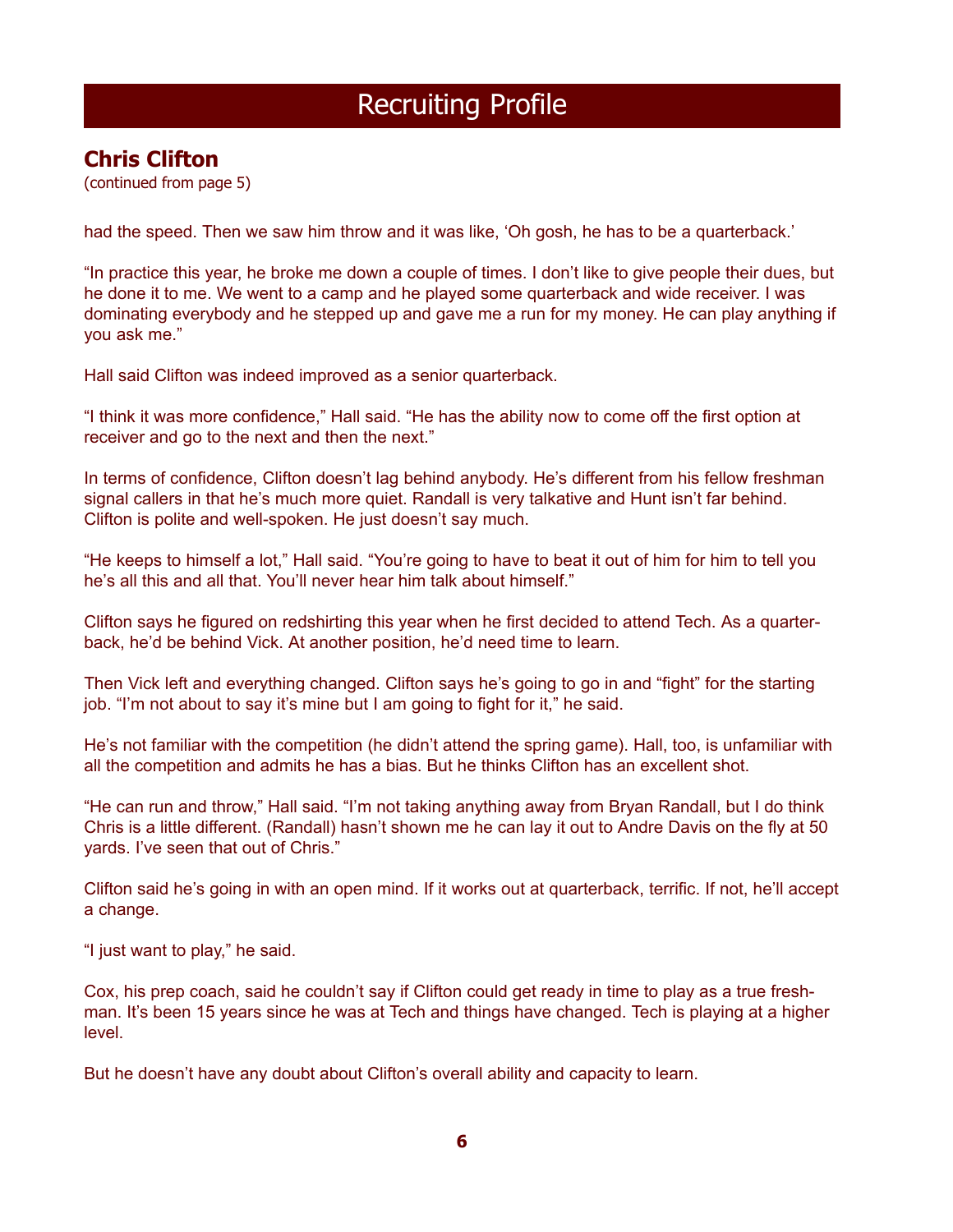### **Chris Clifton**

"You get him in there with a guy like (offensive coordinator) Rickey Bustle, who knows what he's doing and can develop them, Chris can go as far as he wants," Cox said.

"A lot of people wanted in on Chris late, after the playoffs. Tech was in on him early, was the first to make an offer. He's one of those kids who just needs to make up his mind what he wants to do and he can do it. If he wants to be mediocre, he can be mediocre. If he wants to be good, he can be good.

"And if he wants to be great, he can be great. He as much ability as anyone."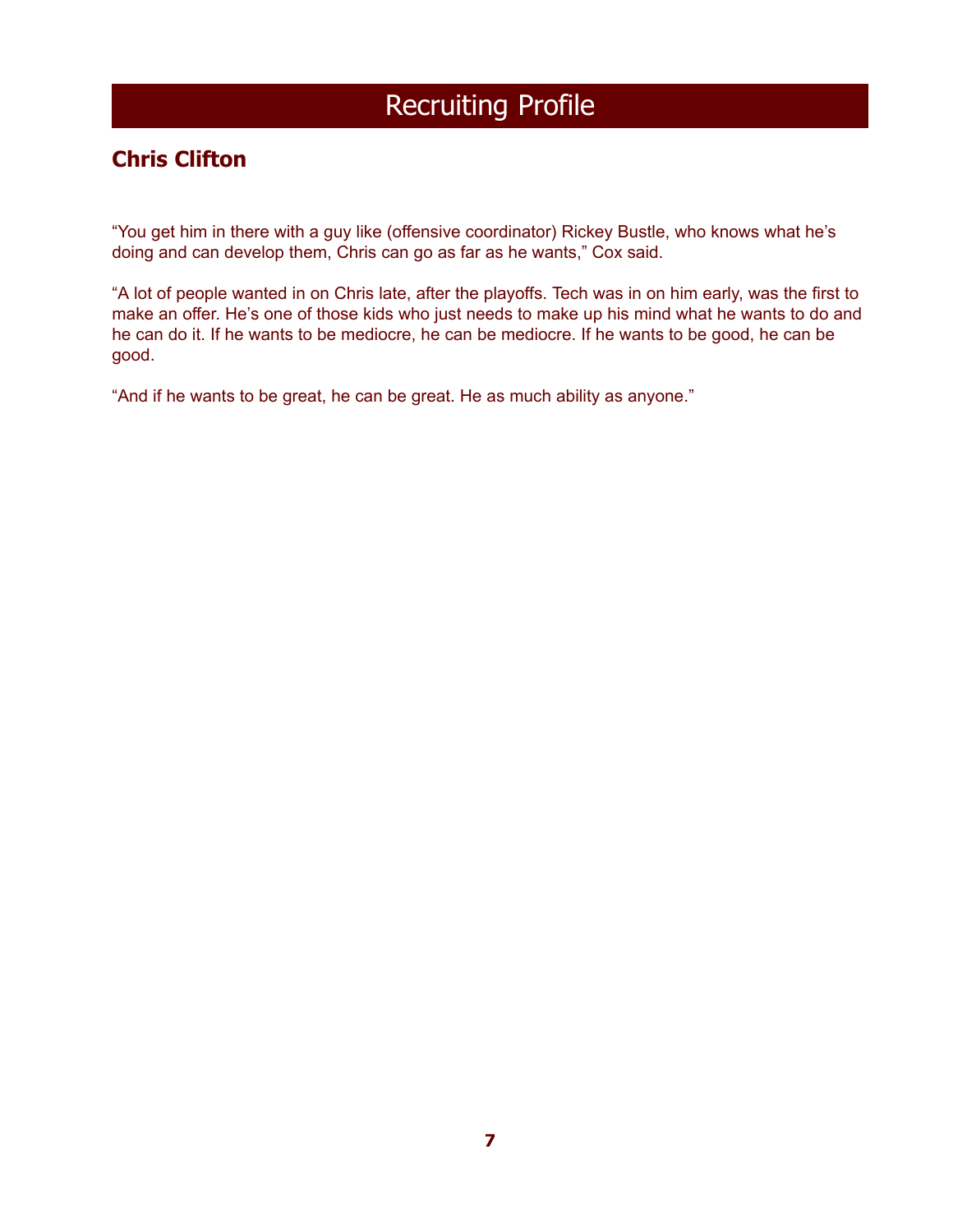# The Money Makers, Part 3: Basketball

by Will Stewart,TechSideline.com

In part 1 of "The Money-Makers," we took a look at overall athletic revenue and expenses for Division 1 athletic departments in the 1998-99 academic year. In part 2, we reviewed football revenue and expenses.

This article, Part 3 of the series, takes a look at men's basketball income and expenses, and then compares that to football income and expenses. We've all heard that football is the "cash cow" in college sports, and that it's the driver in college athletic trends. As the data will show, this is true, but as we examine this data, we'll make some interesting discoveries about which teams and conferences get more value from the sport of basketball, and how it impacts their bottom lines.

As usual, a reminder: the data are from the 1998-99 academic year (the 1998 football season and the 1998-99 basketball season). Some of the data may have changed rather significantly since then, most notably if a school has undergone a conference realignment or had their conference's TV contracts, bowl contracts, or NCAA basketball tournament income change. So this data should be taken for what it is: a snapshot from two seasons ago. Even as such, it reveals some interesting things about the relationship between football and men's basketball as money-making machines for universities.

#### **The Data**

The format of the data is very simple. The data covered in this part of the series consist of three numbers for each school in each sport: revenue (basketball and football), expenses (basketball and football), and profit/loss (basketball and football). As with the overall data presented in Parts 1 and 2, definitions of the categories of data (revenue and expenses) were not given. Here is TSL's best guess at what each category includes:

**Revenue:** this figure is the total revenue made by a university's football or basketball program. This figure includes ticket revenue, TV contract and appearance revenue, football bowl money, and basketball tournament revenue. The revenue figures probably also include concession sales and advertising/signage income, including income from radio broadcasts.

I do not believe the revenue figures include money contributed to a school's athletic fund (i.e., Virginia Tech's Hokie Club), or money made from licensed apparel. It may or may not include money from apparel and shoe deals, such as Nike's contract with Virginia Tech, in which Nike outfits some of Virginia Tech's teams with uniforms and shoes, in exchange for being able to place their logo on the uniforms. These contracts have a certain cash value, and I'm not sure if the football and basketball portions are included here in these figures.

**Expenses:** this figure is the total expenses incurred by a university's football or basketball program. This figure includes salaries for administrators and coaches, travel expenses, scholarships, equipment, promotional costs, etc.

As with the overall data from Parts 1 and 2, this data may or may not include expenses for capital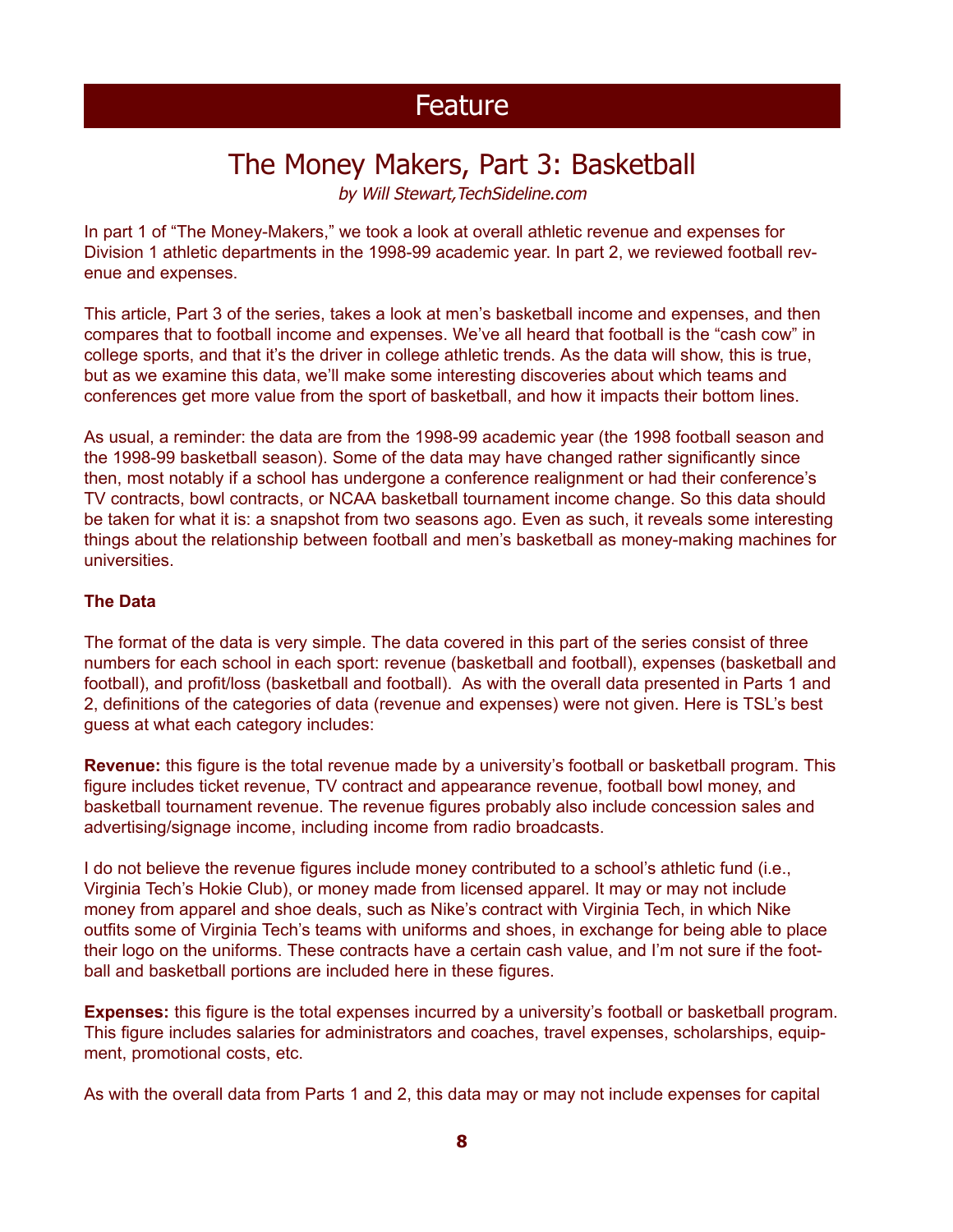### **The Money Makers**

projects, such as stadium or arena construction, practice field construction, etc. It probably includes cash expenditures for capital items (for example, Frank Beamer's new football practice fields that were just built, at a cost of about \$1 million, might show up as a line item under expenses), but it probably does not include capital projects that were funded by taking on debt (for example, if Tech took out a \$15 million loan to finance stadium expansion, the portion that was paid for by the loan would probably not appear as an expense).

**Profit/Loss:** this figure is revenue minus expenses. If the number is in parentheses, then it's a loss, not a profit.

#### **Virginia Tech's Data**

For the 1998-99 academic year, here is Virginia Tech's set of data:

|        | <b>Football</b> | <b>Football</b> | <b>Football</b>         | <b>Basketball</b> | <b>Basketbal</b> | <b>Basketballl</b> |
|--------|-----------------|-----------------|-------------------------|-------------------|------------------|--------------------|
| School | <b>Revenue</b>  | <b>Expenses</b> | <b>Net</b>              | <b>Revenue</b>    | <b>Expenses</b>  | <b>Net</b>         |
| VT.    | \$11,466,861    |                 | \$7,601,331 \$3,865,530 | \$1,055,508       | \$1,469,593      | $($ \$414,005)     |

The basketball revenue and net income figures paint a bleak picture of men's basketball at Virginia Tech. Among the 67 Big Six schools (defined as schools from the six major conferences — ACC, Big 12, Big East, Big Ten, PAC 10, and SEC), only 7 lost money. Out of those 67 schools, the Hokies lost more money than everyone but Baylor (\$747k) and Colorado (\$1.07 million).

Side note: in the football revenue article (Part 2), the "BCS schools and Notre Dame" amounted to 63 universities. That number goes up to 67 when discussing basketball's Big Six conferences because:

1.) You add 6 basketball-only schools in the Big East: Providence, Seton Hall, Connecticut, Georgetown, St. John's, and Villanova, for a total of 63 + 6 = 69 teams; and

2.) You subtract Temple and Virginia Tech, because they were in the "non-Big-Six" Atlantic 10 for basketball in 1998-1999, for a total of 69 - 2 = 67 teams.

After losing over \$400,000 in 98-99, the Hokies went on to lose even more than that in 1999-2000, posting a loss of \$651,222 on revenue of \$1,016,113, according to a Dec. 28, 2000 article in The Detroit News.

With their loss of over \$600,000 in the 1999-2000 school year, Tech ranked 136th out of the 137 schools surveyed by the Detroit News for their article. Only Colorado, which lost nearly \$1.2 million on just \$1.035 million in revenue, fared worse than Virginia Tech in men's basketball income in 1999-2000 among the schools sampled.

The list of schools for which the Detroit News accumulated data was defined as "137 of the nation's largest collegiate athletic programs, including all schools from the ten largest conferences" — the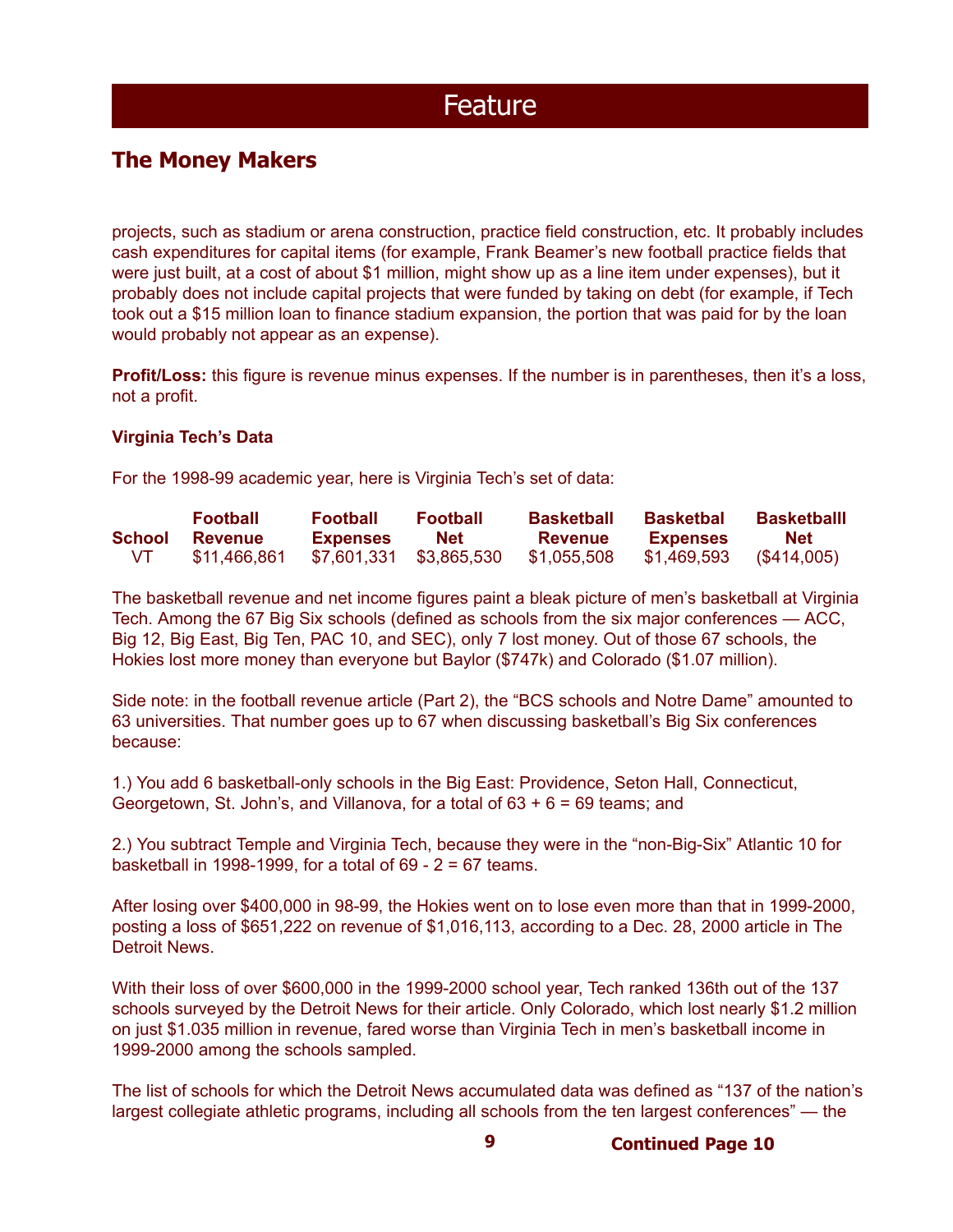### **The Money Makers**

(continued from page 9)

Big Six conferences plus the MAC, the WAC, Conferences USA, and the Ivy League (note that the Atlantic 10 is not included in that list).

Of course, for that two-year span of 1998-2000, the Hokies were in the Atlantic 10 for basketball, not the Big East. One major difference between the Atlantic 10 and Tech's new home, the Big East, is TV revenue. The A-10 TV contract used to net about \$100,000 a year for the Hokies, and the Big East contract nets each Big East team just over \$1 million.

The problem is, the Hokies won't partake in that \$1 million in revenue sharing until the 2005-2006 season. Tech will receive no Big East revenue-sharing in basketball, which includes TV and NCAA Tournament money, for the first five years of their Big East membership, under their membership agreement with the Big East.

In addition to no revenue sharing for five years, Tech will pay a total of \$2.5 million to the Big East over the first ten years of their membership, according to an October 6th, 1999 News and Notes article on TechSideline.com. The payments will be \$200,000 per year for the first five years, and \$300,000 per year for the last five years of the ten-year time period. Revenue sharing for Tech will start in year six (2005-2006), and will average approximately \$1.3 million per year, as compared to a paltry \$100,000 that Tech was receiving from the Atlantic 10).

Those dismal figures for basketball revenue and basketball net income will remain that way for at least the next four years, or may even get worse, unless the Hokies increase home attendance and receive appearance fees for being on television. TV appearances are not likely to increase in the near future, but if the team puts together some wins in the coming years, attendance could take an upturn (see the related article "Inside the Numbers: Tumbleweeds in Cassell" this month).

#### **The Big East's Data**

| <b>Big East Men's Basketball Revenue/Expenses</b> |                |                 |             |  |  |  |  |
|---------------------------------------------------|----------------|-----------------|-------------|--|--|--|--|
| <b>Team</b>                                       | <b>Revenue</b> | <b>Expenses</b> | <b>Net</b>  |  |  |  |  |
| <b>Boston College</b>                             | \$2,123,772    | \$1,650,502     | \$473,270   |  |  |  |  |
| Miami                                             | \$2,743,719    | \$2,289,633     | \$454,086   |  |  |  |  |
| Pittsburgh                                        | \$2,543,000    | \$1,642,000     | \$901,000   |  |  |  |  |
| <b>Rutgers</b>                                    | \$2,640,110    | \$1,876,176     | \$763,934   |  |  |  |  |
| <b>Syracuse</b>                                   | \$9,143,064    | \$6,168,127     | \$2,974,937 |  |  |  |  |
| <b>West Virginia</b>                              | \$2,399,894    | \$941,082       | \$1,458,812 |  |  |  |  |
| Connecticut                                       | \$5,802,712    | \$2,824,266     | \$2,978,446 |  |  |  |  |
| Georgetown                                        | \$1,731,164    | \$1,894,602     | (\$163,438) |  |  |  |  |
| <b>Notre Dame</b>                                 | \$1,563,598    | \$1,457,014     | \$106,584   |  |  |  |  |
| Providence                                        | \$3,582,087    | \$2,062,346     | \$1,519,741 |  |  |  |  |
| <b>Seton Hall</b>                                 | \$2,046,611    | \$1,417,076     | \$629,535   |  |  |  |  |
| St. John's                                        | \$3,090,259    | \$2,052,504     | \$1,037,755 |  |  |  |  |
| Villanova                                         | \$2,725,039    | \$1,649,229     | \$1,075,810 |  |  |  |  |
| <b>Big East Average</b>                           | \$3,241,156    | \$2,148,043     | \$1,093,113 |  |  |  |  |
| <b>Big Six Conf. Ave.</b>                         | \$4,289,423    | \$2,091,937     | \$2,197,486 |  |  |  |  |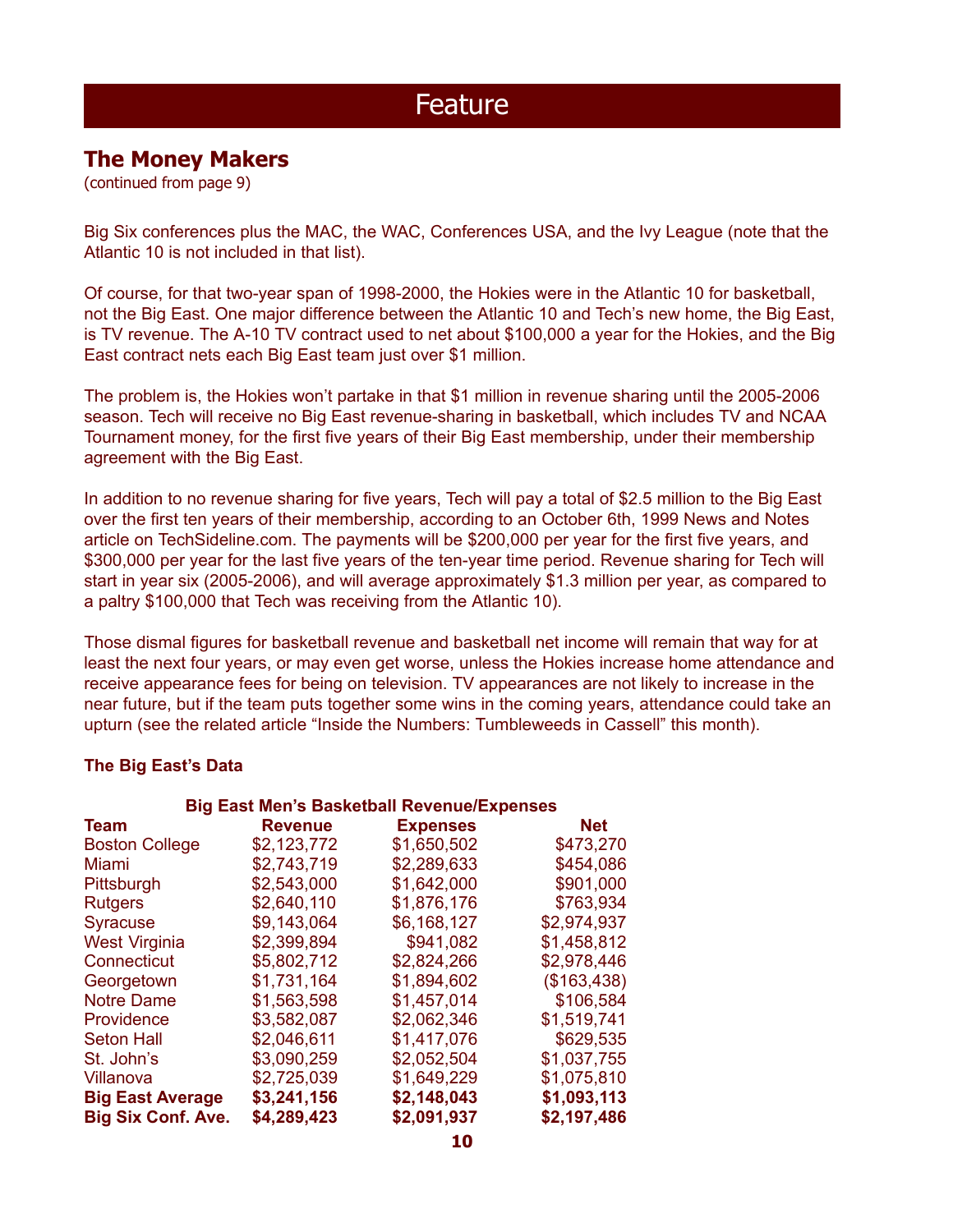### **The Money Makers**

Note: Big Six conferences include ACC, Big 12, Big East, Big Ten, PAC 10, and SEC.

In reviewing this data, several key points jump out at me. I'll cover them one by one.

First of all, there are those wacky Syracuse figures again. Much like with the football figures, Syracuse made *way more* than any other Big East team on basketball, and spent *way more* than any other Big East team. Again, I'm forced to wonder if Syracuse does some strange accounting tricks that other Big East schools don't do. Unfortunately, for brevity's sake, I can't reprint the football figures here, but you can look them up in last issue's feature and see the similarity in Syracuse's inflated basketball numbers and their inflated football numbers.

Secondly, as with football, the West Virginia Mountaineers are the picture of frugality and efficiency. Their basketball income ranked 8th in the 13-team league, but their expenses were the smallest, resulting in a net income that was 4th in the league. In last month's football figures, WVU was 2nd (out of 8 teams) in revenue and 7th in expenses, finishing a runaway first in net income from football.

Third, UConn is king of the Big East in basketball net income, by a narrow margin over Syracuse. I've said it before and I'll say it again, Connecticut is a financially well-run athletic department with competitive teams and great support from their fans. As a true all-sports member (which they will be when their football team joins the Big East in 2005), they are a credit to the league and a tremendous asset.

The Huskies know how to run successful sports programs both on and off the field, and the potential for them to succeed in Division 1-A football is there. I think in their attempts to succeed at the 1- A level in football, the biggest questions they'll have to answer will be in recruiting and coaching. With their new football stadium approved and in the works, the facilities are in place, and I think they'll get the fan support, so that's half the battle.

Lastly, the Big East's financial performance in basketball with respect to their peer Big-Six conferences is strikingly similar to their financial performance in football. In this case, I *can* reprint the football numbers, and here they are, combined with the basketball numbers:

|                        | <b>Big East</b> | <b>Big Six Conf.</b> |
|------------------------|-----------------|----------------------|
| <b>Category</b>        | <b>Average</b>  | <b>Average</b>       |
| Football Rev.          | \$10,269,049    | \$13,719,125         |
| Football Exp.          | \$7,713,910     | \$7,226,445          |
| <b>Football Net</b>    | \$2,555,140     | \$6,492,680          |
| <b>Basketball Rev.</b> | \$3,241,156     | \$4,289,423          |
| <b>Basketball Exp.</b> | \$2,148,043     | \$2,091,937          |
| <b>Basketball Net</b>  | \$1,093,113     | \$2,197,486          |

In both cases (football and basketball), Big East average revenue is about 75% of the BCS/Big Six average revenue, expenses are about equal, but net income is much lower (Big East teams net

**Continued Page 12**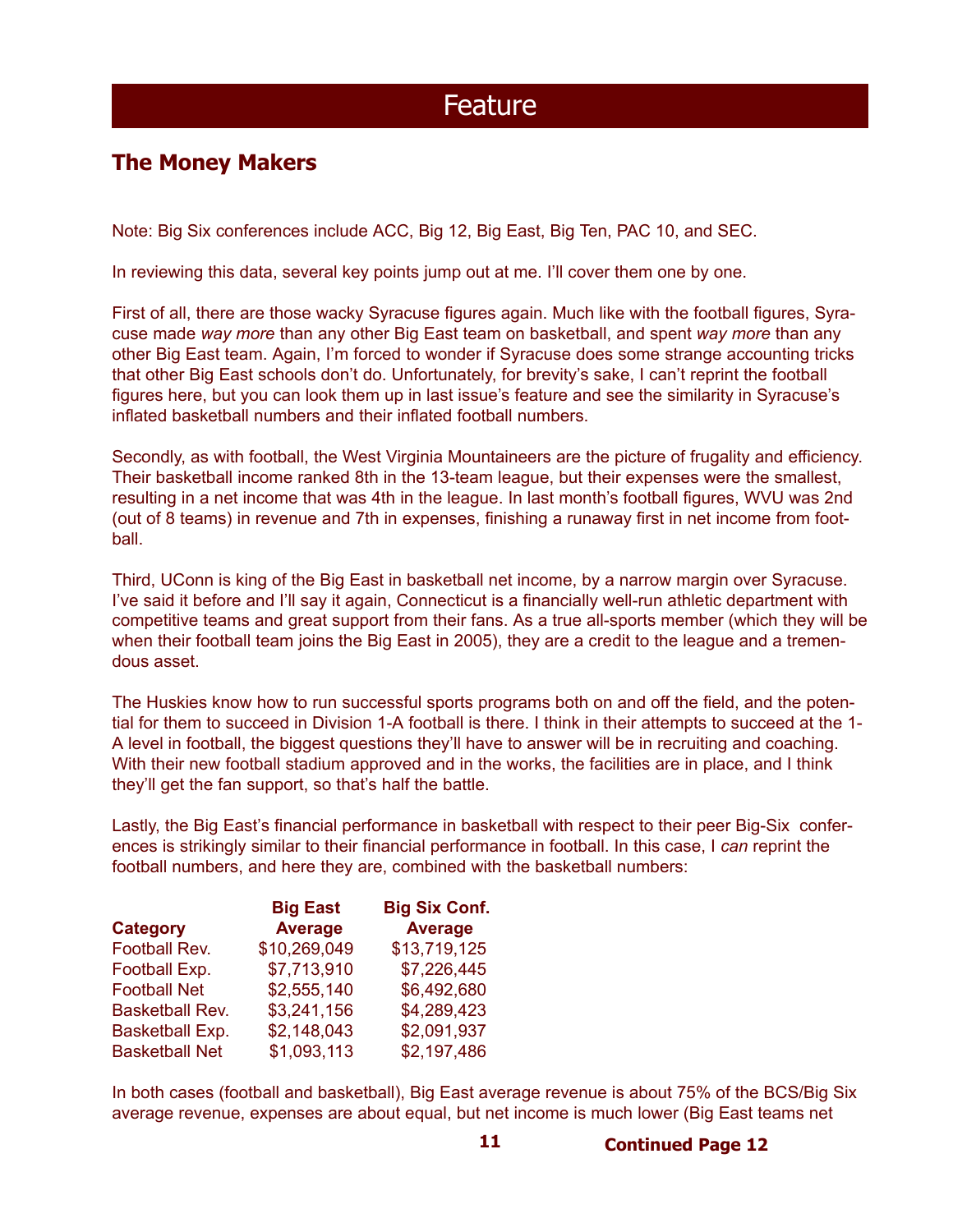### **The Money Makers**

(continued from page 11)

38% of the BCS average in football and 50% of the Big Six average in men's basketball).

Speaking of how the Big East compares to the other Big Six conferences, let's take a look.

#### **Comparing the Big Six Conferences**

The Big Six Conferences are the six conferences that are part of the BCS bowl contract in football and are, as a rule, true all-sports conferences: the ACC, Big 12, Big East, Big Ten, PAC 10, and SEC. Let's break down total basketball revenue and expenses and per-team basketball revenue and expenses for those conferences.

#### **Total Men's Basketball Revenue and Expenses 1998-99 Season, By Conference, Sorted by Revenue**

| <b>Conference</b> | <b>Revenue</b> | <b>Expenses</b> | <b>Net</b>   |
|-------------------|----------------|-----------------|--------------|
| <b>BIG TEN</b>    | \$70,628,395   | \$25,086,035    | \$45,542,360 |
| <b>SEC</b>        | \$53,406,565   | \$26,319,112    | \$27,087,453 |
| ACC               | \$51,873,157   | \$18,156,086    | \$33,717,071 |
| <b>BIG EAST</b>   | \$42,135,029   | \$27,924,557    | \$14,210,472 |
| <b>PAC 10</b>     | \$38,114,769   | \$20,342,475    | \$17,772,294 |
| <b>BIG 12</b>     | \$31,233,434   | \$22,331,531    | \$8,901,903  |

#### **Per-Team Men's Basketball Revenue and Expenses 1998-99 Season, By Conference, Sorted by Revenue**

| <b>Conference</b> | Per-Team Rev. | Per-Team Exp. | <b>Per-Team Net</b>                                                             |  |
|-------------------|---------------|---------------|---------------------------------------------------------------------------------|--|
| <b>BIG TEN</b>    | \$6,420,763   | \$2,280,549   | \$4,140,215                                                                     |  |
| ACC               | \$5,763,684   | \$2,017,343   | \$3,746,341                                                                     |  |
| <b>SEC</b>        | \$4,450,547   | \$2,193,259   | \$2,257,288                                                                     |  |
| <b>PAC 10</b>     | \$3,811,477   | \$2,034,248   | \$1,777,229                                                                     |  |
| <b>BIG EAST</b>   | \$3,241,156   | \$2,148,043   | \$1,093,113                                                                     |  |
| <b>BIG 12</b>     | \$2,602,786   | \$1,860,961   | \$741,825                                                                       |  |
| Average           | \$4,289,423   | \$2,091,937   | \$2,197,486                                                                     |  |
|                   |               |               | Note: Dig Civiconferences include ACC, Dig 19, Dig East, Dig Ten, DAC 10, and 0 |  |

Note: Big Six conferences include ACC, Big 12, Big East, Big Ten, PAC 10, and SEC.

The Big Ten's status as the top conference in total revenue, total net, per-team revenue, and perteam net is a surprise. I think that when most of us outside the Big Ten think of the conference, we think of football: Michigan, Ohio State, Penn State, and company. But our first impression of the Big Ten as a basketball conference is that it's not on par with the ACC, or the PAC 10, or maybe even the SEC. When I think basketball, I think of North Carolina, Duke, UCLA, Arizona, and Kentucky. I don't think of the Big Ten schools.

But on second thought, the Big Ten is a great basketball conference, too. Bobby Knight's Indiana Hoosiers are as storied a program as any other (never mind that Knight is gone now), and in recent years, we've seen Michigan's Fab Five and the national champion Michigan State Spartans. Yes, football is king in the Big Ten, but basketball plays a mean second fiddle (if I may be allowed to mix my metaphors).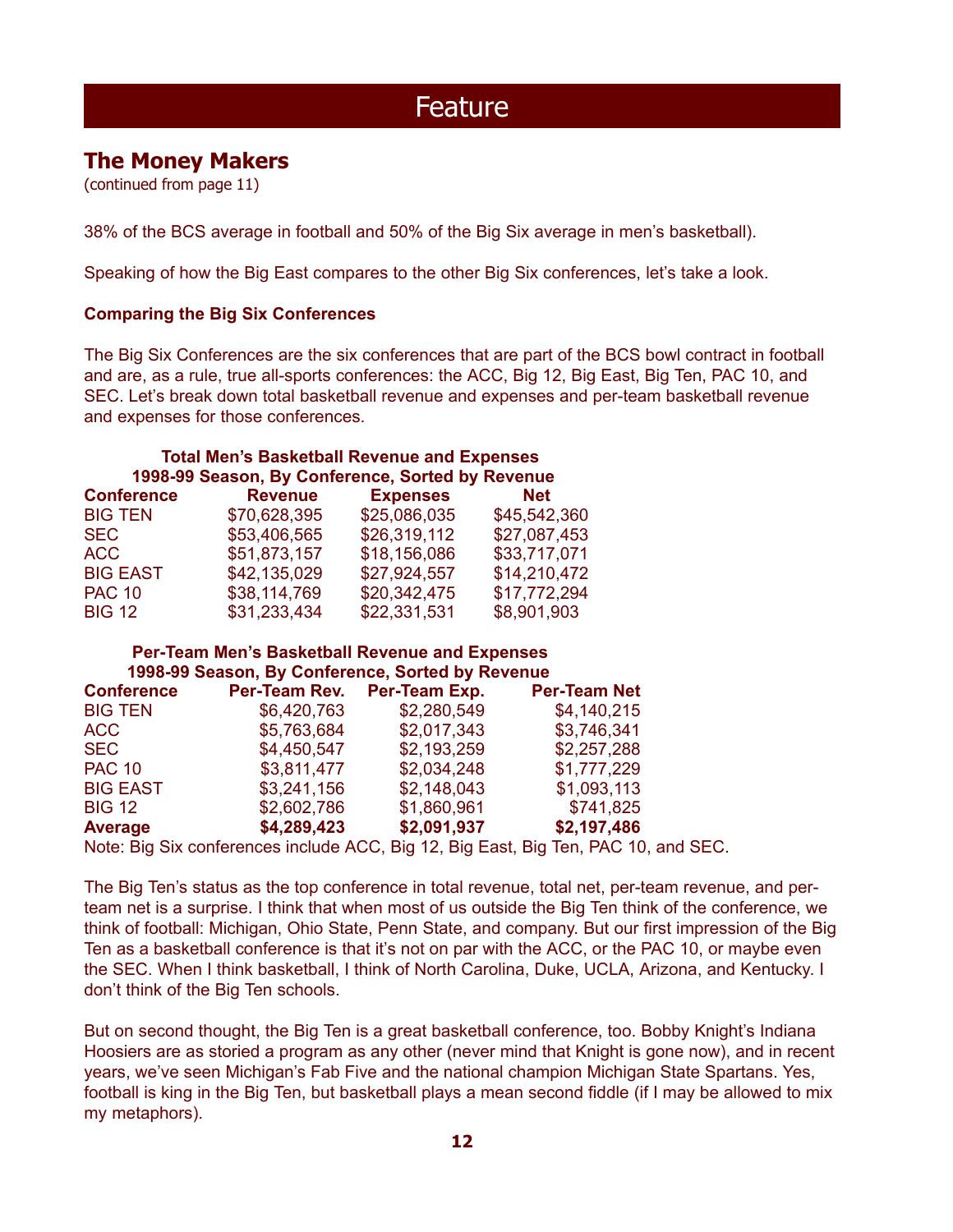### **The Money Makers**

Also worth noting is that the Big East Conference, despite being formed (and perceived) first and foremost as a basketball conference, finishes near the bottom of the pack in per-team revenue and per-team net income.

Expenses are fairly uniform across the Big Six conferences. The conferences all spend within the range of \$1.86 million to \$2.28 million per team. But per-team revenue fluctuates between \$2.6 million per team (Big 12) and \$6.4 million (Big Ten).

Among the 67 Big Six teams, only 6 lost money on men's basketball in 1998-99. Four of the six teams come from the Big 12: Colorado, Baylor, Texas, and Texas A&M. The other two teams are Georgetown and Southern California.

#### **Big Six Conference Money-Losers in Men's Basketball**

| <b>Team</b>          | <b>Revenue</b> | <b>Expenses</b> | <b>Net</b>    |
|----------------------|----------------|-----------------|---------------|
| Colorado             | \$974,627      | \$2,046,960     | (\$1,072,333) |
| <b>Baylor</b>        | \$393,346      | \$1,140,631     | (\$747,285)   |
| Texas                | \$2,871,815    | \$3,140,676     | (\$268,861)   |
| Georgetown           | \$1,731,164    | \$1,894,602     | (\$163,438)   |
| <b>Texas A&amp;M</b> | \$2,049,701    | \$2,155,097     | (\$105,396)   |
| Southern Cal.        | \$2,195,302    | \$2,214,366     | (\$19,064)    |

Note that Virginia Tech and their \$414,000 dollar loss do not appear on this list because the Hokies were in the Atlantic 10 in basketball in 1998-99, not a Big Six Conference.

#### **The Non-Big-Six Conferences**

In football, once you get outside the BCS conferences, revenue figures drop off dramatically. In basketball, it's a slightly different story, because outside of the Big Six, there are some pretty good basketball conferences and teams.

The two most notable non-Big-Six basketball conferences to Hokie fans are Conference USA and the Atlantic 10. CUSA is of interest to Hokie fans because it contains many teams from the old Metro Conference that Tech was a part of for about fifteen years, and the A-10 is of interest to Tech fans because it was the Hokies' basketball home from 1995-96 to 1999-2000.

Basketball is the key sport in those two conferences, so we'll take a look at them, but we can throw the MAC (Mid-American Conference), where basketball is most decidedly *not* the key sport, in for fun as well.

Here's a look at the previous per-team revenue table, with those three non-Big-Six conferences added in:

**13**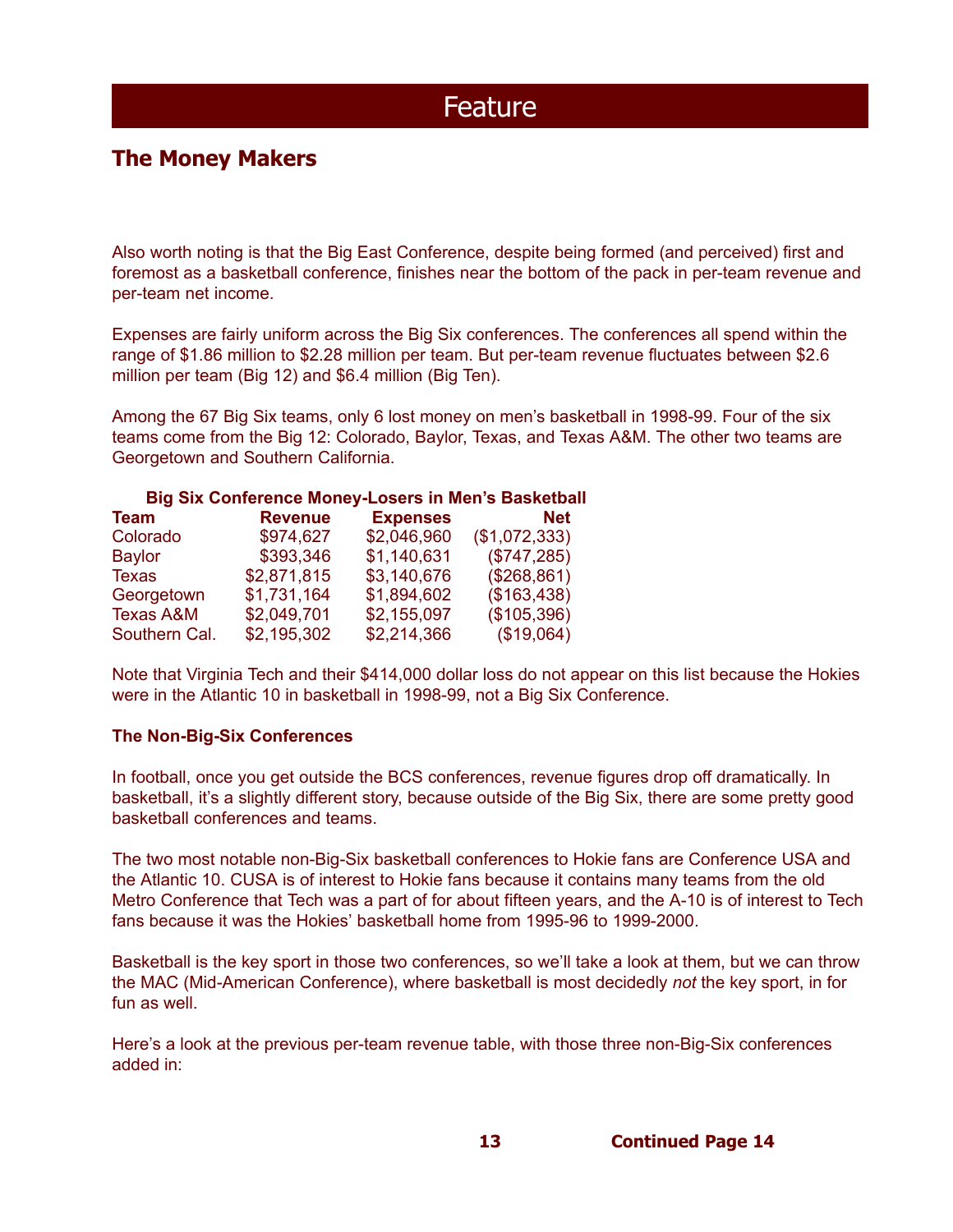### **The Money Makers**

(continued from page 13)

| Per-Team Basketball Revenue and Expenses, 1998-99 Season<br><b>By Conference, Sorted by Revenue</b> |               |               |                     |  |  |  |
|-----------------------------------------------------------------------------------------------------|---------------|---------------|---------------------|--|--|--|
| <b>Conference</b>                                                                                   | Per-Team Rev. | Per-Team Exp. | <b>Per-Team Net</b> |  |  |  |
| <b>BIG TEN</b>                                                                                      | \$6,420,763   | \$2,280,549   | \$4,140,215         |  |  |  |
| ACC                                                                                                 | \$5,763,684   | \$2,017,343   | \$3,746,341         |  |  |  |
| <b>SEC</b>                                                                                          | \$4,450,547   | \$2,193,259   | \$2,257,288         |  |  |  |
| <b>PAC 10</b>                                                                                       | \$3,811,477   | \$2,034,248   | \$1,777,229         |  |  |  |
| <b>BIG EAST</b>                                                                                     | \$3,241,156   | \$2,148,043   | \$1,093,113         |  |  |  |
| <b>CUSA</b>                                                                                         | \$3,079,916   | \$1,514,391   | \$1,565,525         |  |  |  |
| <b>BIG 12</b>                                                                                       | \$2,602,786   | \$1,860,961   | \$741,825           |  |  |  |
| $A-10$                                                                                              | \$1,947,304   | \$1,289,042   | \$658,262           |  |  |  |
| <b>MAC</b>                                                                                          | \$511,537     | \$691,084     | (\$179,547)         |  |  |  |
| <b>Big Six Average</b>                                                                              | \$4,289,423   | \$2,091,937   | \$2,197,486         |  |  |  |
|                                                                                                     |               |               |                     |  |  |  |

Note: the Big Six averages include all teams from the ACC, Big 12, Big East, Big Ten, PAC 10, and SEC (67 teams total).

Unlike in football, a non-Big-Six conference actually trumps a Big Six conference in per-team revenue. Conference USA members bring in just over \$3 million per team in men's basketball revenue, which tops the Big 12 figure of \$2.6 million and puts CUSA in sixth place.

And when you look at per-team net income, CUSA is a close fifth, ahead of not only the Big 12, but the Big East. CUSA even nips at the PAC 10's heels when it comes to per-team net, and could overtake them in any given year, depending upon how school fortunes and NCAA payouts fall.

The ringleaders in Conference USA for men's basketball are Louisville (wait until you see their revenue figures in an upcoming table), followed by Memphis, Marquette, St. Louis, and Cincinnati. Out of twelve teams in CUSA in 1998-99, five, or nearly half, had over \$3 million in basketball revenue. Only three of the twelve CUSA teams — Tulane, Houston and Southern Miss — lost money, and none of those three lost more than \$161,000. CUSA is a financially viable conference when it comes to men's basketball.

As for the Atlantic 10, only three of their twelve teams lost money in 1998-99 on men's basketball: Fordham lost \$470,000, Virginia Tech lost \$414,000, and St. Joseph's reported a negligible loss of \$126 (that is not a typo).

In the A-10, Dayton led the way with over \$4 million in basketball revenue and a \$2.8 million net gain (the Flyers enjoy great fan support), followed by UMass (\$3.7 million in revenue, with a \$1.6 million net gain) and Xavier (\$3.1 million in revenue, with a \$1.6 million net gain). Men's basketball isn't the money machine in the A-10 that it is in CUSA, but it's financially healthy.

#### **The Top-Ten Money-Makers and Money-Losers**

The next three tables present: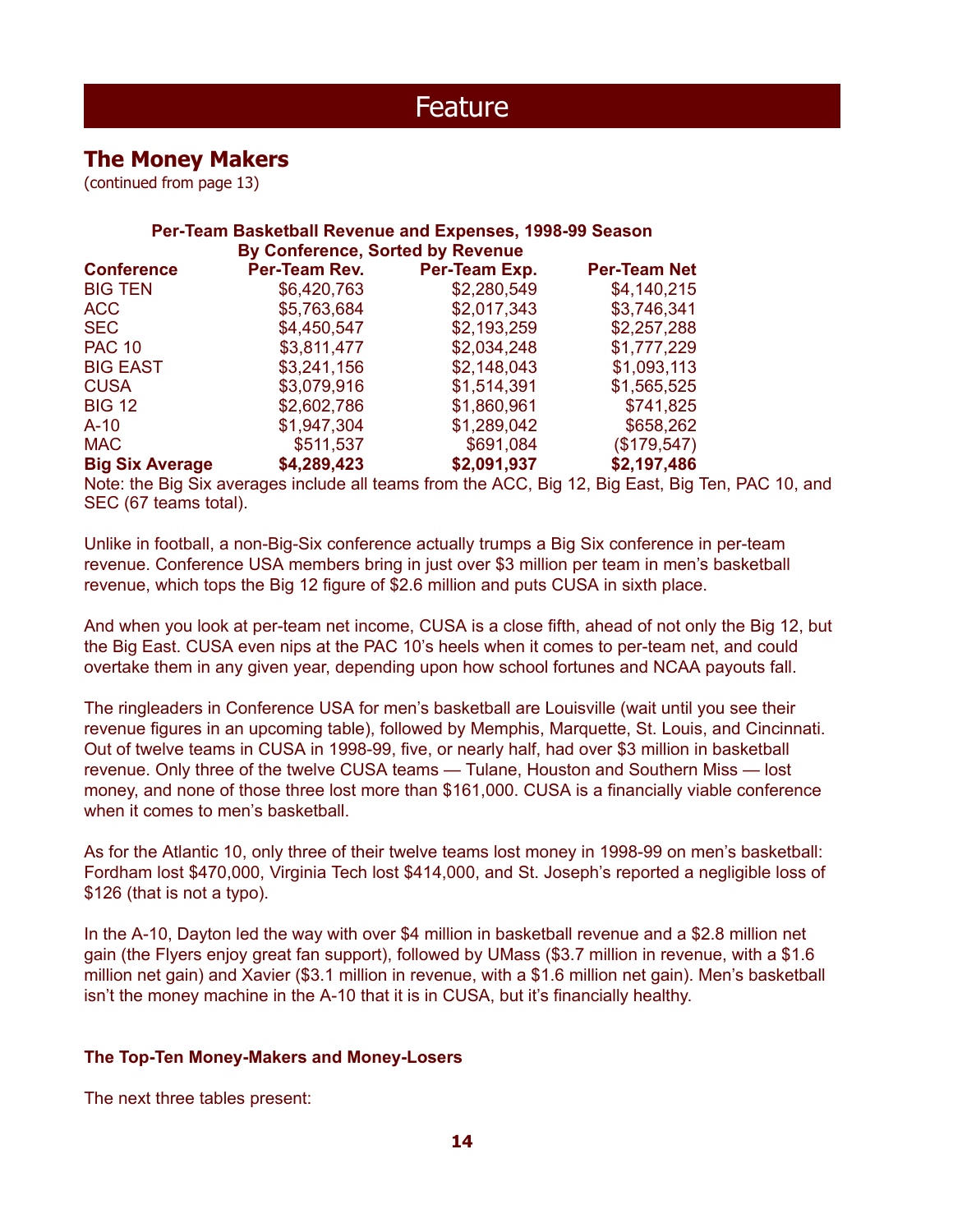### **The Money Makers**

- 1.) The top 10 money-making schools in terms of total revenue
- 2.) The top 10 money-making schools in terms of net income
- 3.) The bottom 10 money-making schools in terms of net income

Note that the figures for tables 1 and 3 include members of the Big Six conferences and CUSA only. Table 2 (Top 10 in net income) incorporates teams from other conferences as well, to show that UNLV and New Mexico (of the Mountain West Conference) crack the top 10.

| Top 10 Schools in Men's Basketball Revenue, 1998-99<br>(Big Six Conferences and CUSA Only) |                 |                |                 |             |  |  |
|--------------------------------------------------------------------------------------------|-----------------|----------------|-----------------|-------------|--|--|
| Team                                                                                       | Conf.           | <b>Revenue</b> | <b>Expenses</b> | <b>Net</b>  |  |  |
| Kentucky                                                                                   | <b>SEC</b>      | \$11,903,284   | \$4,614,286     | \$7,288,998 |  |  |
| Louisville                                                                                 | <b>CUSA</b>     | \$10,849,105   | \$2,126,900     | \$8,722,205 |  |  |
| <b>Syracuse</b>                                                                            | <b>BIG EAST</b> | \$9,143,064    | \$6,168,127     | \$2,974,937 |  |  |
| <b>UNC</b>                                                                                 | ACC             | \$8,497,161    | \$2,436,583     | \$6,060,578 |  |  |
| <b>Arkansas</b>                                                                            | <b>SEC</b>      | \$8,473,845    | \$3,328,091     | \$5,145,754 |  |  |
| <b>Illinois</b>                                                                            | <b>BIG TEN</b>  | \$8,234,218    | \$3,500,952     | \$4,733,266 |  |  |
| Minnesota                                                                                  | <b>BIG TEN</b>  | \$8,031,721    | \$1,878,729     | \$6,152,992 |  |  |
| Wisconsin                                                                                  | <b>BIG TEN</b>  | \$7,633,794    | \$1,686,978     | \$5,946,816 |  |  |
| Arizona                                                                                    | <b>PAC 10</b>   | \$7,565,963    | \$3,173,772     | \$4,392,191 |  |  |
| <b>Kansas</b>                                                                              | <b>BIG 12</b>   | \$7,410,659    | \$1,703,394     | \$5,707,265 |  |  |

#### **Top 10 Schools in Men's Basketball Net Income, 1998-99 (all schools)**

| (all schools)     |                 |                |                 |             |  |
|-------------------|-----------------|----------------|-----------------|-------------|--|
| <b>Team</b>       | Conf.           | <b>Revenue</b> | <b>Expenses</b> | <b>Net</b>  |  |
| Louisville        | <b>CUSA</b>     | \$10,849,105   | \$2,126,900     | \$8,722,205 |  |
| Kentucky          | <b>SEC</b>      | \$11,903,284   | \$4,614,286     | \$7,288,998 |  |
| Minnesota         | <b>BIG TEN</b>  | \$8,031,721    | \$1,878,729     | \$6,152,992 |  |
| <b>UNC</b>        | <b>ACC</b>      | \$8,497,161    | \$2,436,583     | \$6,060,578 |  |
| Wisconsin         | <b>BIG TEN</b>  | \$7,633,794    | \$1,686,978     | \$5,946,816 |  |
| <b>Kansas</b>     | <b>BIG 12</b>   | \$7,410,659    | \$1,703,394     | \$5,707,265 |  |
| <b>Arkansas</b>   | <b>SEC</b>      | \$8,473,845    | \$3,328,091     | \$5,145,754 |  |
| <b>UNLV</b>       | <b>MT. WEST</b> | \$6,666,854    | \$1,634,366     | \$5,032,488 |  |
| <b>New Mexico</b> | <b>MT. WEST</b> | \$7,020,509    | \$1,992,162     | \$5,028,347 |  |
| <b>Ohio State</b> | <b>BIG TEN</b>  | \$7,283,037    | \$2,393,086     | \$4,889,951 |  |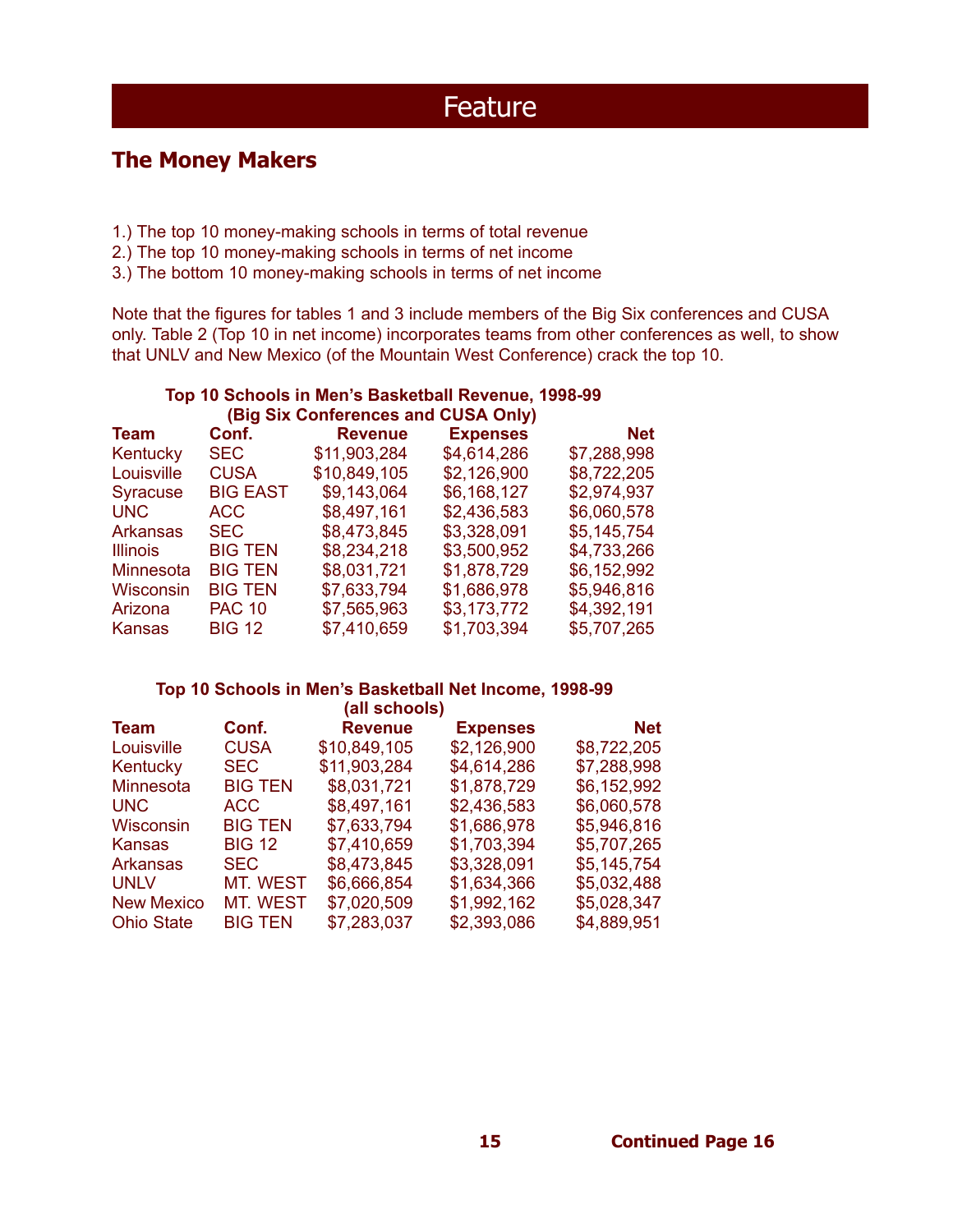### **The Money Makers**

(continued from page 15)

#### **Bottom 10 Schools in Men's Basketball Net Income, 1998-99 (Big Six Conferences Only)**

|                         |                 | $1 - 15$ $\sigma$ $100$ $\sigma$ $100$ $\sigma$ $100$ $\sigma$ $100$ $\sigma$ |                 |               |
|-------------------------|-----------------|-------------------------------------------------------------------------------|-----------------|---------------|
| <b>Team</b>             | Conf.           | <b>Revenue</b>                                                                | <b>Expenses</b> | <b>Net</b>    |
| Colorado                | <b>BIG 12</b>   | \$974,627                                                                     | \$2,046,960     | (\$1,072,333) |
| <b>Baylor</b>           | <b>BIG 12</b>   | \$393,346                                                                     | \$1,140,631     | (\$747,285)   |
| Virginia Tech           | A-10            | \$1,055,588                                                                   | \$1,469,593     | (S414,005)    |
| <b>Texas</b>            | <b>BIG 12</b>   | \$2,871,815                                                                   | \$3,140,676     | (\$268,861)   |
| Georgetown              | <b>BIG EAST</b> | \$1,731,164                                                                   | \$1,894,602     | (\$163,438)   |
| Texas A & M             | <b>BIG 12</b>   | \$2,049,701                                                                   | \$2,155,097     | (\$105,396)   |
| Southern Cal            | <b>PAC 10</b>   | \$2,195,302                                                                   | \$2,214,366     | (\$19,064)    |
| <b>Washington State</b> | <b>PAC 10</b>   | \$1,347,980                                                                   | \$1,332,842     | \$15,498      |
| <b>Notre Dame</b>       | <b>BIG EAST</b> | \$1,563,598                                                                   | \$1,457,014     | \$106,584     |
| <b>Oregon State</b>     | <b>PAC 10</b>   | \$1,560,219                                                                   | \$1,252,039     | \$308,180     |
| <b>Nebraska</b>         | <b>BIG 12</b>   | \$2,226,674                                                                   | \$1,857,022     | \$369,652     |
|                         |                 |                                                                               |                 |               |

Note: Virginia Tech is shown for reference, despite not having been a Big-Six conference member in 1998-99.

#### **Basketball Versus Football**

All those numbers are fine and dandy, but one of the burning questions about basketball revenue is how it compares to football revenue. The best way to answer that question is to look at how total basketball revenue compares to total football revenue, and how basketball net income compares to football net income.

Here's a table that shows football and basketball revenue figures for the Big Six conferences and CUSA.

#### **FOOTBALL/BASKETBALL REVENUE COMPARISON 1998-99, BIG SIX CONFERENCES AND CUSA**

| CONF.           | <b>PER-TEAM FB. REV.</b> | <b>PER TEAM BB. REV.</b> | <b>FB/BB RATIO</b> |
|-----------------|--------------------------|--------------------------|--------------------|
| ACC             | \$9,910,345              | \$5,763,684              | 1.72               |
| <b>BIG 12</b>   | \$10,848,748             | \$2,602,786              | 4.17               |
| <b>BIG EAST</b> | \$10,269,049             | \$3,130,944              | 3.28               |
| <b>BIG TEN</b>  | \$15,660,438             | \$6,420,763              | 2.44               |
| <b>PAC 10</b>   | \$13,836,290             | \$3,811,477              | 3.63               |
| <b>SEC</b>      | \$18,690,772             | \$4,450,547              | 4.20               |
| <b>CUSA</b>     | \$4,950,345              | \$3,079,916              | 1.61               |
| AVE.            | \$12,052,101             | \$4,105,701              | 2.94               |

The importance of basketball revenue relative to football revenue is shown by the ratio in the righthand column. The lower the ratio is, the higher the basketball revenue is relative to football revenue. Given that, it's not surprising to see that CUSA (1.61) and the ACC (1.72) have the lowest ratios, indicating how important basketball is to those two conferences. The numbers verify our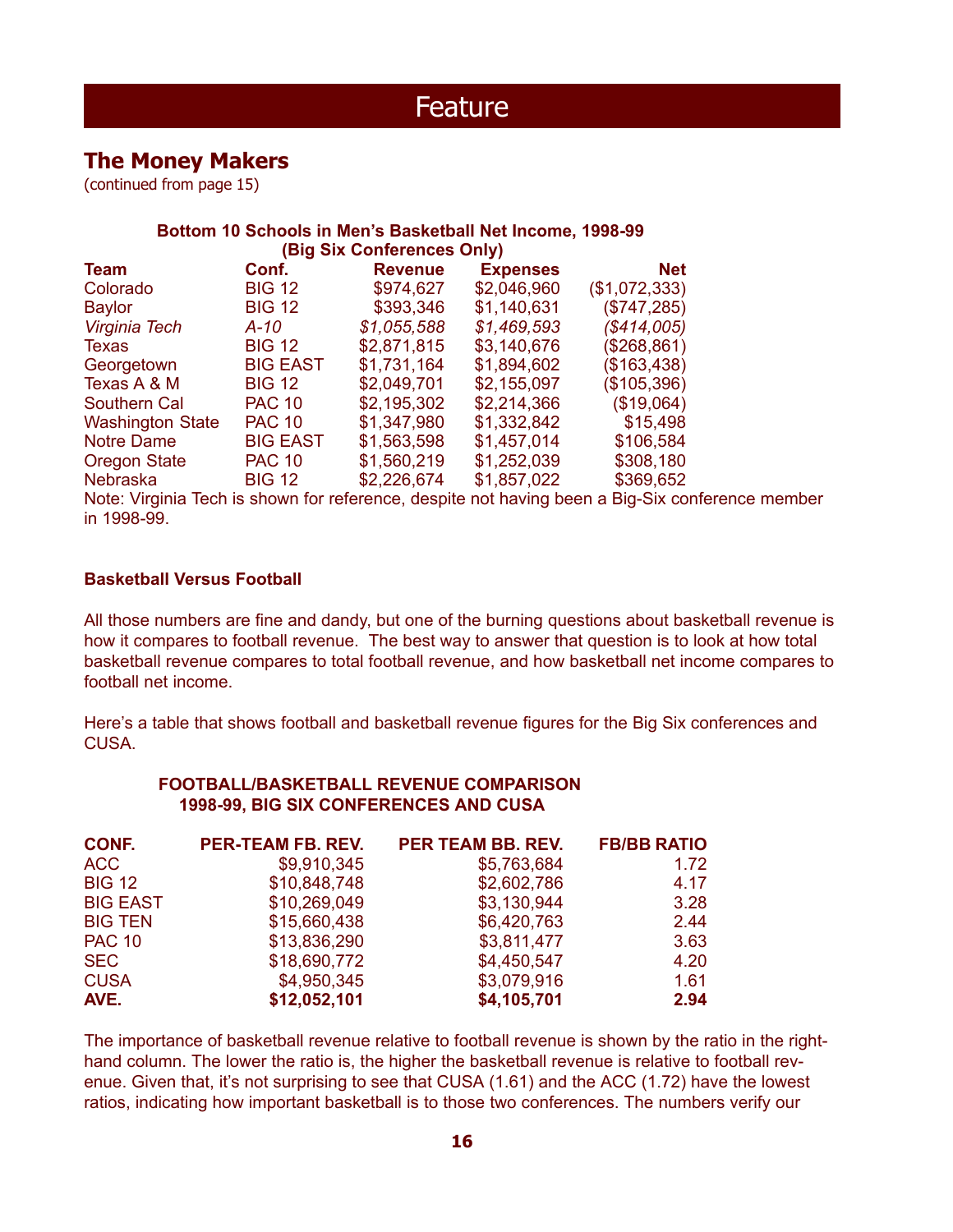### **The Money Makers**

perceptions with regard to those two conferences.

On the other end of the spectrum are the Big 12 (where football dominates basketball) and the SEC (where per-team basketball revenue is #3 among the conferences listed, but football revenue is a runaway #1, which throws the ratio off).

The average ratio of 2.94 means that the teams from the Big Six conferences and CUSA, on the average, make almost three times as much revenue on football as they do basketball.

Now here's the table for net income from football and basketball.

#### **FOOTBALL/BASKETBALL NET INCOME COMPARISON 1998-99, BIG SIX CONFERENCES AND CUSA**

| CONF.           | <b>PER-TEAM FB. NET</b> | <b>PER-TEAM BB. NET</b> | <b>FB/BB RATIO</b> |
|-----------------|-------------------------|-------------------------|--------------------|
| ACC             | \$2,928,810             | \$3,746,341             | 0.78               |
| <b>BIG 12</b>   | \$4,892,880             | \$741,825               | 6.60               |
| <b>BIG EAST</b> | \$2,555,140             | \$1,048,088             | 2.44               |
| <b>BIG TEN</b>  | \$8,458,087             | \$4,140,215             | 2.04               |
| <b>PAC 10</b>   | \$5,937,437             | \$1,777,229             | 3.34               |
| <b>SEC</b>      | \$11,083,527            | \$2,257,288             | 4.91               |
| <b>CUSA</b>     | \$550,925               | \$1,565,525             | 0.35               |
| AVE.            | \$5,512,616             | \$2,101,492             | 2.62               |

Net income is the true measure of the importance of football versus basketball to the teams in a given conference. After all, net income answers the question, "How much money does a team make off of football or men's basketball that can be used to pay for other, non-revenue sports?"

Again, the lower the ratio, the more important basketball is relative to football. A ratio of less than 1, which was registered by the ACC and CUSA, means that a school/conference nets more money from basketball than they do football. In the case of the ACC, conference members on average net about \$800,000 more from basketball than football, whereas in CUSA, the teams net over \$1 million more per team from basketball than football.

The Big 12, with its last-place net of \$741,825 per team from basketball and its football/basketball ratio of 6.60, is clearly a conference where football is in the driver's seat when it comes to net income.

On average, the teams from the Big Six and CUSA net over two and a half times as much money on football as they do basketball.

**Next month:** a look at revenue from men's sports vs. revenue from women's sports.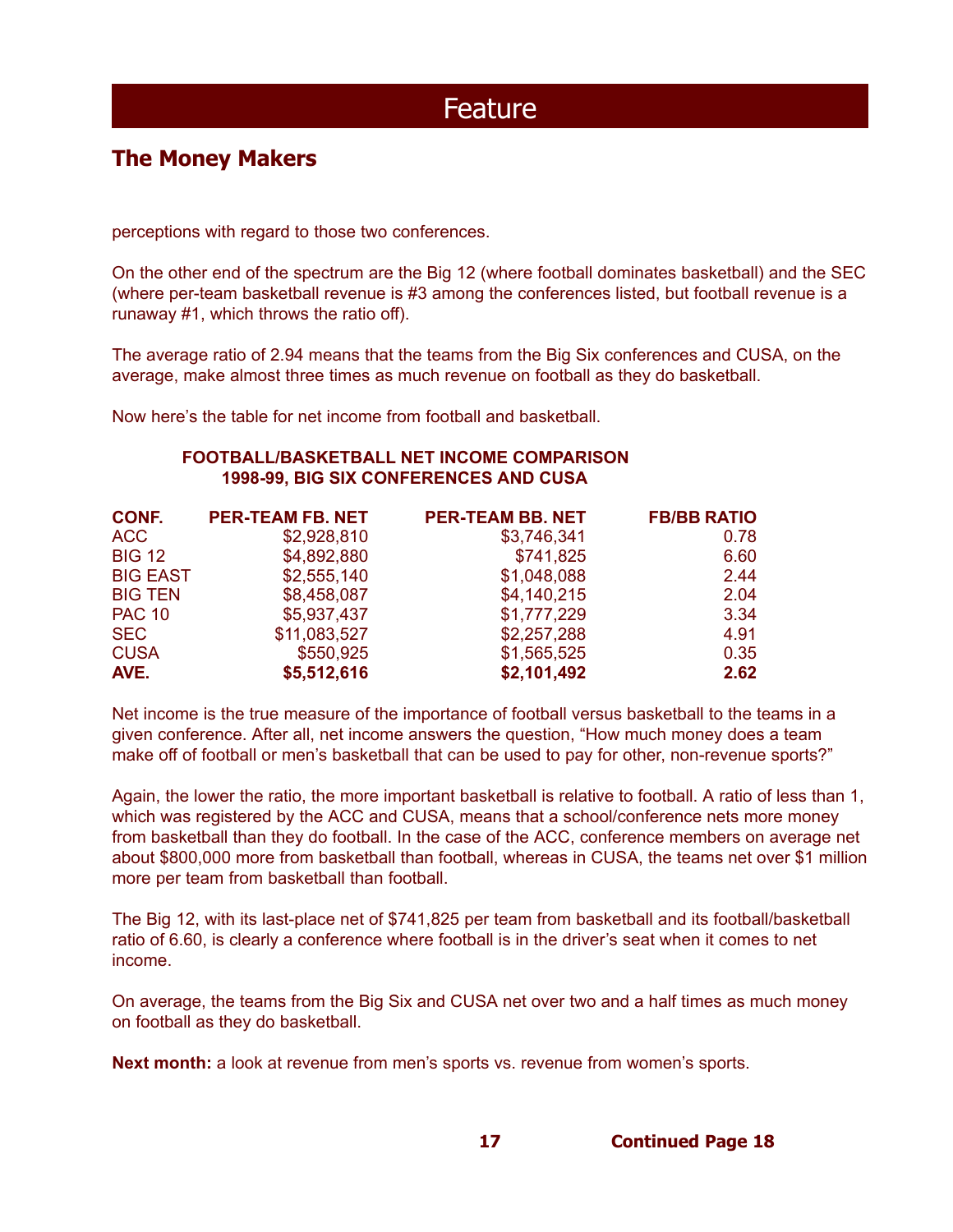### **The Money Makers**

(continued from page 17)

### **The Data**

As usual, the data that went into this report are available. If you want to see the complete set of data for football and men's basketball revenue and expenses, you can access the data as a web page, or you can download the Microsoft Excel 97 file.

Web Page link — note that this is a large file, but it still loads fairly quickly:

http://www.techsideline.com/tslextra/issue008/fbandbbrevenue9899.htm

MS Excel File (Excel 97 compatible):

http://www.techsideline.com/tslextra/issue008/fbandbbrevenue9899.xls

(Right-click the link and do a "Save Link As" or "Save Target As" to save the Excel file to disk.)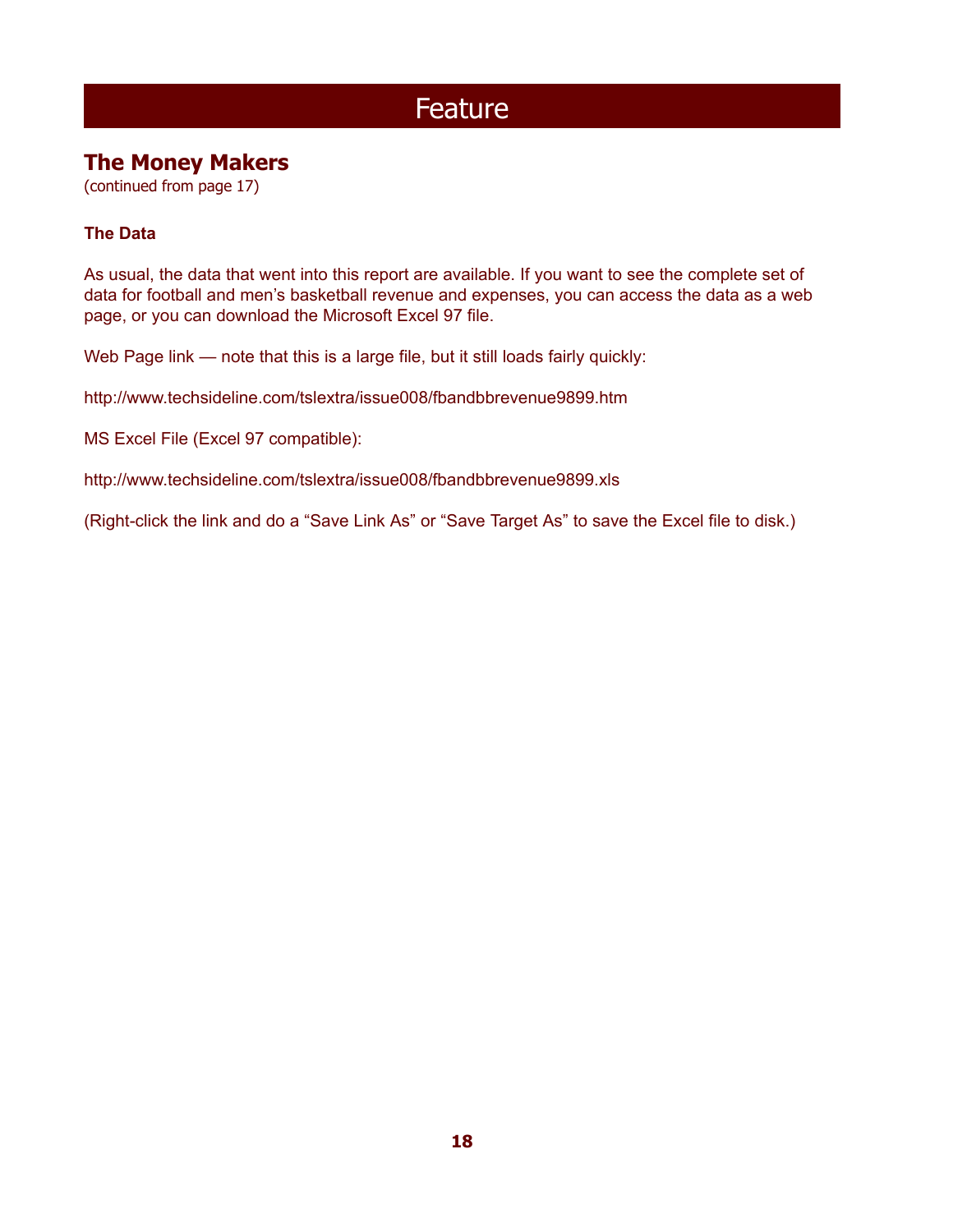# The Big East 2001, Game by Game

by Jim Alderson

I often get e-mail this time of year asking me if I really think some wild upset that has shown up in other writings will actually take place. The answer is, no, I really don't think Rutgers will beat Miami, and I was quite surprised in 98 when Temple actually beat Tech. I do spend many hours this time of year poring over the BE schedule and working out various scenarios. Following is how I think the upcoming year will actually play out. As always, these predictions are guaranteed to be correct unless they are not.

#### **August 26**

Syracuse-Georgia Tech: The Kickoff Classic. Frank Beamer wanted no part of this game, and Mikey T. coaxed Syracuse into the breach. It is hard to see, given their OOC, what in the world the Orange were thinking about in scheduling this game, because it seems a very difficult one for them to win, and a loss could prove fatal to bowl hopes for a team that figures to hover around the .500 mark. The Yellow Jackets are a veteran team with realistic hopes of finally ending Florida State ACC domination, while three years post-McNabb Paul Pasqualoni is still searching for a quarterback. The 'other' Tech wins by fourteen.

#### **September 1**

Connecticut-Virginia Tech: Welcome to the big time, Huskies. Nothing in their I-AA existence or their brief I-A life has prepared UConn for what will hit them when they venture onto that new Lane Stadium turf. It is also the perfect vehicle for Beamer and the Tech staff to get some reps in for Noel and the new O-line under quasi-game conditions. Kevin Jones will see a lot of playing time as Tech seeks to unearth a new marquee player. Zounds, this will be a rout.

West Virginia-Boston College: When Phil Elmassian sprung this defense on the Big East in 93, it was new. Now, most of the conference runs some variation of what is now known as Bud Foster's defense. Tom O'Brien and the BC staff have spent a lot of time over the years studying it, and won't be surprised. This is also O'Brien's fifth year on Chestnut Hill, the year most coaches really start to make their mark; his Eagles will be pretty good, good enough to beat the Mountaineers by twenty.

East Tennessee State-Pitt[sburgh]: Walt Harris and the Panthers open the new stadium by ripping a dog. Do the Steelers get to open with an XFL team?

Navy-Temple: The Owls' Big East farewell tour opens, naturally, not at Veterans Stadium but at decrepit Franklin Field. The irony will escape few. Navy stinks while Temple looks decent, leading to a predictable Owls win.

Rutgers-Buffalo: The Greg Schiano Era kicks off against the team that lost badly last year to UConn. It will get tougher for Greg, but he will have a week to enjoy being undefeated as the Knights roll.

Syracuse-Tennessee: Neyland Stadium on a short week. Yikes. Syracuse showing up at the bottom of published BE standings at 0-2 is going to send their message board faithful, not the most sup-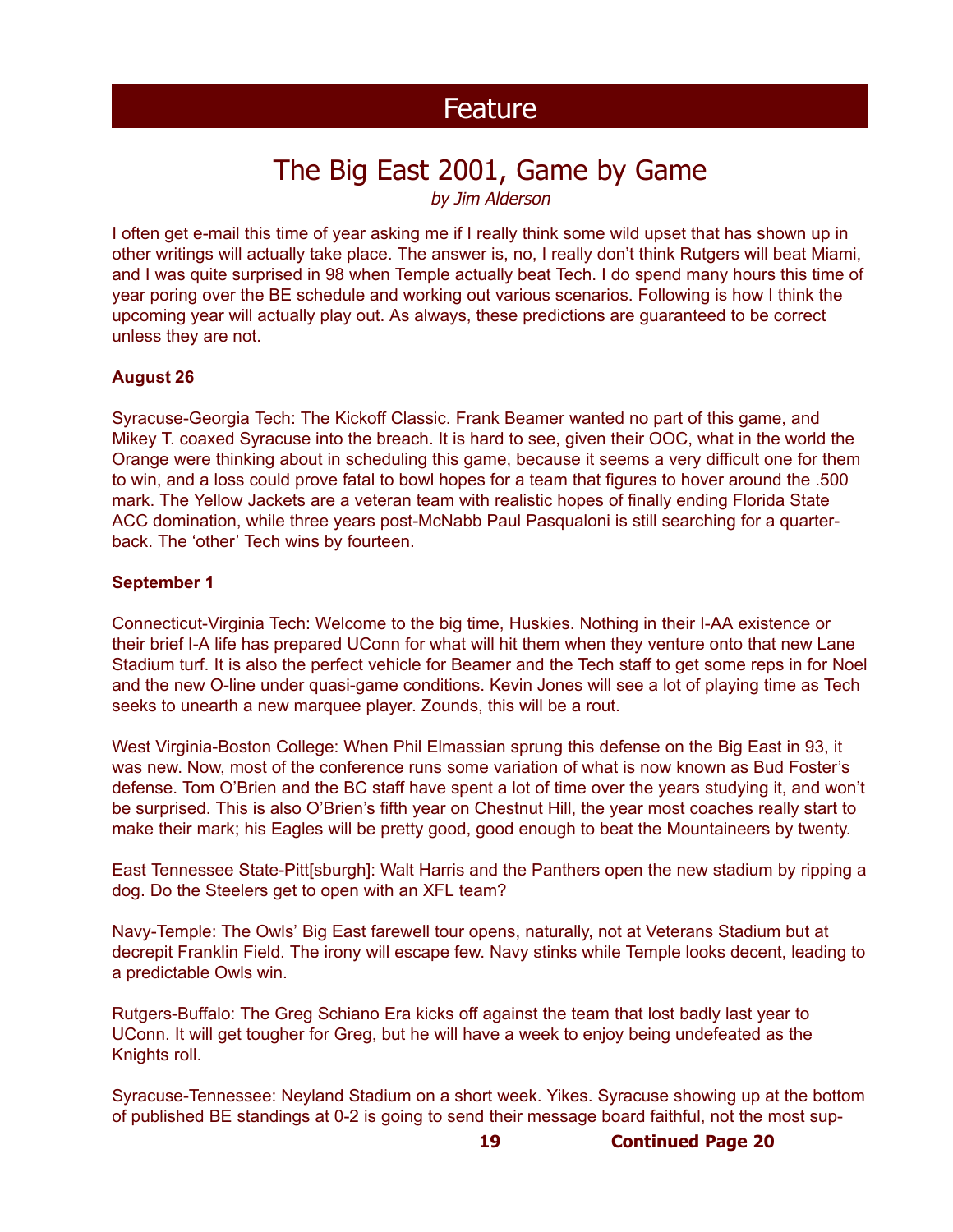### **The Big East, 2001**

(continued from page 19)

portive of fans in the best of times, into a frenzy. Paul circles the wagons after the Vols win by ten.

Miami-Penn State: Larry Coker's first game against the oldest of the old pros, Joe Paterno. Add in the dedication of the latest Beaver Stadium addition and an emotional lift from the triumphant return of Adam Taliferro from serious injury, and all the ingredients are in place for a monumental upset. The only problem is the Lions are no longer a very good team. Miami scores late to win 21-17.

#### **September 8**

Western Michigan-Virginia Tech: All OOC griping aside, this game is going to be very difficult. WMU's Gary Darnell would have been the new Tech coach had Frank skipped off to Carolina, and I don't imagine he is thrilled at still being stuck in the MAC. He will have the Broncos ready to play. This game has embarrassing upset written all over it, but the Tech ground game and solid defense, with a Special Teams score thrown in, eventually wears down Directional, and Tech escapes with a 24-20 victory.

Ohio-West Virginia: Rich Rodriguez coaches at Mountaineer Field for the first time. The problems exposed by BC don't seem so bad when viewed against MAC opposition. WVU rolls by twenty-five.

South Florida-Pitt[sburgh]: People call Tech's OOC bad? If Antonio Bryant is not in jail and still on the team, he should have a field day, and the Panthers might score seventy.

Temple-Toledo: This one might throw a wrench into the 'Let's Win A Bunch of Games to Show the BE We Still Belong' Bobby Wallace strategy. The Blades are pretty good for a MAC team, and it will be a tough one for the Owls. Temple wins a close one.

Rutgers-Miami: Butch's two coordinators from last year square off. Unfortunately for Schiano, Coker is still on the sideline with all the talent. The Canes roll by fifty.

Central Florida-Syracuse: The 'easy' game on the Orange's OOC is a Knights team that is not all that bad. Teams making their first visit to the Carrier Dome generally do not have pleasant experiences, and if the 'Cuse fans stop posting 'Fire Pasqualousy' messages long enough to actually show up and cheer for their team, the Dome will mess with CFU's head enough for Syracuse to get their first win by fourteen.

Boston College-Stanford: O-Brien and the Eagles do wonders for the BE's power rating as they travel to Palo Alto and pull a mild upset by downing the Cardinal.

#### **September 15**

West Virginia-Maryland: Rich Rodriguez squares off against Ralph Friedgen; the former ACC battle of the Offensive Coordinators becomes one of bosses. Friedgen, who should have gotten his own program years ago, won both times when he was at GT and Rich at Clemson, and nothing much changes. The Terps have better talent and should have won last year. This year they do in an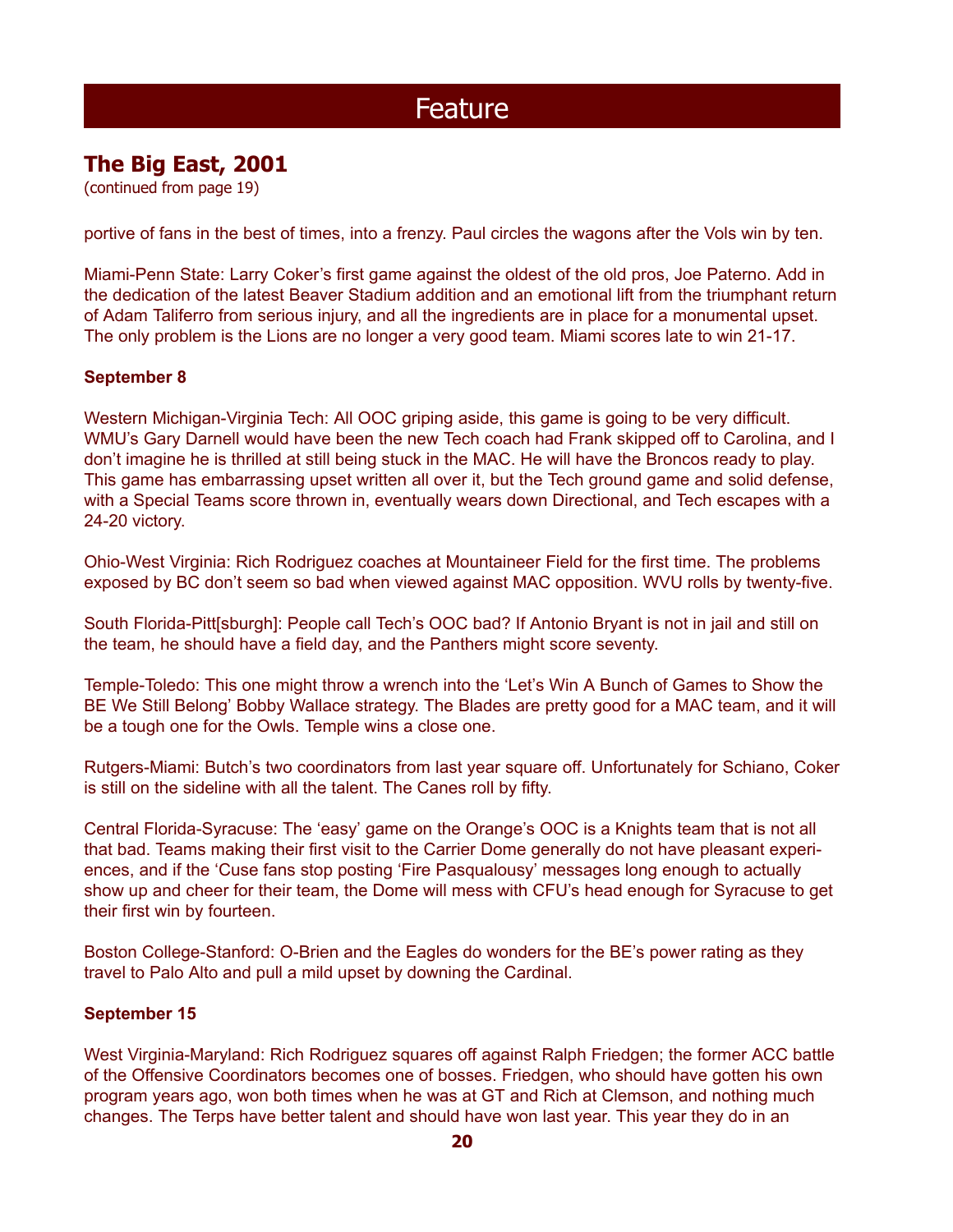### **The Big East, 2001**

offensive shootout, 35-31.

UAB-Pitt[sburgh]: Considering whom they opened with, this qualifies as a major OOC game for the Panthers. The Blazers are making big strides under Watson Brown, but they will have been demolished by Florida State the week before and in no shape to battle Pitt. Harris and the Panthers move to 3-0.

Connecticut-Temple: This will be an instant rivalry, albeit a short one. The Owls won't take too kindly to lining up opposite their BE replacements, and will win by twenty-eight.

California-Rutgers: Schiano brings his Knights home for the first time against the Bears. This would be an opportune time for Greg to partially wipe away the memory of the woeful Terry Shea years and create a buzz around his program. He does, and the BE shows it owns the PAC 10 as Rutgers pulls the upset, 31-27.

East Carolina-Syracuse: Pasqualoni will still be in a world of trouble at 1-2 and the top of the BE left to play. If he loses this one, he is in some serious job trouble. As usually happens in June, the Pirates are talking big. This game, however, will be played in September, when reality sets in. The Orange, greatly aided by the Weirdness Factor of playing in the Dome, wins 23-21.

Washington-Miami: Grudge time for the Canes. Boy, did this game screw up the works last year, costing, among other things, a Tech berth in the Sugar Bowl had the Canes gone to the Orange. There will probably be a decent crowd for the Orange Bowl for this one, and, while Coker is once again up against a proven head-coaching winner, the Huskies don't appear to have the talent to win there. Miami goes to 3-0 with a 28-23 win.

#### **September 22**

Virginia Tech-Rutgers: Frank Beamer owned no one like he did Terry Shea, and probably shed a tear at his firing. Schiano may very well recruit well enough to make this an interesting rivalry, but he hasn't yet, and Tech has too many horses. The Hokies roll by thirty.

Temple-Bowling Green: Another tough OOC MAC game for the Owls, showing that if you often play tough MAC games you are not long for the Big East, unless, of course, you are Virginia Tech. The Falcons are tough at home, and knock off the Owls, as BE conference offices in Providence echo with the sighs of relief.

Syracuse-Auburn: Back to the fire for Pasqualoni and his Orangemen. Can the Dome work its magic a third time against good SEC opposition? It says here yes. Syracuse sweeps the home stand, beating Auburn 17-14 and causing their message board alumni to begin bragging about how good they are.

Kent State-West Virginia: There is never anything wrong with a program that a visit from Bottom Ten regular Kent cannot cure. If any WVU fans still irked at the BC and Maryland games bother to

**21**

**Continued Page 22**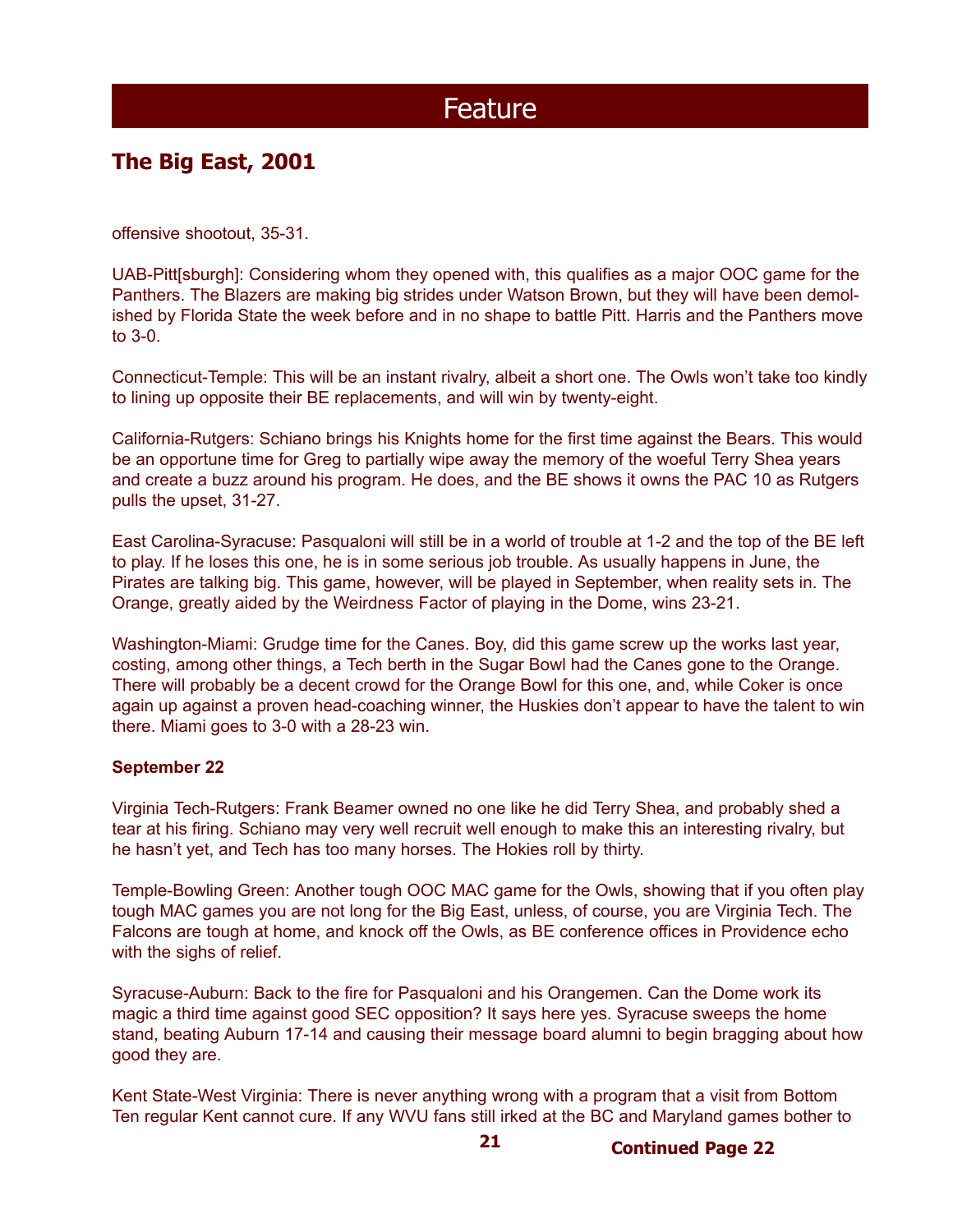### **The Big East, 2001**

(continued from page 21)

show up, they will see the 'Neers even their record at 2-2 by pounding the Golden Flash.

Boston College-Navy: O'Brien has done fairly well with the 'Go To Bowl Games by Scheduling Service Academies' method. Navy is lousy and the Eagles will roll by forty.

#### **September 29**

Central Florida-Virginia Tech: Bludgeoning the Knights with the ground game last year worked quite well, thank you, and there is no reason to expect it won't happen again. Tech has superior talent everywhere, and it shows in a 38-14 win.

Miami-Pitt[sburgh]: As we speak, Walt Harris is watching film and devising strategies for this game while Larry Coker is still learning his way around the big office. The Panthers should get a good crowd in the new stadium for what will be the most important game in the Harris regime. A win vaults Pitt solidly into the BE elite. It is quite tempting to pick the Panthers, but the Canes have dominated all BE teams except one. Miami pulls out a late win.

Connecticut-Rutgers: Rutgers generally does not have winning records at the end of September, but then the Knights generally do not have UConn and Buffalo on their schedule. Schiano becomes the talk of Jersey as RU goes to 3-2.

Army-Boston College: The Eagles are the BE's best-kept secret at 4-0 after ripping Army.

#### **October 6**

Virginia Tech-West Virginia: This series has much to do with Don Nehlen currently spending time with his grandchildren. Tech has won six of the last seven against the 'Neers, and if Rich Rodriguez is going to be in the hills for an extended period of time, he is going to have to beat Tech. Not this year, Rich.

Pitt[sburgh]-Notre Dame: The schedule has done Harris no favors, as the Panthers have to travel to South Bend a week after the tough Miami loss. Pitt has a long history under Harris of stinking up the joint the game after emotional losses. This will be no exception, as all those gaudy pre-season predictions go down the drain and the Panthers fall.

Temple-Boston College: Who would have guessed a couple of years ago that a BE match-up would feature the undefeated Eagles and 3-1 Owls? Conference officials hide under their desks in Providence until word comes that BC has pulled out a 41-38 win.

Troy State-Miami: Coker and the Canes take a break from living on the edge. Fans will be checking out South Beach by halftime as Miami wins by a bunch.

Syracuse-Rutgers: The last time the Orange came calling at Rutgers, the Knights pulled off the biggest win in the Terry Shea Era [admittedly, there were not a lot of wins to choose from]. Schiano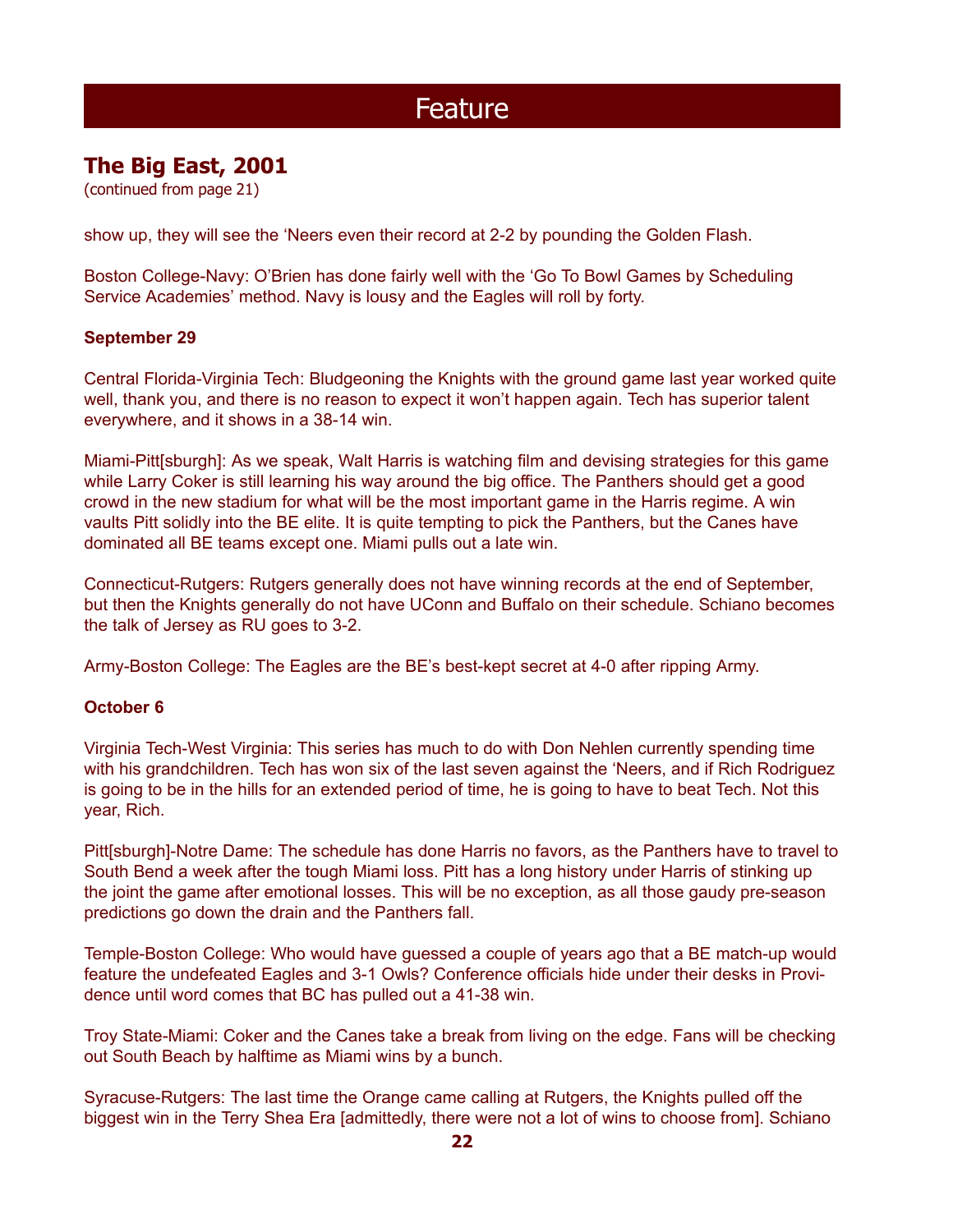### **The Big East, 2001**

will have them excited on the Banks for this one and thirty-five thousand show up. All of those freshmen will be in over their heads, however; Syracuse wins by twenty.

#### **October 13**

Boston College-Virginia Tech: Gameday would show up for this one were it not for the bigger names getting it on in Tallahassee. Tech and the Eagles give the BE a monster game between unbeaten and ranked teams. It is unfortunate it occurs the same week as Miami-FSU. George Welsh once said that no coach in the country had spent as much time studying the Tech defense as Tom O'Brien, although it might be debatable how much he has learned, as his personal losing streak to Beamer and Company is now six. The Eagles will be ready to play, but the upside to ABC scarfing up the Canes and Noles is this game more than likely goes to ESPN primetime, and Tech wins at home at night.

Miami-Florida State: A national biggie. If FSU gets by Georgia Tech at home in September, it will be a game of top 5 teams. Miami has the better team but no coach has been in more of these games than Bobby Bowden, and he lives for them. Coker's inexperience finally catches up with him as Florida State wins 24-17.

West Virginia-Notre Dame: South Bend is no place for WVU to be the week after another loss to Virginia Tech. Nehlen doesn't seem so bad as the 'Neers drop to 2-4.

Syracuse-Pitt[sburgh]: The Orange are the one BE team Harris has never beaten. The Panthers will limp into this game after two tough and high profile losses, while Pasqualoni is basking in unaccustomed admiration following four straight wins. The promising Pitt season is slipping away and it is gut check time. The Panthers respond and pull out a 28-23 win.

Rutgers-Temple: The Owls are bragging about those twenty-five thousand season tickets sold. I bet half don't show up for this clunker. The BE's final Yawn Bowl goes to Temple by twenty, and Wallace and Gittes and Cosby will have plenty to say about the dastardly Big East afterwards.

#### **October 20**

Pitt[sburgh]-Boston College: The marquee game in a light BE week. The Panthers will have their season back on track while BC will have a long injury list courtesy of the Tech defense. They start whispering 'Gator Bowl' around the Steel City as Pitt pulls off a 35-31 win.

Temple-Syracuse: They will be starting to hold their collective breath for days at a time in Providence at the thought of the lame-duck Owls snatching one of the BE's bowl berths. No matter what happens, if five other conference teams are bowl eligible Temple stays home, and Syracuse moves a step closer with a ten-point win in the Dome.

Navy-Rutgers: I bet the Knights would vote to add Navy to the BE. Schiano gets RU back on track employing the 'When all else fails schedule a service academy' method and the Knights blast the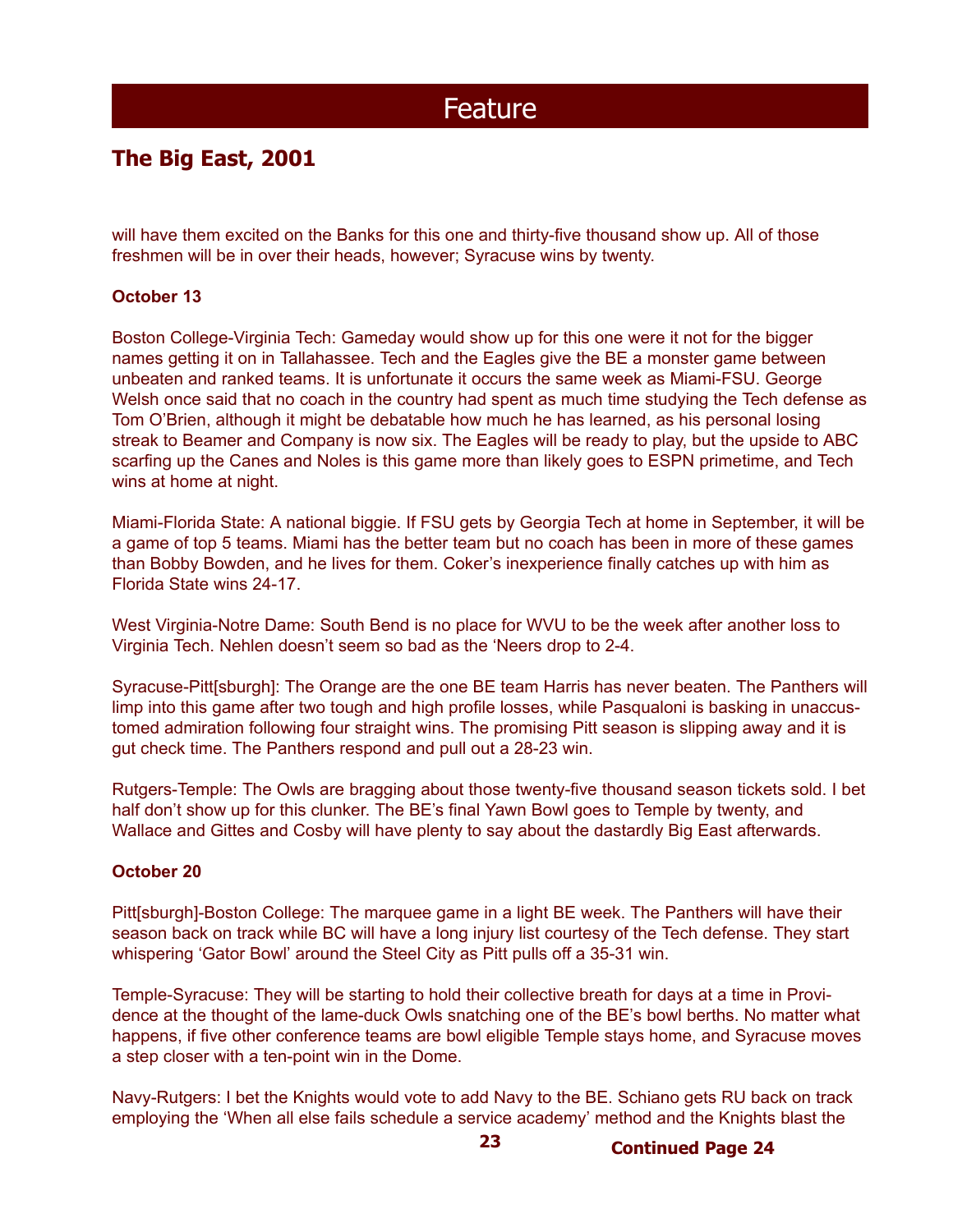## **The Big East, 2001**

(continued from page 23)

lousy Middies by thirty.

#### **October 27**

Syracuse-Virginia Tech: Frank Beamer broke his Carrier Dome hex last year; Paul Pasqualoni is still looking to break through in Lane Stadium, where his Orange have suffered woeful beatings. The ESPN cameras are back to display why Dome teams rarely win big. It won't be 62-0, but Tech wins easily enough. The bright side for Pasqualoni is that when he comes back in 2003, if he comes back, there will be a visitor's media room, so he won't have to conduct his post game news conferences outside where the handful of Syracuse fans can get at him.

West Virginia-Miami: It is going to be a tough October for WVU. The Canes will have had eleven days to stew over the FSU loss and will take it out on the 'Neers.

Pitt[sburgh]-Temple: With Miami and Tech coming up, it will be getting pretty close to last-stand time for the Owls. Temple will have added incentive, as they perceive Pitt's abstention during the 'boot Temple' voting by Big East members as getting them bounced out of the league, while the Panthers will be looking ahead to what they see as a huge game the next week. It bites them, as Temple pulls off a huge and conference-embarrassing win 42-31.

Notre Dame-Boston College: I am high on BC this year, and the visit from the Irish shows why. It is always a big game for the Eagles, while for Notre Dame it falls this year between their tilts with Southern Cal and Tennessee. You can't get sky high for them all, and the Irish don't. BC lives to beat Notre Dame, and they will be living large on Chestnut Hill following the ten-point Boston College win.

#### **November 3**

Virginia Tech-Pitt[sburgh]: This game is serious trouble. Walt Harris is one coach who has our defense down cold. Disappointment over prior losses never seems to faze the Panthers a whit when it comes to the Tech game - they are always ready to play. Beating Pitt requires an offense that can win a shootout, and all quarterbacks who pulled this game out last year are gone. Tech goes down.

Rutgers-West Virginia: The grumbling in Morgantown abates a bit as WVU takes out the year's frustrations against the Knights.

Temple-Miami: The Owls will be flying high as they head to South Florida. The Era of Good Feeling abruptly ends as the Canes, in a fifty-point thrashing, demonstrate why Temple is on its way out of the BE.

#### **November 10**

Virginia Tech-Temple: The last BE home game for the Owls. I doubt Frank Beamer will be issuing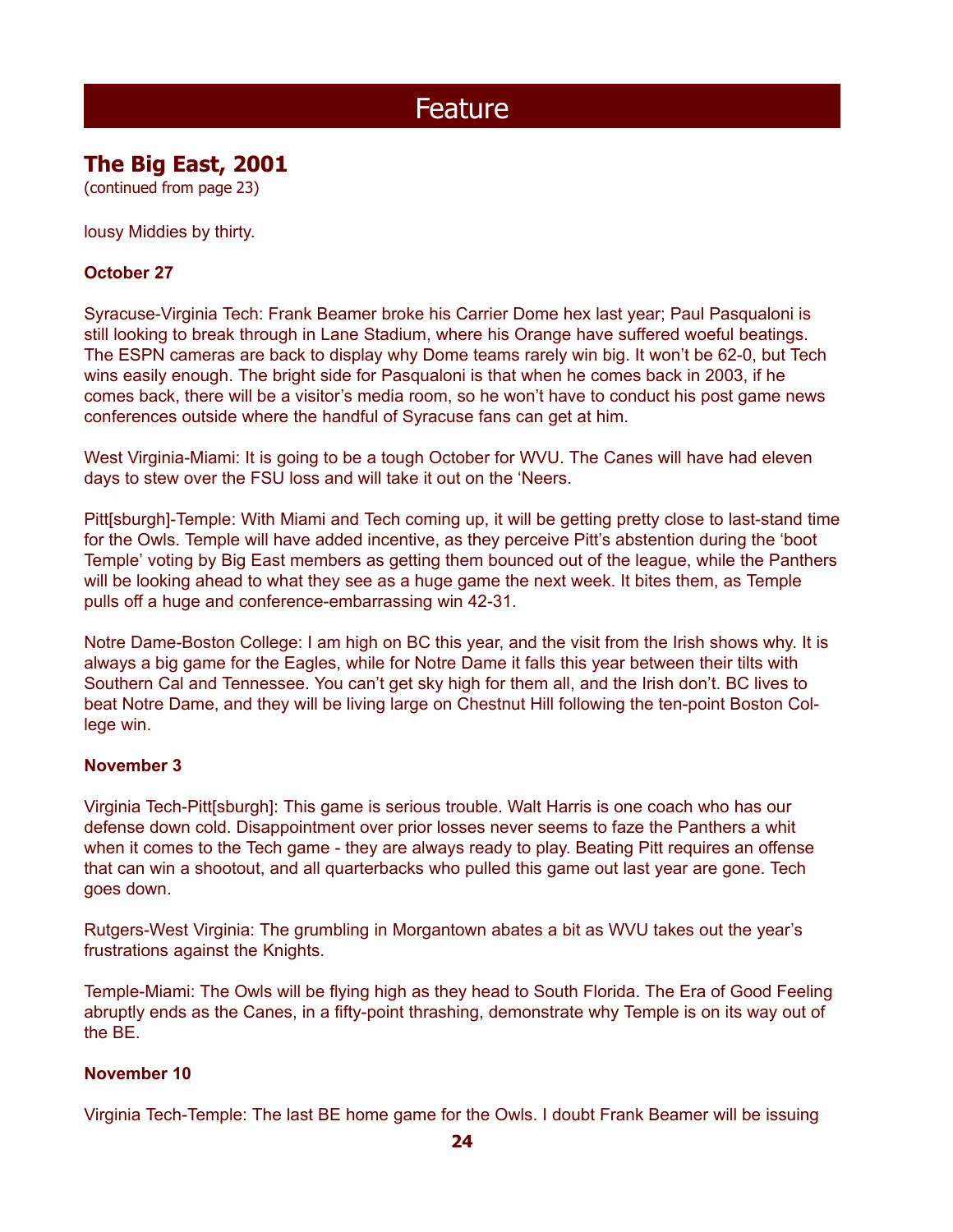### **The Big East, 2001**

any glowing testimonials for Temple or Veterans Stadium and its miserable playing surface. What he will do is have his Hokies send them on their I-AA way with a thirty-point beating.

Miami-Boston College: Three times Butch Davis took Miami teams to BC and three times the Canes got away by the skin of their teeth. Coker is not as fortunate. The Eagles spring a huge upset, finally giving television networks something to show during UM-BC games other than the Flutie pass.

West Virginia-Syracuse: WVU's recent record in the Carrier Dome is about as abysmal as ours. It gets worse as the Orangemen become bowl eligible with a close win.

Pitt[sburgh]-Rutgers: All of those freshmen playing for Schiano have worn down and the Panthers hit their stride. An easy Pitt win.

#### **November 17**

Virginia Tech-Virginia: By the time this game is played, the walls of Merryman should be covered with stupid algroh quotes. At this point in time, Tech is better, and all of the running of algroh's mouth doesn't change that fact. The Tech defense and ground game chews up and spits out the Hoos in a twenty-point Tech victory.

Temple-West Virginia: The Big East might have more eligible teams than bowls to place them, which means the Owls will be the first team on the outside looking in. A team that has been riding on emotion finally deflates in their last BE game, and the Mountaineers work off a season's worth of frustration in a big win. No one from the conference will be there to wish the Owls a fond farewell.

Syracuse-Miami: It hasn't been too long ago that Miami message boards crackled with posts demanding that Coker, seen as the weak link on the Canes staff, be fired. Those posts will be back, at least until the angry Canes get through beating the daylights out of Syracuse.

Boston College-Rutgers: Schiano has injected life into the Knights program. The future is still in the future, however, and he would do best by spending this Saturday recruiting, as the Eagles will win by three touchdowns.

#### **November 24**

Pitt[sburgh]-West Virginia: A very tough inaugural year for Rich Rodriguez finally ends as the Panthers pull ahead early and coast to a twenty-five point win that will have their fans gnashing their teeth over the Temple loss.

Boston College-Syracuse: The Orangemen will need this one for bowl eligibility while BC will already be there. That and the Dome should provide enough incentive for SU to break their two-game losing streak to the Eagles and win 21-17.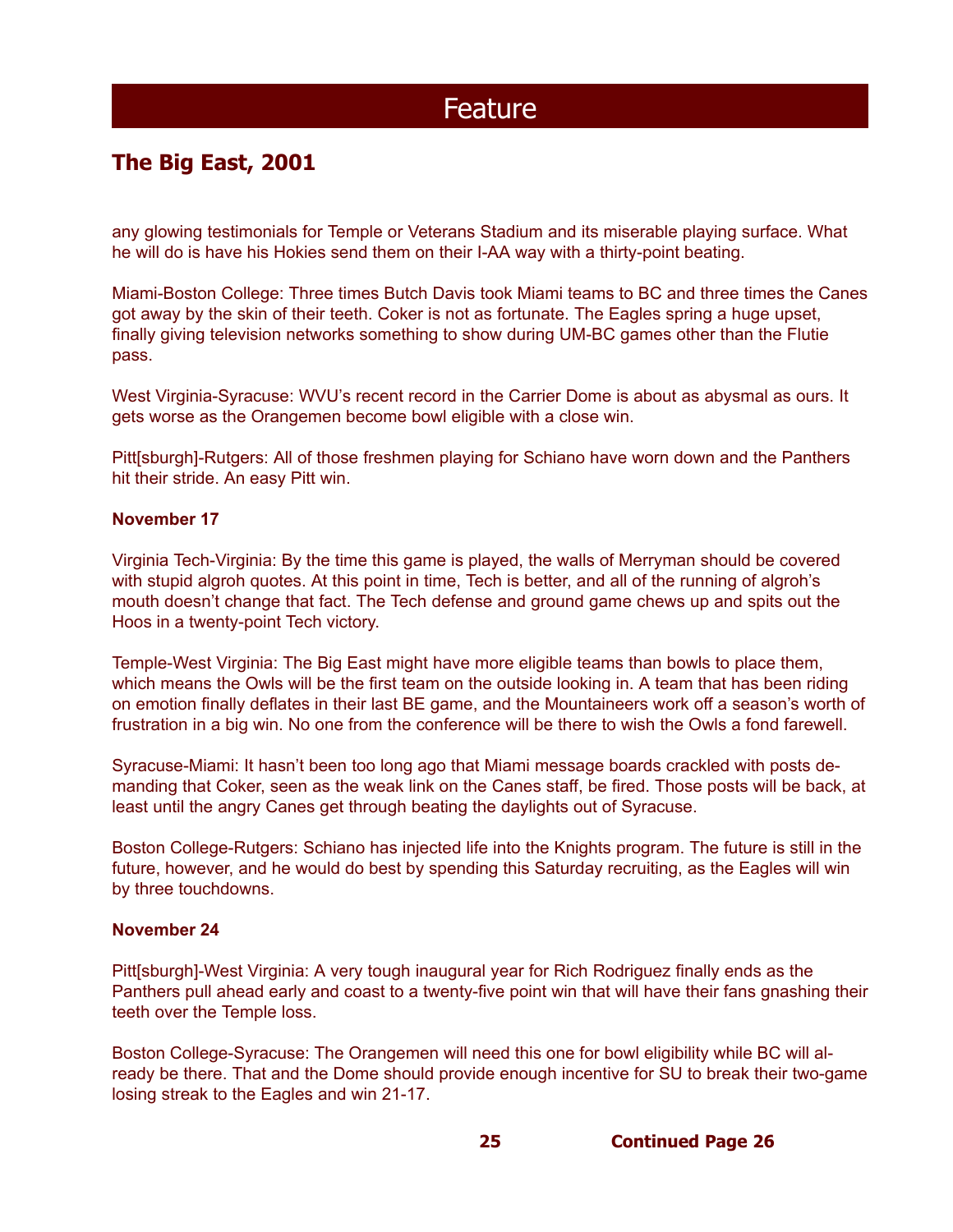### **The Big East, 2001**

(continued from page 25)

### **December 1**

Miami-Virginia Tech: Lane Stadium in December against the Canes from South Florida. I like our chances. They may have the better overall talent, but Tech has the better coaches, fans and insulated underwear. The Hokies win another Big East Championship with a 24-20 win.

#### **Final Big East Standings**

| Virginia Tech  | $6 - 1$ | $10 - 1$ |
|----------------|---------|----------|
| Miami          | $5 - 2$ | $8 - 3$  |
| Pitt[sburgh]   | $5 - 2$ | $8 - 3$  |
| Boston College | $4 - 3$ | $8 - 3$  |
| Syracuse       | $4 - 3$ | $7 - 5$  |
| West Virginia  | $2 - 5$ | $4 - 7$  |
| Temple         | $2 - 5$ | $5 - 6$  |
| Rutgers        | $0 - 7$ | $4 - 7$  |
|                |         |          |

### **The Bowls**

The good guys head back to Bourbon Street and the Sugar Bowl. An 8-3 Notre Dame squad steals the Gator Bowl, causing the Insight.com to snap up Miami. Pitt[sburgh] heads to the Music City as all of their NFL alumni buy a bunch of tickets, while the aloha, not wanting BC a second straight year, takes Syracuse, but BC's large television market lands them somewhere. West Virginia and Rutgers go recruiting, and Temple goes bye-bye.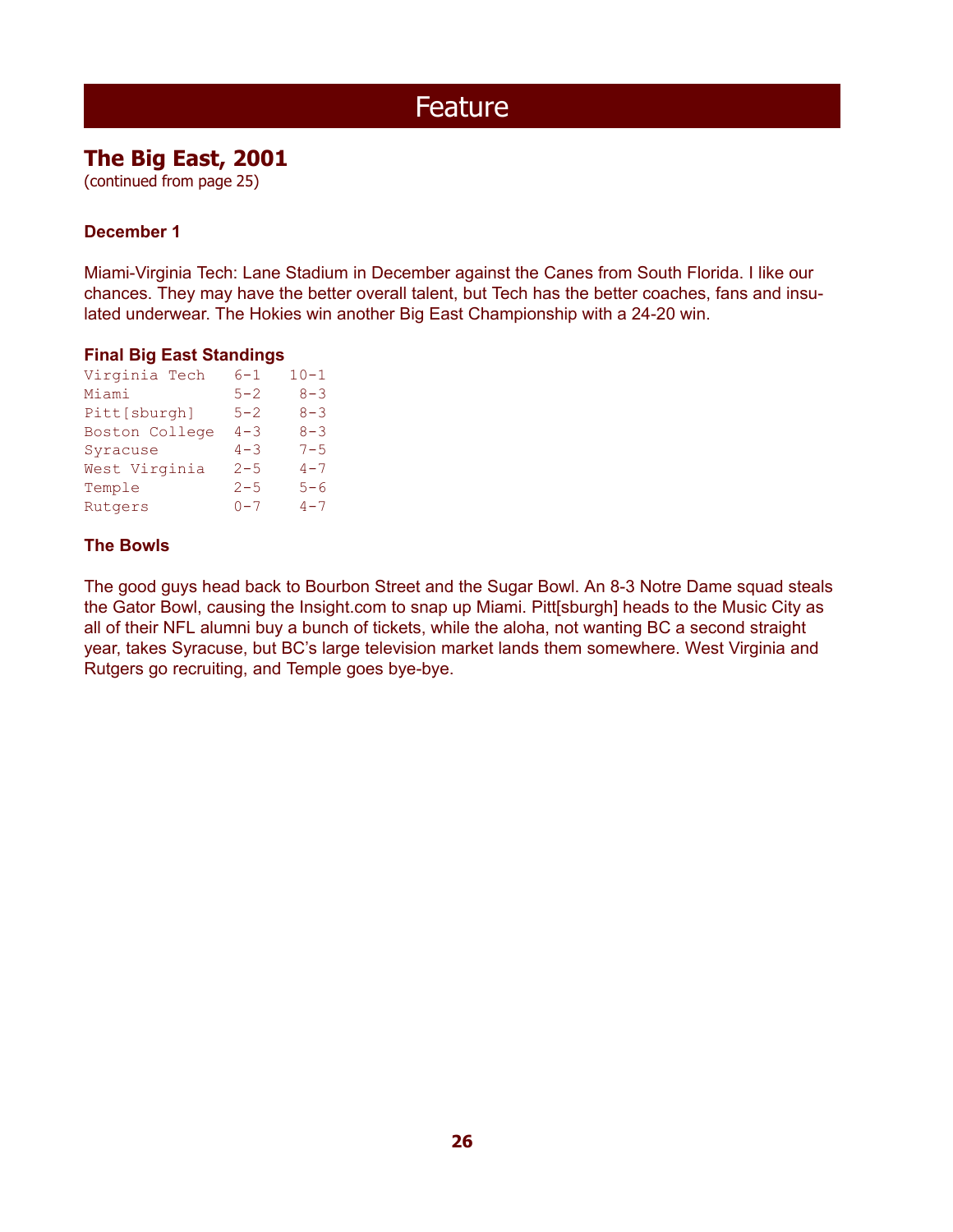## Catching Up With Torrian Gray

by Scott Veith

In 1998, Torrian Gray was in the process of solidifying himself as a National Football League defensive back. Three years later, he's submitted to the idea that he'll never play another down of football.

Gray was a prominent force in the defensive backfield for the Minnesota Vikings. But a knee injury on a kickoff ended his career instantaneously.

"In my second season I played in the nickel package for the first 8 games, Gray said. "That's when I suffered my knee injury. I was covering a kick and just got hit the wrong way and my knee went out. So I spent the rest of that year rehabbing. Then I spent my whole third year rehabbing. That's when I realized I wouldn't make it back. I'd just lost too much speed."

For a guy who once chased down Virginia's Tiki Barber from behind in the 1996 Tech/UVa game, the idea of losing speed was hard to swallow. But he resigned himself to the end of his football career.

In a matter of month, Gray managed to make the switch to coaching. He made a few phone calls, went on a few interviews and eventually found himself as a defensive backs coach for division 1-AA University of Maine.

This season, Gray enters his second year as a U. Maine staff member. He oversees the entire secondary, including cornerbacks, safeties and outside linebackers and also works with inside linebackers in passing situations.

Gray said he's fortunate to have come across such a good job without prior coaching experience.

"At first, I thought I'd have to do a graduate assistantship," he said. "But they had a situation here (at Maine) where a guy had just left and I had played in the same defense at Tech. So that worked out well for me."

Last season, Gray was a little skeptical about joining the coaching ranks without giving his playing days one last shot. After a season-and-a-half of rehabbing his torn-up knee, Gray decided enough was enough and traded in the pads for a clipboard and whistle.

"I was a little disappointed because I worked my butt off to try to get back," Gray said. "But I got to live the life (of an NFL player) for a while, and I'll never forget that. I definitely miss it. I'd be a much richer man if I was still playing, but I'm doing what I love now, so I'm not complaining."

Gray thinks he made the right decision by getting into coaching. His excitement for the game is as strong as ever, and his eagerness for success is second to none.

I learned first hand about Gray's dedication to his job and doing what's expected of him. I left a phone message for Gray at the U Maine football office at 8:30 p.m. on a Monday night. By 7:00 a.m. on Tuesday, both Gray and Maine Head Coach Jack Cosgrove had called me back and ex-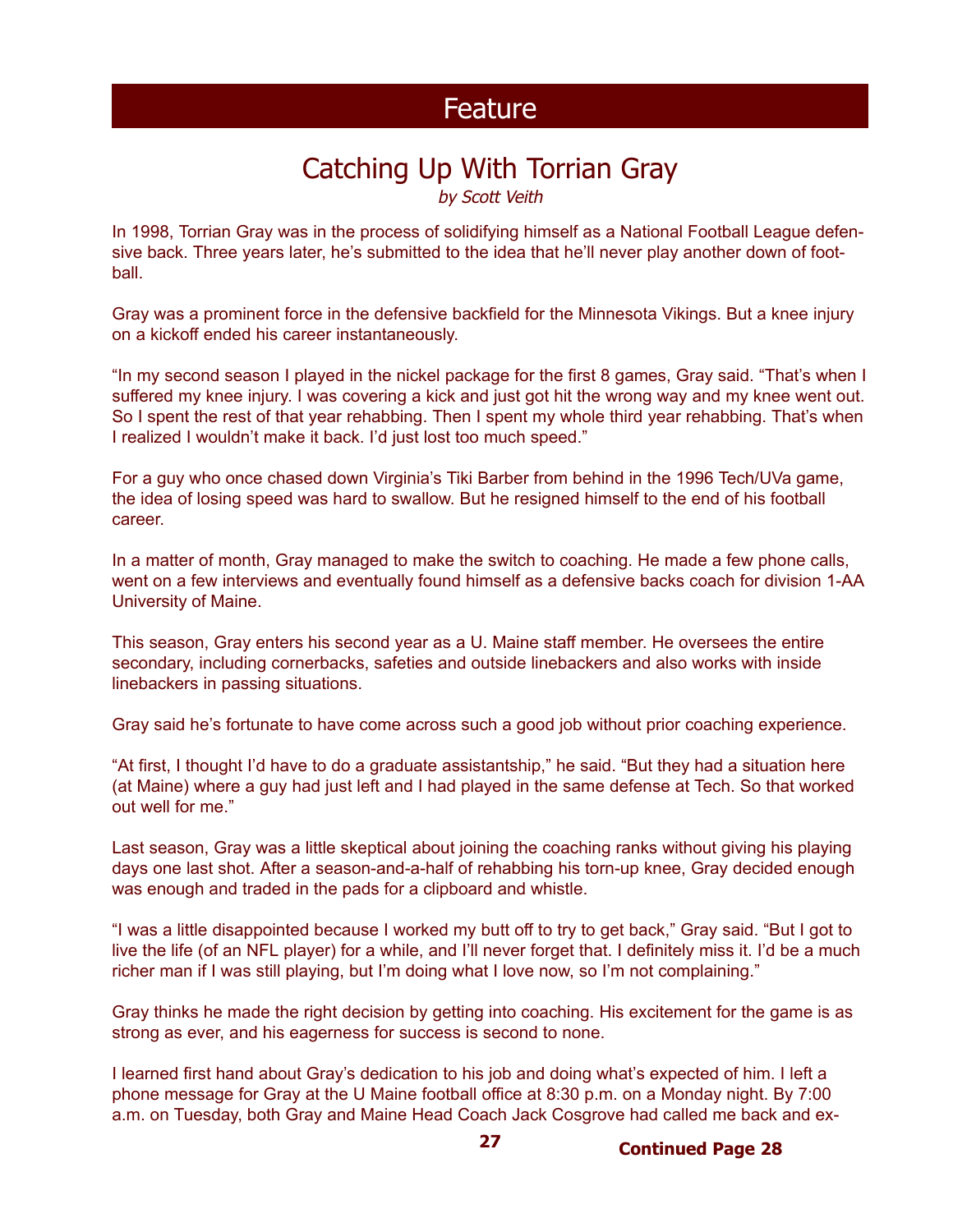### **Torrian Gray**

(continued from page 27)

plained that they just missed my call. That means they were both at work *before* 7:00 a.m. the morning after working until almost 9 at night.

Gray is also savvy about the business of college football and knows the hours will be long for the rest of his career. But he's longing for the days when a Division I program sweeps him up.

"I haven't been in the business all that long," Gray said, "but I've been told that the higher up you go, the easier it gets in terms of responsibilities. We have fewer coaches than a D-I program, so everyone does a little more."

Gray said in total, that U. Maine has fewer than 10 coaches. That includes full-time staff, restricted earnings coaches, graduate assistants and volunteers. Some Division I programs have as many as 20.

He said going from a player to a coach was an easy transition, but some things came naturally to him. He still gets excited when his guys put on their game jerseys.

"It's a little different now because I'm putting my trust in people that I've coached rather than in myself," he said." "But it's exciting to see these guys do the same things I used to do."

He even talks like a coach now. This past off -season, two U. Maine graduates signed free agent contracts with NFL teams. Gray takes pride in the fact that he helped them get to where they are.

"It's exciting to see those guys with that kind of opportunity and to know that I had a chance to work with them," he said. It'll be fun to watch them try and make the cut."

Gray said he still thinks about the days when he strapped on the maroon and orange in Blacksburg. He said, "The one thing I miss the most is Saturday afternoons, walking down the tunnel. Just the whole transition from what happens on Friday up until game time is something I'll never forget."

And two years ago when Tech played in the national championship game, Gray felt like a proud daddy whose kid just brought home a good report card.

"It was awesome to see them actually with a chance to win it all. I was proud of the program, to see how far they had come," he said. "It was nice."

And he said he wishes his U. Maine team had a quarterback like Michael Vick.

"Special is the one way to describe (Vick)," Gray said. "I love to watch any talented athlete, but when you put together his strength and speed with an arm like that, you've got something special."

And Gray does his best to keep up with what's going on with the Hokies. He checks the websites of the Virginia papers every chance he gets.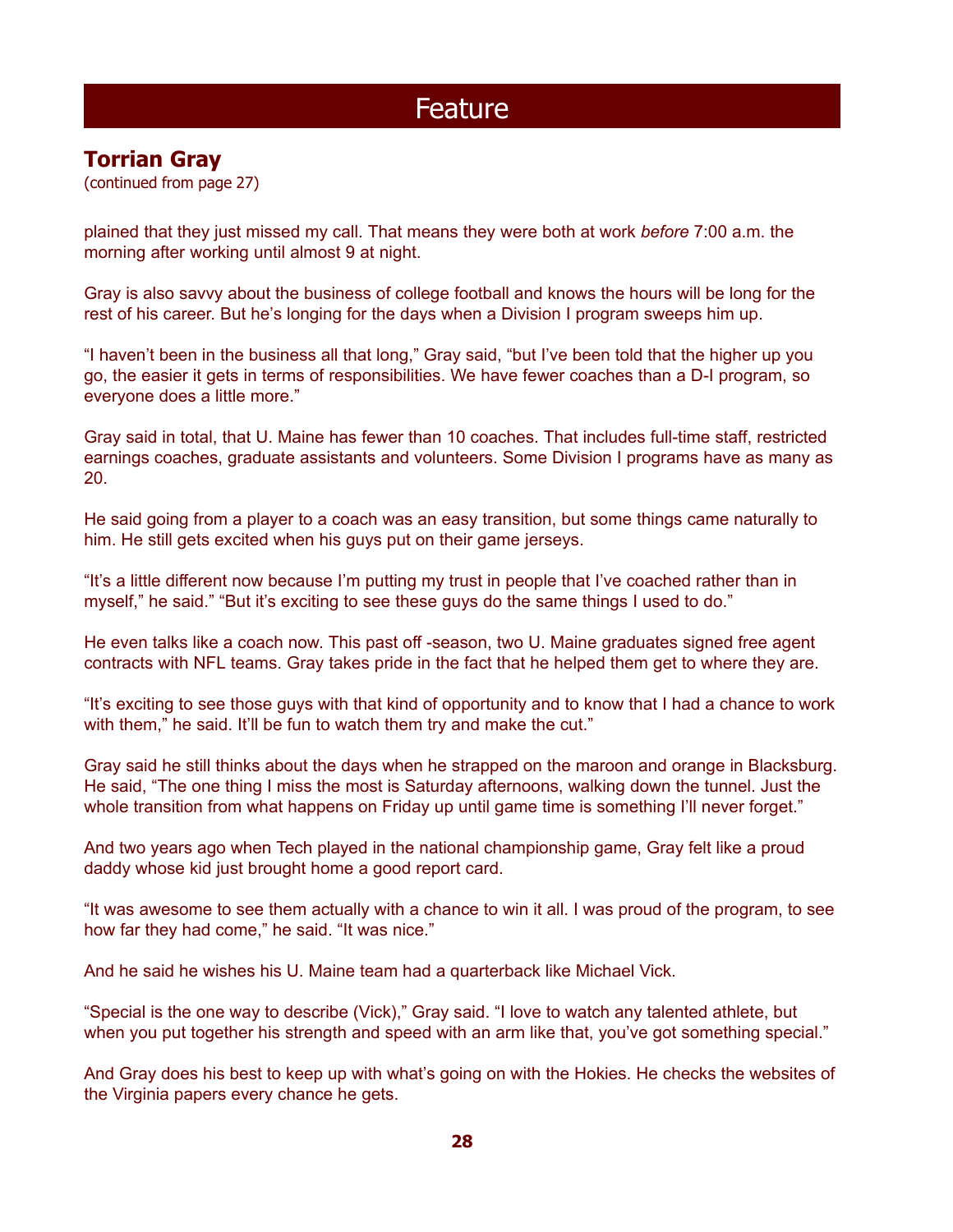### **Torrian Gray**

But no matter how much he loves Tech, he's a Black Bear now. And he's got work to do.

"I'm excited about the group of guys I have coming back this season, he said. "We've got a good group that's easy to work with. And we have a guy that will be a senior this season that I'd like to think has a shot (at the NFL). He's a 5'6" guy, but he's got the speed and quickness. I just hope he doesn't get overlooked because of his size."

Gray is happy in Maine, but if the Hokies called at the end of the season and needed a defensive backs coach, Gray would be on the next flight out of Portland.

"In a heartbeat," he said. "If the opportunity (to coach at Virginia Tech) came up, I'd be there in a heartheat."

*Scott Veith is a producer for WBRE TV 28 in Wilkes-Barre, Pennsylvania and a sports correspondent for TRIP Magazine of Charlotte, North Carolina.*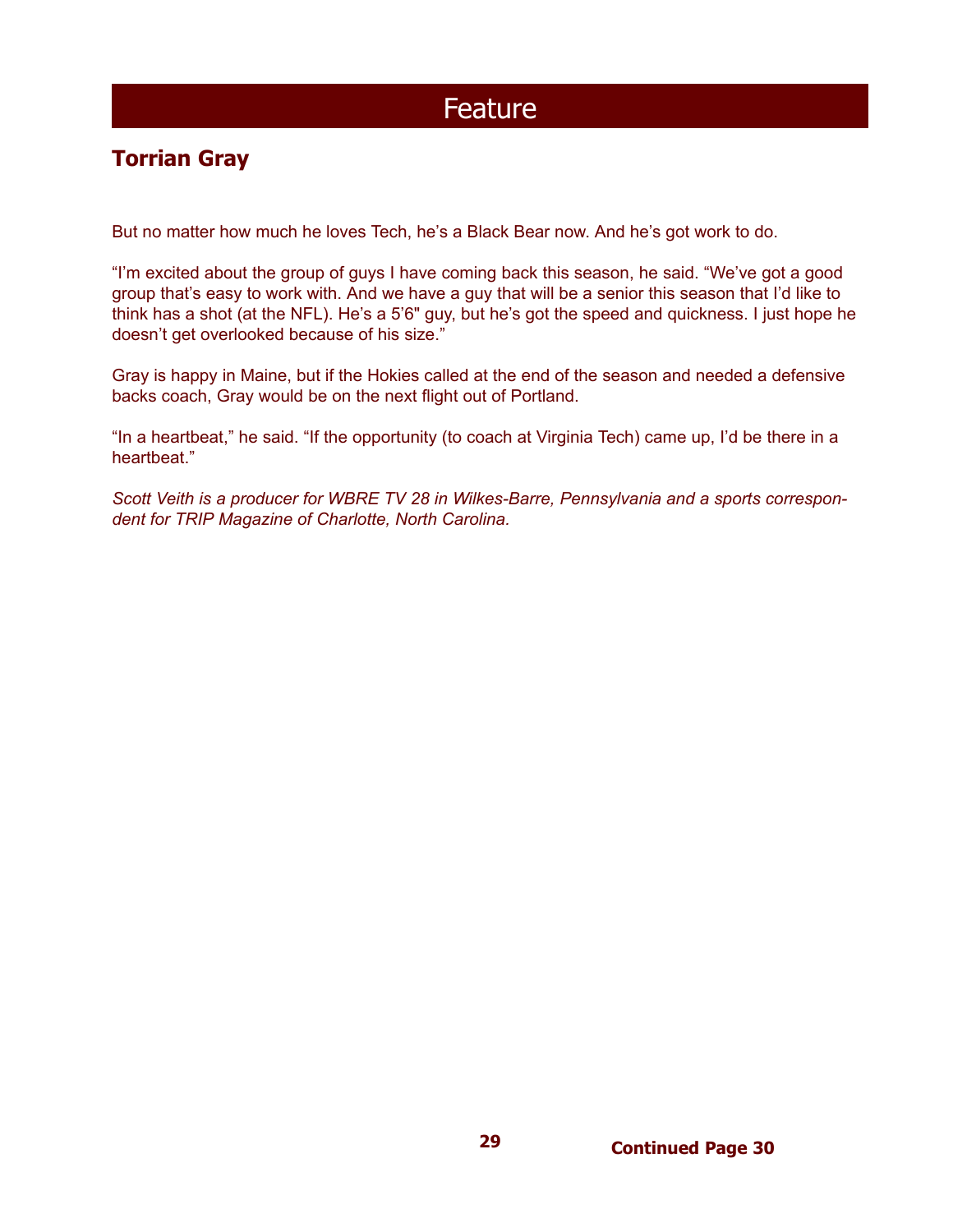## Inside the Numbers: Tumbleweeds in Cassell

by Will Stewart, TechSideline.com

A long time ago, in a galaxy far, far away, Virginia Tech was a basketball school.

Yes, it sounds hard to believe, but in the past, the popularity of men's basketball at Virginia Tech arguably exceeded the popularity of football, and in many years, there actually wasn't any argument to be made: basketball was king.

Those whose memories of Virginia Tech basketball don't go further back than ten years find that hard to believe. Men's basketball at Tech is a non-factor to a Hokie fan who hasn't followed Virginia Tech sports for more than a decade. It has been a decade-plus exercise in futility interrupted only by the Ace-Custis led teams of the mid-90's who won a 1995 NIT championship and made an appearance in the NCAA's in 1996.

The growing disinterest in men's basketball at Virginia Tech is reflected in attendance, or lack thereof. As a rule, after peaking in the late 80's, attendance has been on a steady decline, a downward spiral that was slowed for three brief seasons by the mid-90's NIT champions mentioned above.

This decline in attendance has dire financial consequences. As detailed in this month's article "The Money-Makers, Part 3: Basketball," the Hokies lost over \$414,000 on men's basketball in 1998-99, and over \$650,000 in 1999-2000. Tech is one of just a handful of teams in the "Big Six" conferences (the ACC, Big 12, Big East, Big 10, PAC 10, and SEC), the Atlantic 10, and Conference USA that did not make money off of men's basketball.

As part of the agreement to enter the Big East in July of 2000, the Hokies will not share in Big East basketball revenue for the first five seasons of membership in the league. With one year under their belts, this means that for another four years, Virginia Tech will not partake of their portion of Big East revenue-sharing, which would have been in the neighborhood of \$1.3 million per year. Multiply that figure by five years, and that's approximately \$6.5 million that will not flow into Tech's athletic coffers.

The primary way for Tech to make up this lost revenue is through ticket sales. The problem is that with attendance on the decline for most of the last decade, Tech's ticket sales are hitting bottom, not rising. And because of the slack demand for tickets, prices have held steady at \$10 for years. Compare that with Syracuse, which charges \$19 per ticket for a Big East Conference game despite having a healthy supply of 32,000 seats for basketball in the Carrier Dome — and UConn, which not only charges \$25 per ticket, but even charges students \$5 a seat (student tickets at Tech are free).

Virginia Tech has averaged about 4,200 fans per game for the last three years, and at \$10 a ticket, that's only \$42,000 per game in ticket revenue. At Syracuse, where they average crowds of 19,282 in the Carrier Dome (source: Big East web site), a \$19 ticket price will bring revenue of \$366,358 per Big East game, almost *nine times* what the Hokies make. UConn averaged crowds of 12,769, and if the average ticket price is \$20, that's \$255,380 per game.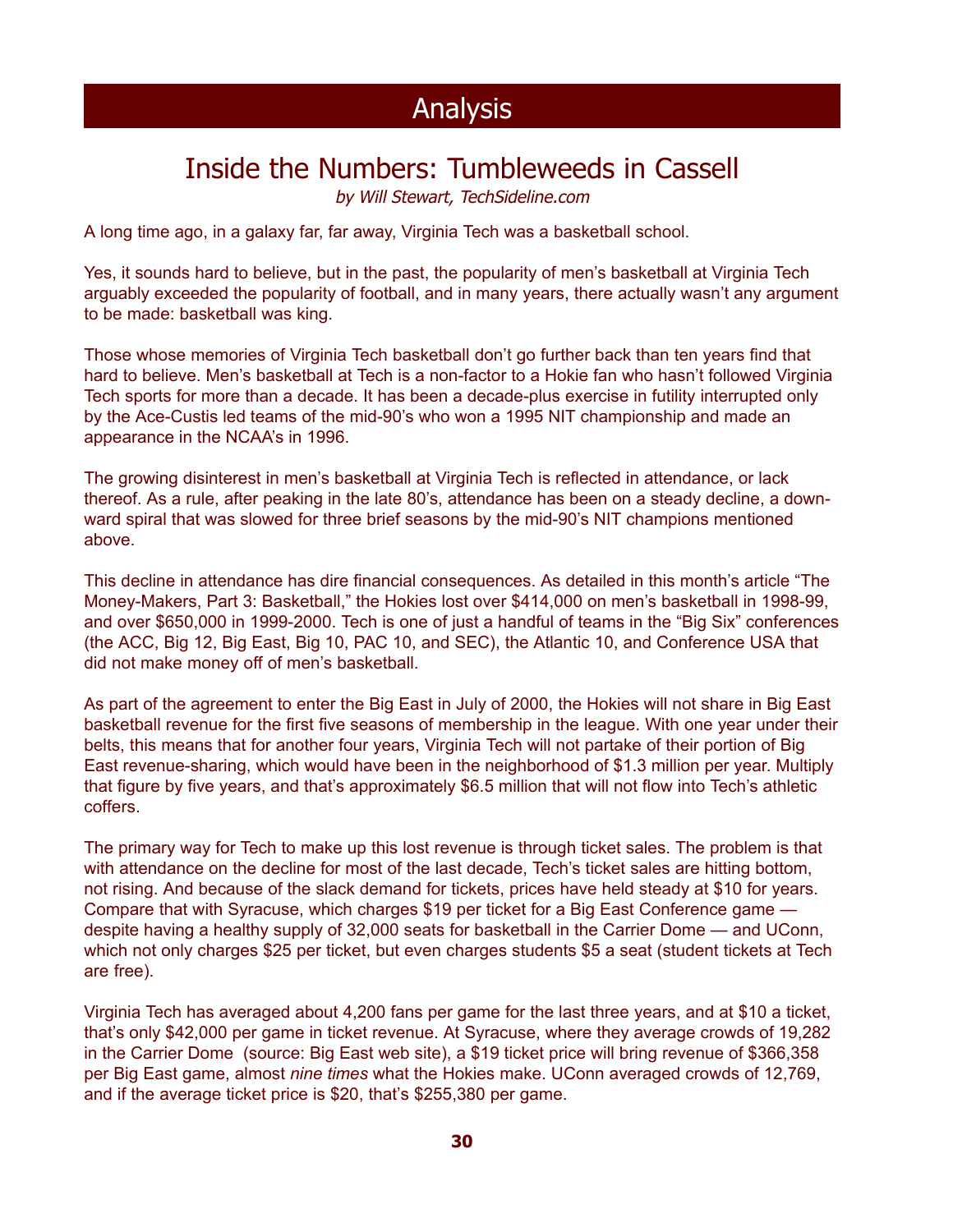### **Inside the Numbers**

Tech's sparse attendance was 4,508 per game for the 2000-2001 season, 13th in the 14-team Big East. Only Miami, a bastion of poor support for men's basketball, was worse, averaging just 2,898 fans per game.

The Hokies' low attendance is a double-edged sword. Not only does it bring in paltry gate receipts, but it prevents the raising of ticket prices. Virginia Tech basketball is stuck in a rut of low attendance and low ticket revenue.

But this article is not meant to be a study of how much money the Hokies make (or don't make) from basketball. It is meant to be a study of the history and trends of VT basketball attendance.

#### **A Once-Feared Venue Stands Quiet**

Cassell Coliseum, whose claustrophobic atmosphere and steeply banked rows of seats once made it one of the most feared venues in college basketball, is a toothless tiger these days, a cavernous collection of empty seats smattered with a few thousand fans.

With the exception of a few Big East games that drew around 6,000 fans and produced some good noise (one characteristic of Cassell Coliseum is that any crowd over about 4,000 can be pretty loud), Cassell is just a pale imitation of its former self in terms of atmosphere and noise.

Only the diehards and the true fans of Virginia Tech basketball remain these days. They know that they're watching Virginia Tech basketball at its lowest point, and they await the days that Big East membership brings the fans — and the excitement — back to "the Cassell."

Those days may come, but for now, attendance is the lowest it has ever been. It bottomed out in 1998-99 (4,040 fans per game) and 1999-2000 (4,042), bouncing back slightly in 2000-2001 (4,508) when the Hokies entered the Big East. There are many reasons why attendance has gotten so sparse, and I'll touch upon those later, but for now, let's take a look inside the numbers.

Attendance figures for the 40-year history of Cassell Coliseum, from the time it opened in the 1961- 62 season to the present, are published each year in the men's basketball media guide. The data isn't presented as per-game attendance, but rather, as total attendance, along with the home wonloss record for that year. So you have to add the won-loss record up and divide the total attendance by that number to get per-game attendance. It takes a little time to set up a spreadsheet, but once you do that, you can manipulate the data however you want.

Surprisingly, the year-by-year average attendance figure jumps and spikes almost to the point of making a graph look like noise. From the time Cassell Coliseum opened to the present, the graph of average per-game attendance moves back and forth from the mid-5000's to nearly 9,000 for all of Cassell's first three decades. Average attendance doesn't drop below 5,000 until the 1990's and 2000's, when it does so six times: 1992, 1993, 1997, 1999, 2000, and 2001.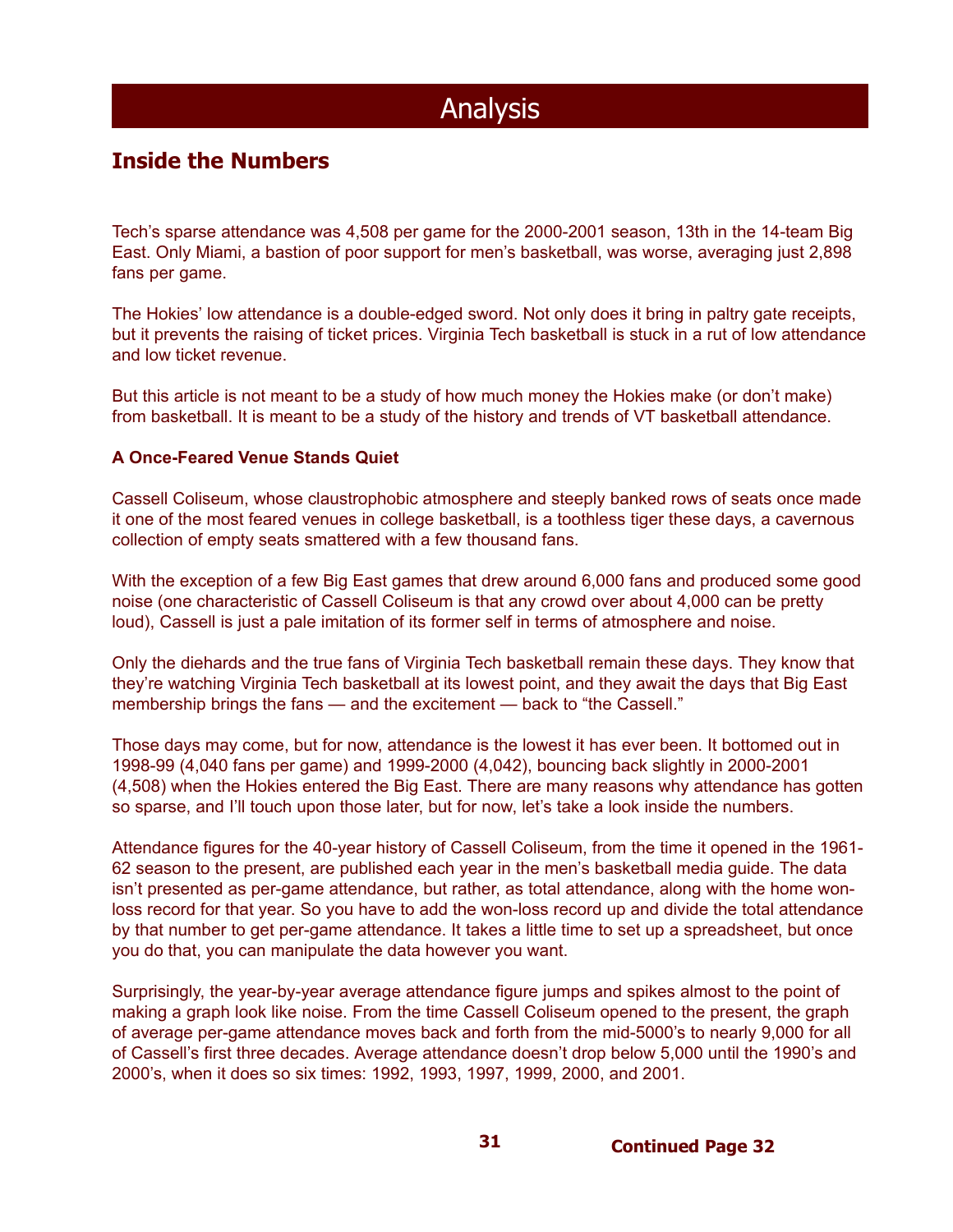### **Inside the Numbers**

(continued from page 31)



Since there are 40 years of attendance figures, I won't pass them all on to you in the body of this article, but at the end, I will give you a link to the data in an Excel spreadsheet.

And in looking at the data, I struggled a little bit with how to present it in an easily digestible format. Talking about all forty years would no doubt make your eyes glaze over, so I thought I would just point out some trends and what I'll call some "macro numbers."

In the following data, the "Season" column indicates the year that a basketball season ended. So if I give you a figure for 1967, for example, I'm talking about the 1966-67 basketball season.

| Ave. Attend. | # of Times      | <b>Seasons</b>             |
|--------------|-----------------|----------------------------|
| 8,000-9,000  |                 | 74, 75, 80, 85, 86, 88, 96 |
| 7,000-7,999  | 11              | 63, 67, 71, 73, 76, 77, 79 |
|              |                 | 82, 84, 89, 90             |
| 6,000-6,999  | 12 <sup>°</sup> | 62, 64, 65, 66, 68, 69, 70 |
|              |                 | 78, 81, 83, 94, 95         |
| 5,000-5,999  | 4               | 72, 87, 91, 98             |
| 4,000-4,999  | 6               | 92, 93, 97, 99, 2000, 2001 |

If that's too much to look at all at once, just look at the top row and the bottom two rows. They point out what those of us who follow Tech men's basketball know intuitively: the highest attendance was in the 80's, and the lowest was in the 90's and 2000's.

Here's another way to look at the data: the following table shows how many seasons from each decade fell into certain ranges of average attendance.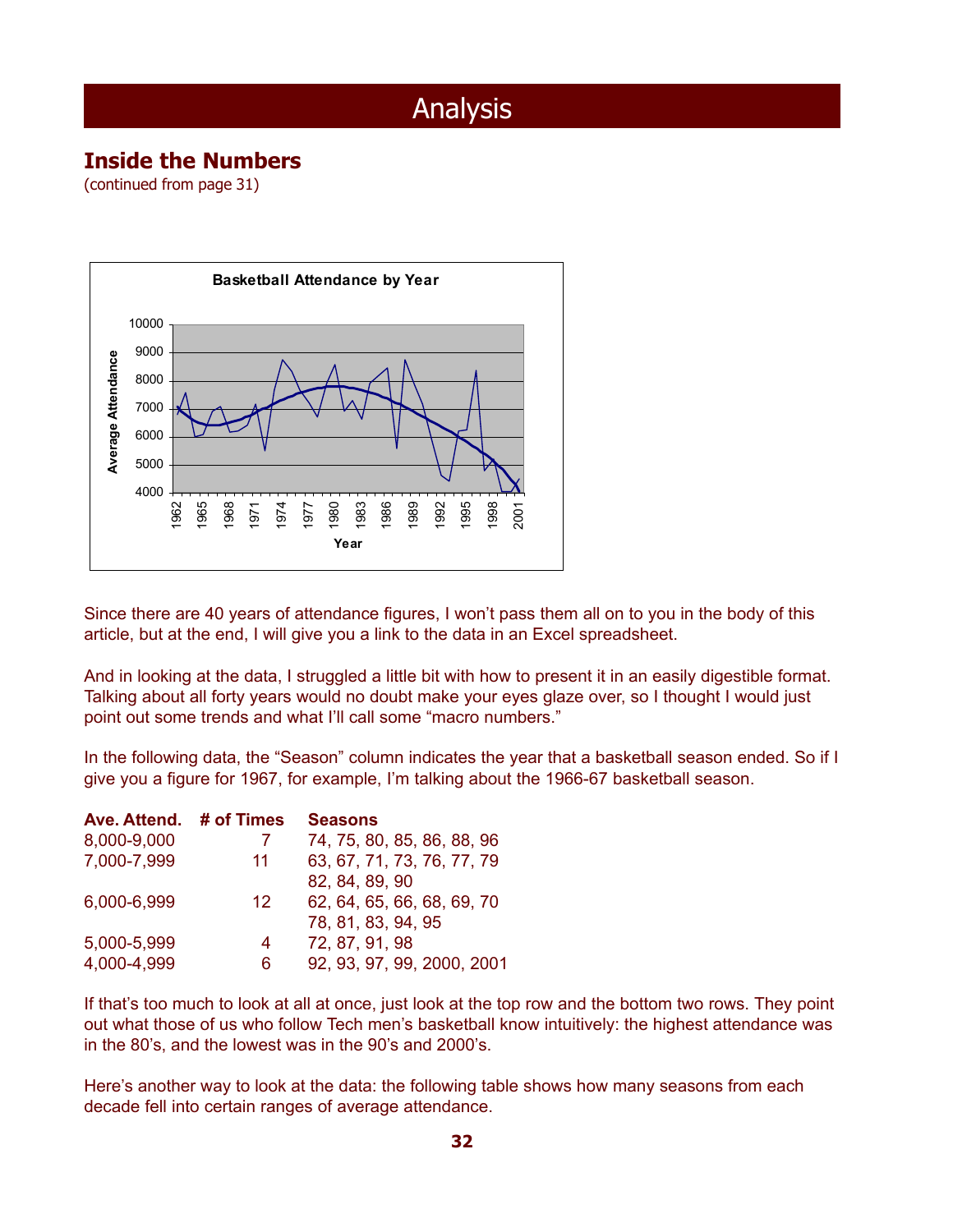### **Inside the Numbers**

| <b>Number of Seasons w/Attendance Between</b> |  |  |                               |   |   |
|-----------------------------------------------|--|--|-------------------------------|---|---|
| <b>Decade</b>                                 |  |  | 4k-5k 5k-6k 6k-7k 7k-8k 8k-9k |   |   |
| 1962-1969                                     |  |  |                               |   |   |
| 1970-79                                       |  |  | - 2 -                         | 5 | 2 |
| 1980-89                                       |  |  | 2                             | ર |   |
| 1990-2001                                     |  |  |                               |   |   |

Looking at this table shows how remarkably consistent the 60's and 70's were, how strong the 80's were … and how weak the 1990's/2000's were. For the first 28 years of Cassell Coliseum's existence, average attendance dipped below 6,000 just twice. Since then, in the last 12 seasons, it has gone below 6,000 eight times. The 12 seasons of the 1990's/2000's have registered the 7 lowestrated seasons in terms of average attendance. Ouch.

And here's one more look at the data by decade.

| 6594 |                          |
|------|--------------------------|
| 7352 | $+11.5%$                 |
| 7615 | $+3.6%$                  |
| 5455 | $-28.4%$                 |
|      | Ave. Attendance % Change |

That makes it pretty clear that attendance is on a serious decline. After steadily rising from the 60's through the 80's, attendance plummeted 28% from the 1980's to the 1990's/2000's.

#### **Trends in Attendance**

#### *1.) Winning Helps, Losing Hurts*

Let's take a look at that first table again:

| Ave. Attend. | # of Times | <b>Seasons</b>             |
|--------------|------------|----------------------------|
| 8,000-9,000  |            | 74, 75, 80, 85, 86, 88, 96 |
| 7,000-7,999  | 11         | 63, 67, 71, 73, 76, 77, 79 |
|              |            | 82, 84, 89, 90             |
| 6,000-6,999  | 12         | 62, 64, 65, 66, 68, 69, 70 |
|              |            | 78, 81, 83, 94, 95         |
| 5,000-5,999  | 4          | 72, 87, 91, 98             |
| 4,000-4,999  | 6          | 92, 93, 97, 99, 2000, 2001 |

Note the top row. Attendance was high in 1974 and 1975, the years following the 1973 NIT championship. It went up again in 1980, the first year after Tech's 1979 Metro Conference Tournament Victory and NCAA appearance. It was high during 1985, 1986, and 1988, when the Hokies went a combined 61-28 and featured Dell Curry (85 and 86)and Bimbo Coles (88) in their heydays. Lastly,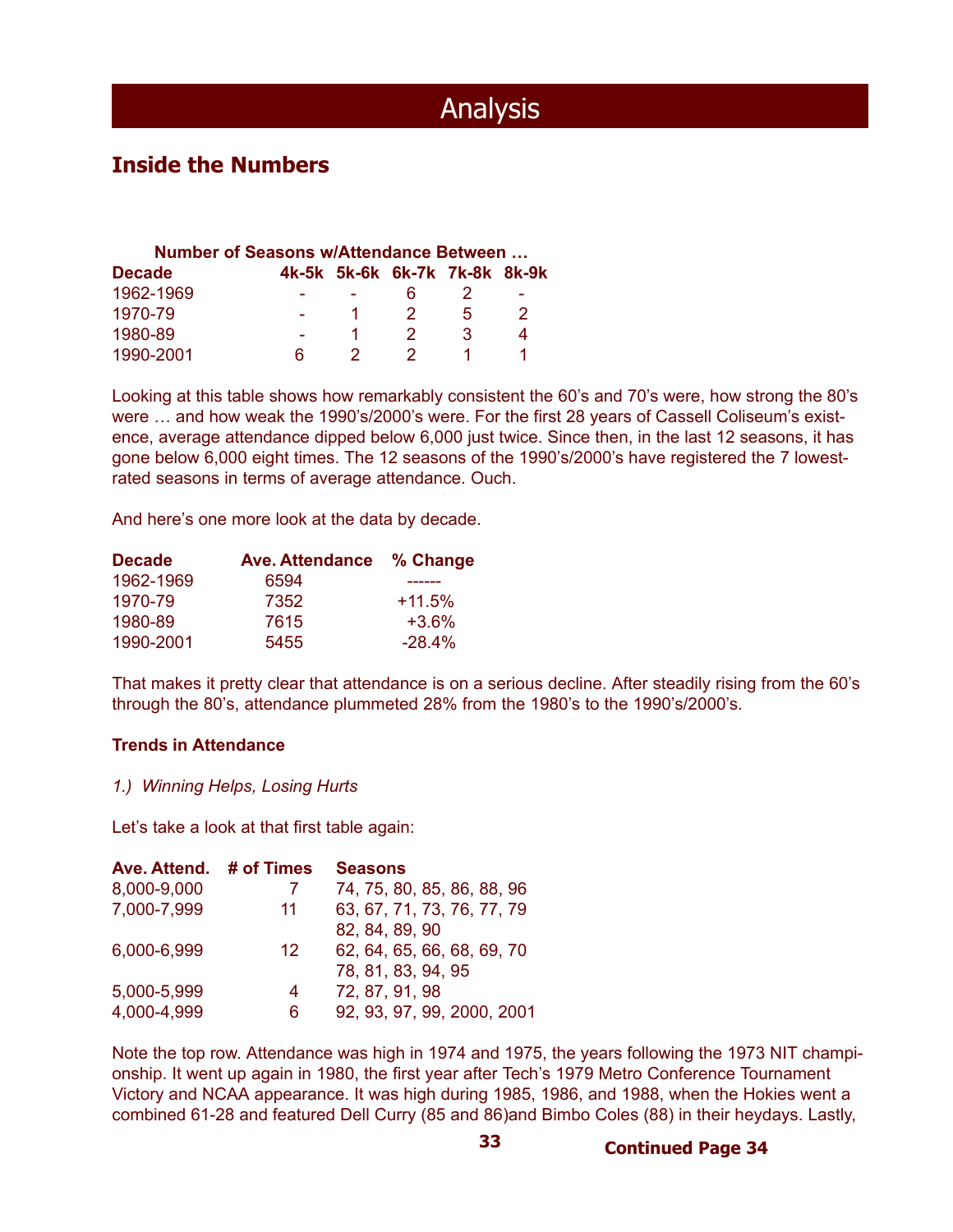### **Inside the Numbers**

(continued from page 33)

attendance was high in 1996, the year after Tech's 1995 NIT victory and the year of their last NCAA tourney appearance.

On the other hand, the ten lowest-attended seasons had a combined record of 121-162. Only two of those ten seasons had winning records: in 1972, the Hokies went 16-10, and in 2000, they were 16-15.

#### *2.) Star Power Aids the Cause*

It is no secret that having a star player brings in the crowds. Bimbo Coles and Dell Curry are numbers 1 and 2 in career scoring at Virginia Tech, and oh-by-the-way, they could electrify a crowd like no one to ever put on a Hokie uniform.

Tech has had other great players: Dale Solomon, Ace Custis, Allan Bristow, and other greats that I never saw play and can't vouch for. But Curry, with his long-ball ability, and Coles, with his relentless drive to the hoop, were the best, both in production and in style.

Curry and Coles brought in the most fans. From the 1983 season through the 1986 season, Curry ruled the roost, and from 1987 to 1990, it was Coles. Not coincidentally, 6 of those 8 seasons are ranked among the top 16 in attendance overall. Curry's freshman season (1983) and Coles's freshman season (1987) are the only two seasons that didn't bring in average attendance over 7,000 per game.

#### *3.) A Good Conference Boosts Attendance*

After the 1965 season, the Hokies exited the Southern Conference, and they did not join a basketball conference again until the 1979 season, their inaugural season in the Metro Conference. After the Metro summarily booted the Hokies after the 1995 season, Tech switched to the Atlantic-10 from 1996-2000.

For the Hokies, the glory days of the Metro Conference were from 1979 to about 1990, when the conference started to fall apart. During the decade of the 80's, Louisville (the Evil Empire) and Memphis State (back before they dropped the "State" from their name) were Top 10 fixtures, and Tulane, Florida State, and Southern Mississippi fielded excellent teams at various times. Names like LaBradford Smith, Pervis Ellison, Keith Lee, William Bedford, Alton Lee Gipson, John "Hot Rod" Williams, and Pee Wee Barbour among others, made Hokie fans quake with fear. (I may have gotten some of those spellings wrong, by the way, but I remember the fear clearly.)

That stretch from 1979 to 1990 encompassed 12 seasons, and 9 of those 12 seasons fall into the top 18 seasons for average attendance of all time. Only the 1981, 1983, and 1987 seasons failed to average over 7,000 fans per game during those 12 seasons.

#### **More Hard Times Ahead?**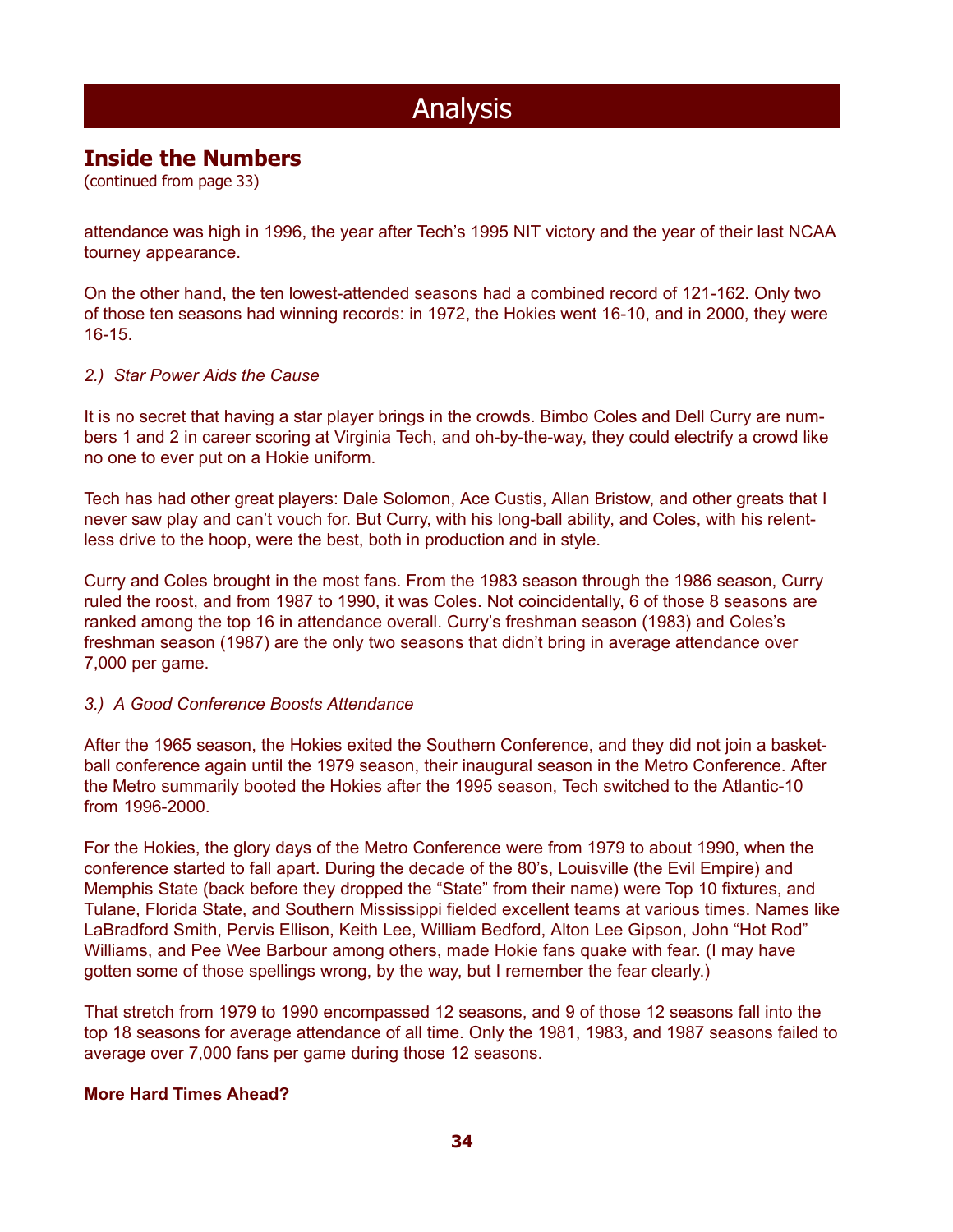### **Inside the Numbers**

Things did not get much better this past season, despite Tech's entry into the Big East for basketball. After five games, the Hokies were averaging just 4,060 fans per game, despite a reported attendance of 10,052 - a capacity crowd - for the UVa game. If you take away the UVa game, the average attendance plummets to 2,562 fans per game for the first five games. Ugh.

Once the Big East schedule kicked in, attendance picked up, and Tech was able to average 4,508 fans per game for the year, despite going 8-19, including a 6-9 home record that was the first losing record in Cassell Coliseum's 40-year history.

And the dirty truth is that the reported attendance is higher than the actual attendance, and in some cases, much higher. This is because reported attendance is based on tickets sold, not on a count of fans coming through the door. Anyone who went to the UVa game this season knows that there were only about 8,000 fans there, tops, and that's being generous. There were a lot of empty seats in Cassell that night, despite the fact that the game was sold out.

During the 1996 season, when the Hokies averaged a fifth-best 8,358 fans per game, the true packed houses were few and far between. I remember watching Bill Foster on TV one night, talking to a reporter during the post-game interviews and saying, "I keep hearing about how loud this place is when it's full. I'm still waiting to see it full." Then he glared directly at the camera. "I mean, *really full*." The Hokies recorded only two home sellouts during that 22-4 regular season —UMass and Xavier. And only one, the UMass game, was truly full.

Most casual fans perceive the Tech men's basketball program (if they pause to think about it at all) as hopelessly floundering. Player defections, mounting losses, and fan apathy have taken their toll, and just when you think it can't get any worse, it takes another bad turn.

There's nowhere to go from here but up. And for those of us who remember what Cassell Coliseum was like when it was full — *really full* — we can't wait to get there.

#### **The Data**

To see the attendance data for Cassell Coliseum that was used to write this article, you can either view it as a web page or download it as a Microsoft Excel 97 file.

Web Page link:

http://www.techsideline.com/tslextra/issue008/cassellattendance.htm

MS Excel File (Excel 97 compatible):

http://www.techsideline.com/tslextra/issue008/cassellattendance.xls

(Right-click the link and do a "Save Link As" or "Save Target As" to save the Excel file to disk.)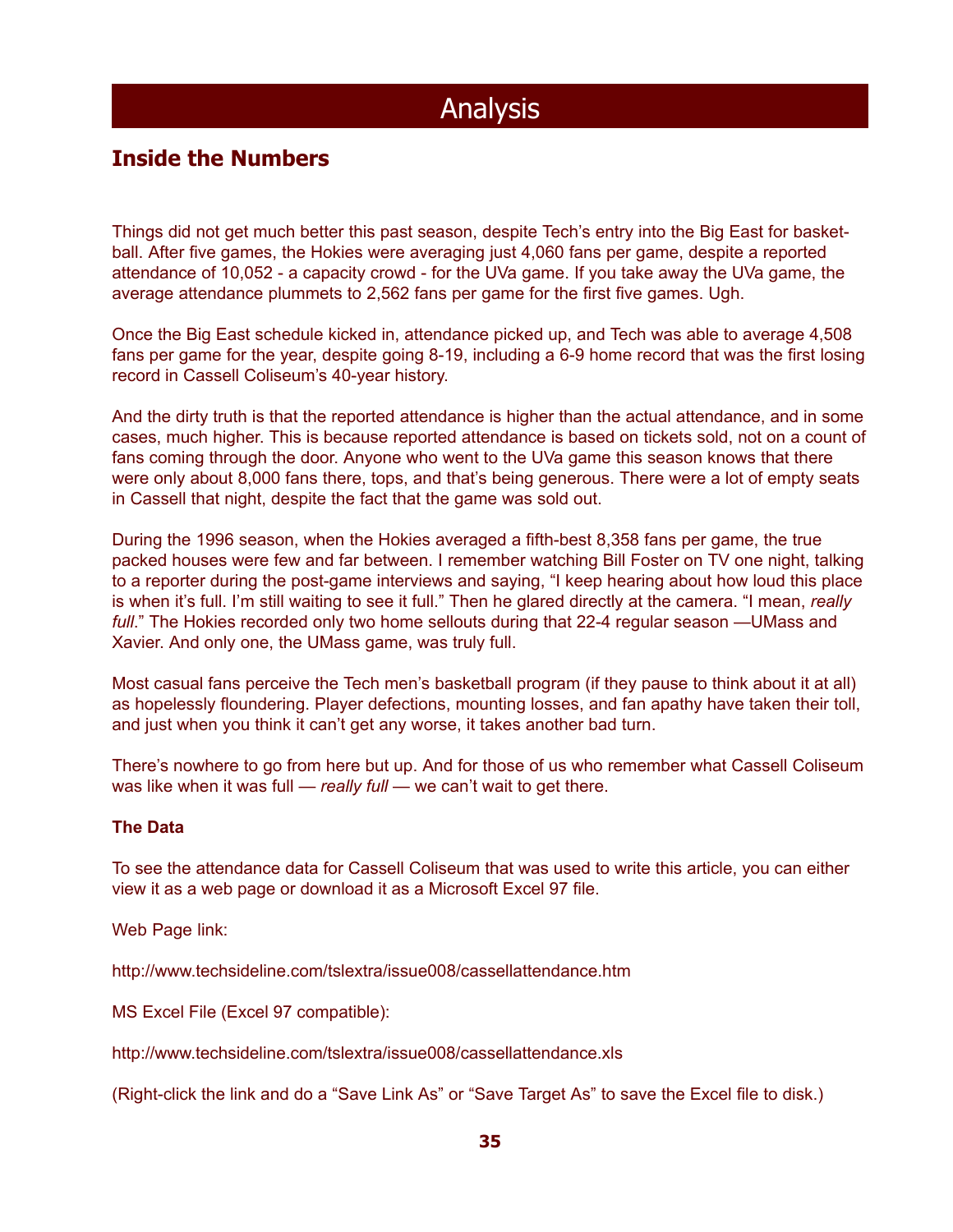## Inside TSL: Short Takes

by Will Stewart, TechSideline.com

Instead of a long article focusing on one topic, this month I thought I would cover a variety of TSL topics. Let's get started.

#### **Rome Talk**

Last month's "Inside TSL" detailed, among other things, a conversation between radio host Jim Rome and former (I still hate using that word) Tech QB Michael Vick. You'll recall that at one point in the conversation Rome asked Vick about the work Vick is doing with the Tech Licensing department to sell Vick-related products to raise scholarship money. Rome mentioned the name of the TechSideline.com web site several times, providing some great free publicity for the site.

After recounting the conversation between Rome and Vick, I slammed Rome fairly hard:

*Rome is a punk. He's respectful to his guests, but among his listeners and callers, he encourages endless smack-talk and drivel that anyone with a brain has no interest in listening to. Whereas most radio talk shows consist of back-and-forth dialogue between the host and callers, Rome's callers instead get on the air and then go on rambling, smack-filled monologues for as long as Rome decides to leave them on the air, or until they say, "I am out" and hang up. I don't remember the last time I heard Rome actually talk to one of his callers. If you've heard one of these calls, you've heard them all.*

*In general, the attitude of disrespect that Rome encourages and cultivates is just pathetic. Like I always say, "If you don't have the time or talent to speak or write correctly, then just talk smack." It's much easier and takes no talent. Kind of like rap music.*

*But I have to admit that now that Rome mentioned TechSideline.com on the air three times, I no longer think he's just a punk. Now he's a punk who has mentioned the name of my web site on a national radio broadcast.*

That's pretty harsh, and I wondered if it would bring any Jim Rome fans out of the woodwork for a rebuttal. It did. Randy Ferguson, a TSLX subscriber who is a Rome fan, dropped me the following email:

#### Will-

Sorry, but as a devout listener of the Rome show, I must (as in the words of Rome) "smack" my own...that's you! I enjoy your TSL Extra column, but your blatant "smacking" of JR was totally unnecessary. Sure Rome's not for everyone and I can agree with that, but calling him a punk after he totally gave your site some major run is weak. So he said it was MV's site, so what? The guy went out of his way to pimp your site, give him a break.

Rome is absolutely one of the most hilarious, insightful, and fair mem-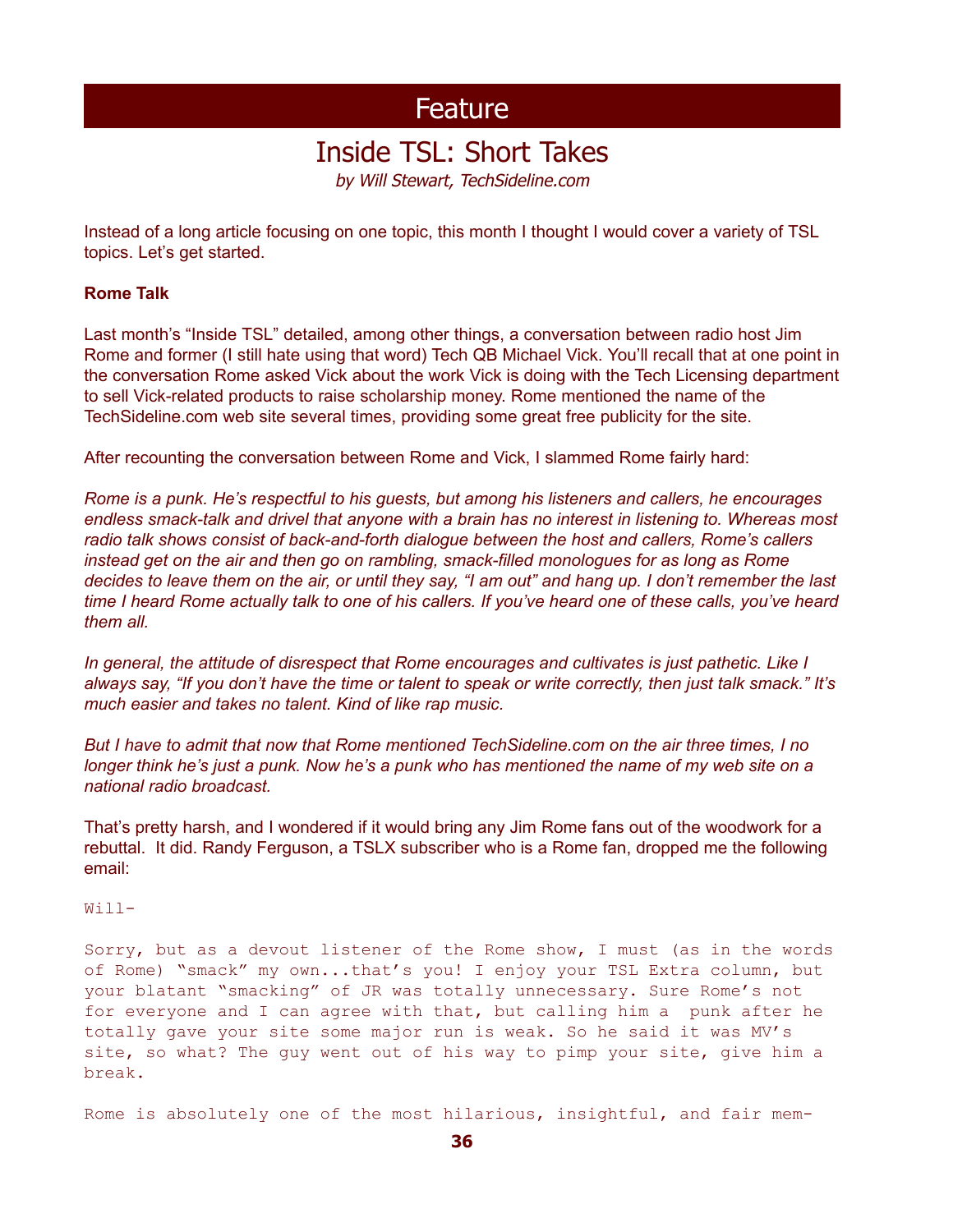### **Inside TSL**

bers of the sports media. This is why so many of the top athletes are comfortable on his show, he tells it like it is...I know you don't like it every year when VT denies you press credentials, because the VT athletic administration stereotypes people who do their business on the Internet...therefore you of all people shouldn't be so quick to judge others and what is legitimate or not...I thought you were a more objective writer than that.. and oh yeah, take your butt down into any VT locker room and tell all the athletes rap music is for idiots...yeah right...I'm ouuttttttttt!

Chuckle. That, my friends, is the type of discourse that is very common to Rome fans, meaning that it's very honest, straightforward, doesn't pull any punches, and ends with, "I'm ouuuuuuttttt!" It was like getting a Jim Rome telephone call delivered to my email In-box.

I thought about what Randy had said, and he had some good points. I reviewed the comments I had made about Rome in TSLX #7, and I decided that they didn't really accurately relay how I feel about Rome himself, or his show. So I replied to Randy and attempted to clarify myself.

One of the good things about devotees of the Rome show who like his style is that you can talk to them openly and honestly — heck, they *demand* it. So I was a little more outspoken in my reply to Randy than I normally am with complaint letters. Here's my response:

Randy:

All right, here's my "take" on Rome: calling him a punk was not accurate, because that's not what I think about him. I USED to think he was a punk (still don't like the Chris Everett thing — I don't believe in disrespecting people, and that's what Rome did; he deserved to get smacked out of his chair). Having listened to his show, here is what I think of Rome: he is very knowledgeable about his subject matter, and he's a good interviewer. And yes, he's funny — his Monday show after the XFL's debut weekend was hilarious.

However, I cannot stand the format of his show. If all he did was interviews and commentary, I would love his show. But when he turns it over to his callers, it dumbs down to a third-grade level. I'd like to hear some intelligent discourse and to learn some things — what I DON'T want is to listen to "Jim in Chi-Town's" idiotic "take" on A-Rod, Charles Barkley, Deion Sanders, and the price of luxury boxes in the Jacksonville Jaguar's stadium. This thing of having half-drunk high school dropouts call in and ramble on a negative diatribe for 30 seconds to a minute without any give and take between the caller and the host is just not something that appeals to me. Rome is funny and intelligent — 99% of his callers are not, and that's wasted air time that just contributes to

**37 Continued Page 38**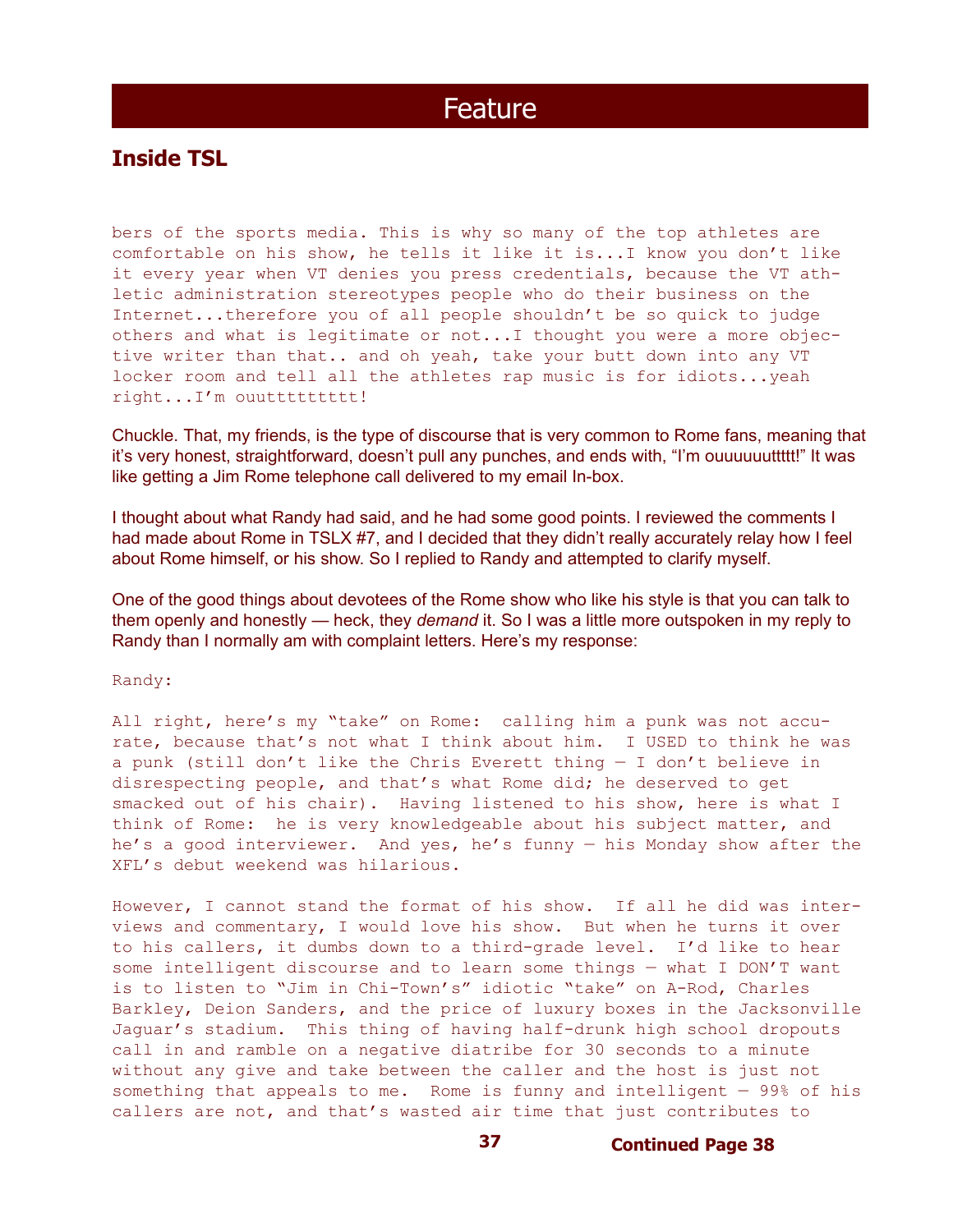### **Inside TSL**

(continued from page 37)

bringing down the lowest common denominator of what's acceptable in society.

You ought to know from watching my behavior on the board that I'm pretty conservative. I believe in respecting people, exchanging ideas, and agreeing to disagree. I think people ought to always try to act with class and dignity (I don't always do that, but I TRY). I'm not part of the new generation that thinks trash talk, self-promotion, and insulting and demeaning other people is okay. Therefore, I don't like the format of Rome's show, because outside of his interview segments, it's built on trash talk. Again, if you've heard one of his callers, you've heard them all.

Rome says, "If you've never heard the show, just give it a few weeks, and I promise, you'll warm up to it." Well, I've warmed up to his portion of it, but I'll never warm up to the constant stream of callers who ought to keep their ideas to themselves and shouldn't be allowed to demonstrate their lack of brain power to the entire country.

And he was not "pimping" my site  $-$  he was repeating the only thing he could remember from a press release he had skimmed during the last commercial break. No problem there, that's his job, but he definitely was not "pimping" it.

And I'm not even touching the rap music comment.

Rack me, Randy  $-$  I'm oooooouuuuuutttt!!

— Will in R-Town (Radford)

Those of you who are familiar with Rome's show might get a little kick out of the "rack me" reference (on Rome's show, getting "racked" is a good thing — I think — not a painful blow delivered to a sensitive area of the body) and my R-Town signature. That's done very much in the Rome style.

Randy's response was very brief, something along the lines of, "I can deal with your response. Thanks for the explanation." So we had both said our piece and were content to go our separate ways.

Why do I share this particular exchange with you? After all, I get tons of email every day, some of it more interesting than this, most of it less so. I suppose I passed it along because I wanted to clarify my thoughts on Rome and his show, in case I wasn't clear last issue.

One thing's for sure, by the time we were done, Randy and I understood each other. Maybe there is something to the way Rome does things … nah.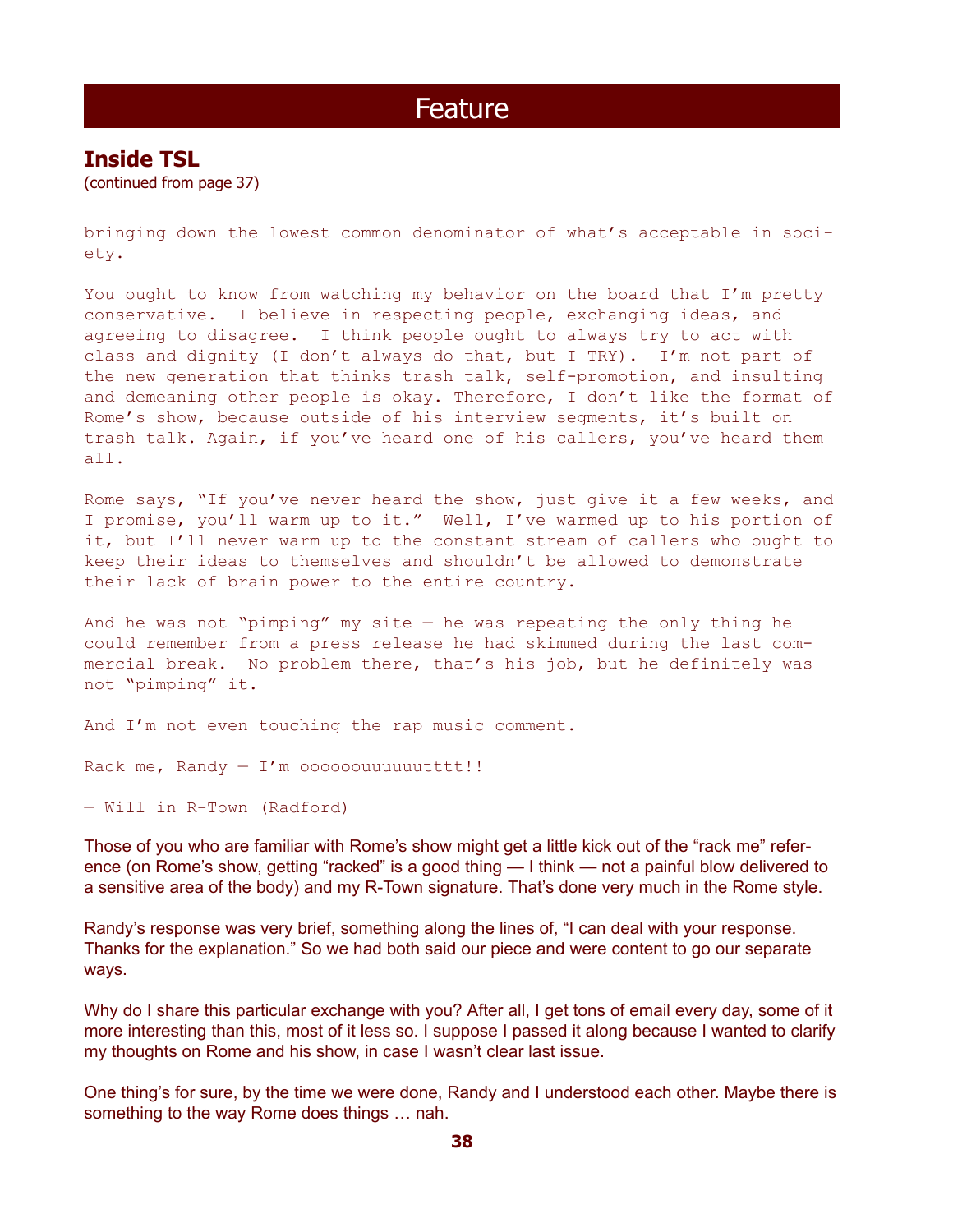### **Inside TSL**

Thanks for agreeing to let me print the letter, Randy.

#### **Traffic Statistics**

There seems to be no end to the growth of traffic on TechSideline.com. Every year, just when you think the number of Hokies posting on TSL and reading the articles can't get any bigger, it does. Since most TSLX readers seem to enjoy the occasional discussions of traffic statistics, here are some more facts and figures for you.

We are currently smack-dab in the middle of the off-season, with absolutely nothing going on school is in summer session, recruiting is quiet, and no Hokie sports teams are currently active. And yet we're pulling just over 80,000 page views a day, and have been for the last three months.

To give you some perspective, the undefeated 1999 football season and the run to the national championship game produced an average of 90,000 page views a day in the months of November and December of 1999. That was the height of Hokie hysteria, and yet, less than two years later, we're almost doing that much traffic in the quietest months of the year.

Before giving you some statistics, let me define what a "page view" is: a page view is logged whenever someone reads a message board post or an article on TechSideline.com. For example, if you hit the home page, the Football page, or the future schedules page, or read an article or a message board post, it will register as a single page view.

"Hits" are a different measure of traffic that is usually much higher than "page views." A hit is registered every time an image or a block of text is downloaded, meaning that there are multiple hits per page view. TSL, for example, registers about 3 or 4 hits per page view, which is indicative of a web site that is efficiently designed and doesn't overuse graphics. Poorly designed web sites with a lot of embedded graphics will produce 5-10 hits or more per page view.

So when you hear someone say "My site got a million hits last week," don't get too excited about that. If it's a poorly designed site with lots of images that is hard to navigate, it's going to generate a lot of "hit" traffic without necessarily generating a lot of "page views."

Here are TSL's average daily page view stats for the last year and a half. Our stats package only goes back for a year, and I didn't record the stats in late 1999/early 2000, so the figures given for October 1999 through January 2000 are estimates done from memory.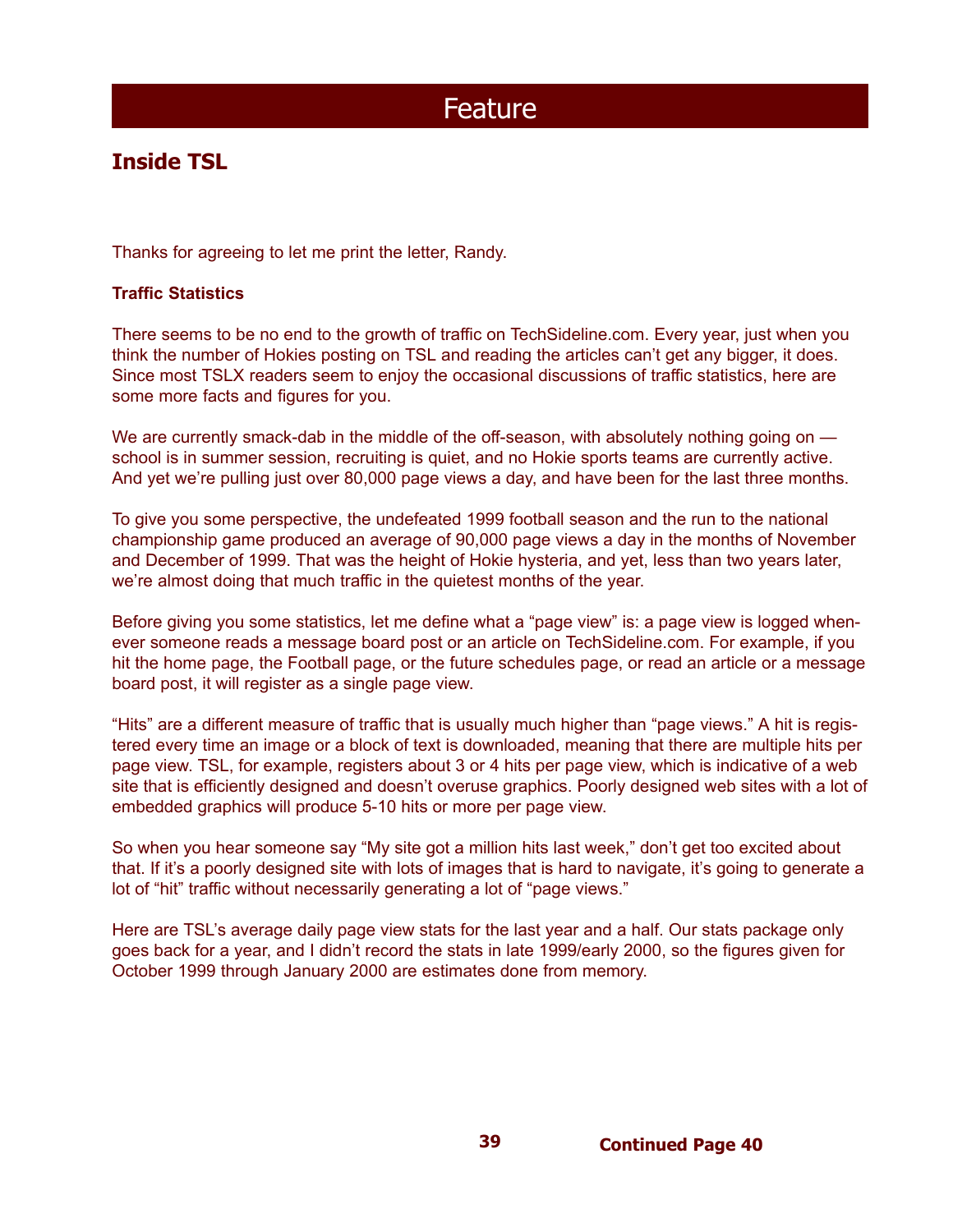### **Inside TSL**

(continued from page 39)

| <b>Month</b>  | <b>Page Views Per Day</b> |
|---------------|---------------------------|
| Oct-99 (est.) | 80,000                    |
| Nov-99 (est.) | 90,000                    |
| Dec-99 (est.) | 90,000                    |
| Jan-00 (est.) | 70,000                    |
| Feb-00        | 56,198                    |
| Mar-00        | 43,490                    |
| Apr-00        | 49,852                    |
| May-00        | 48,890                    |
| Jun-00        | 52,364                    |
| Jul-00        | 61,589                    |
| Aug-00        | 93,416                    |
| $Sep-00$      | 109,759                   |
| Oct-00        | 118,476                   |
| <b>Nov-00</b> | 143,000                   |
| Dec-00        | 116,565                   |
| Jan-01        | 177,893                   |
| Feb-01        | 131,936                   |
| Mar-01        | 72,083                    |
| Apr-01        | 80,945                    |
| May-01        | 83,413                    |
| Jun-01        | 86,593                    |

To boil it down to its essence, here's what the figures show:

| <b>Time Period</b>     | <b>Page Views Per Day</b> |
|------------------------|---------------------------|
| 1999 football season   | 90,000                    |
| 2000 recruiting period | 70,000                    |
| 2000 summer            | 50,000                    |
| 2000 football season   | 115,000<br>*              |
| 2001 recruiting period | 175,000<br>$***$          |
| 2001 summer            | 83,000                    |
|                        |                           |

\*I say just 115,000 page views a day during the 2000 football season because the Beamer-to-UNC saga in November of 2000 created an artificial spike in page views (143,000 per day for Nov. 2000) that wasn't related to the football season.

\*\* The huge traffic increase between the 2000 and 2001 recruiting seasons is the result of the addition of a recruiting database and a recruiting message board from 2000 to 2001.

The big question here, and this is why I printed the figures, is, "What is the traffic going to be during the 2001 football season?"

There are three ways I can see to predict it: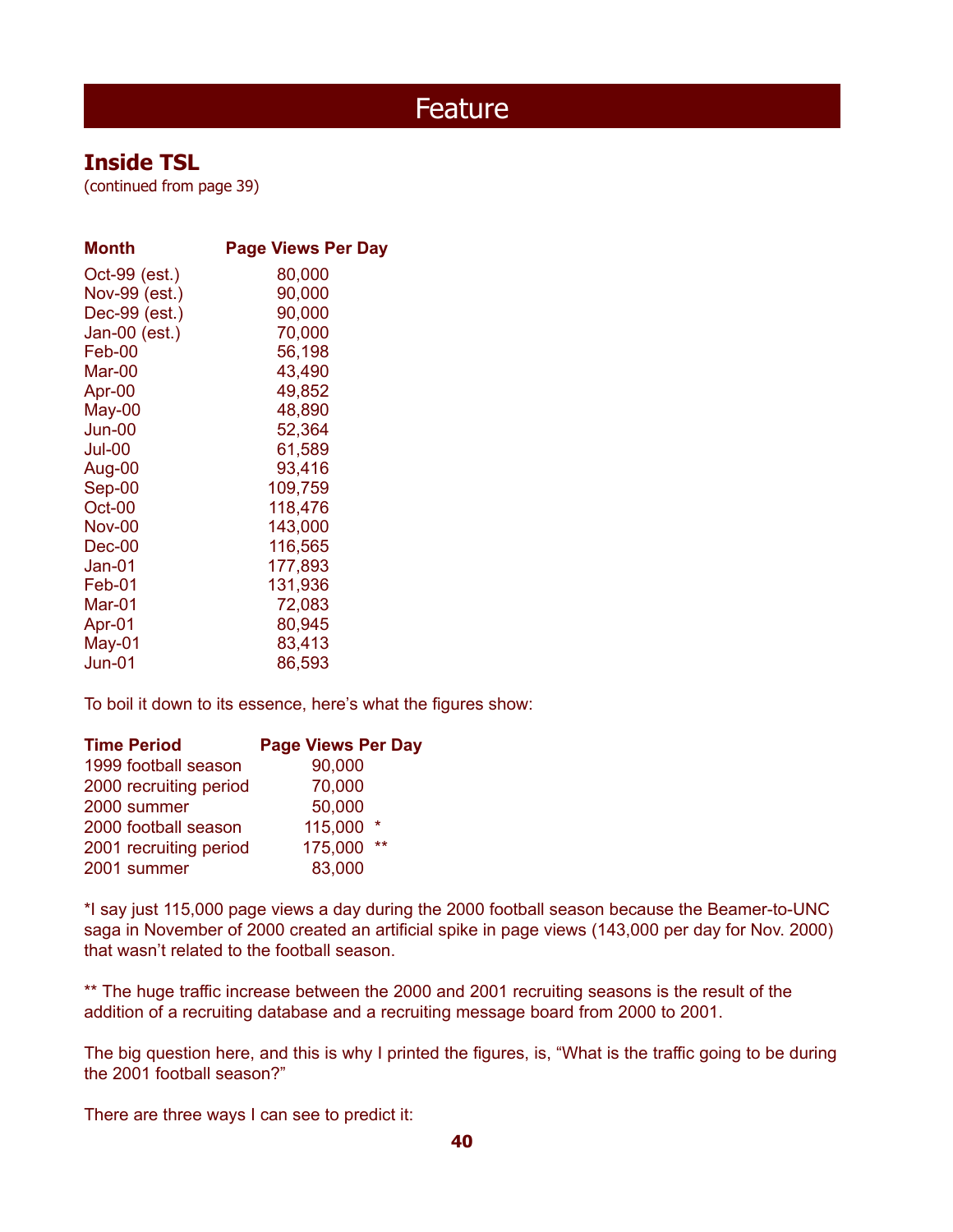### **Inside TSL**

1.) The traffic during the 2000 football season was 2.3 times the traffic of the 2000 summer. Since the 2001 summer traffic is hovering around 83,000 page views a day, the 2001 football season traffic could be  $83,000 \times 2.3 = 190,900$  page views a day. Gulp.

2.) Traffic increased by a factor of 1.66 from summer of 2000 to the summer of 2001 (83k/50k = 1.66), or from year to year for comparable time periods. Multiplying the 115,000 page views of the 2000 football season by a factor of 1.66 would equate to — get this — 190,900 page views a day during the 2001 football season. Gulp again.

3.) The traffic during the 1999 football season was 90k pages per day. It jumped to 115k pages per day during the 2000 football season, a factor of 115/90 = 1.27. If you multiply the 115k page views per day by that same factor of 1.27 to estimate the traffic during the 2001 football season, you get 147,000 page views per day for 2001.

So, traffic during the upcoming football season will average somewhere between 147,000 page views per day and 190,900 page views a day, with signs pointing towards the higher range.. Wow, I can, uh, hardly wait.

Now if only TechLocker.com sales, TSLX subscription sales, and banner ad revenue would take a comparable jump, I could get off this macaroni-and-cheese and mayonnaise sandwich diet.

#### **New TSL Logo Vote Coming Soon**

One lingering "to-do" task has been a redesign of the web site logo. We have wanted to do a new logo ever since we changed the name from HokieCentral.com to TechSideline.com back in November of 2000, but we were just too pressed for time until spring of 2001.

The problem since then has been agreeing on a new logo. A logo has to serve many varied functions: it has to fit into a page header in reasonable fashion, like the current logo does. Page headers are 600x100 pixel images, so that's a challenge.

A logo also has to fit well on T-shirts, hats, and other merchandise, whether embroidered or screen printed. It has to be easily identifiable and has to look good in any combination of maroon, orange, and white.

That's not too much to ask.

At one point, we were growing so frustrated (or, as my two-year-old likes to say, "fuss-er-ated" sorry, using what children say to get a laugh is a VERY weak literary device, but there you have it) that I put out the call to the TSL faithful to see if they could come up with some good ideas. I got some interesting concepts from the readers, including one or two that would work well on page headers, but not really on T-shirts, hats, etc.